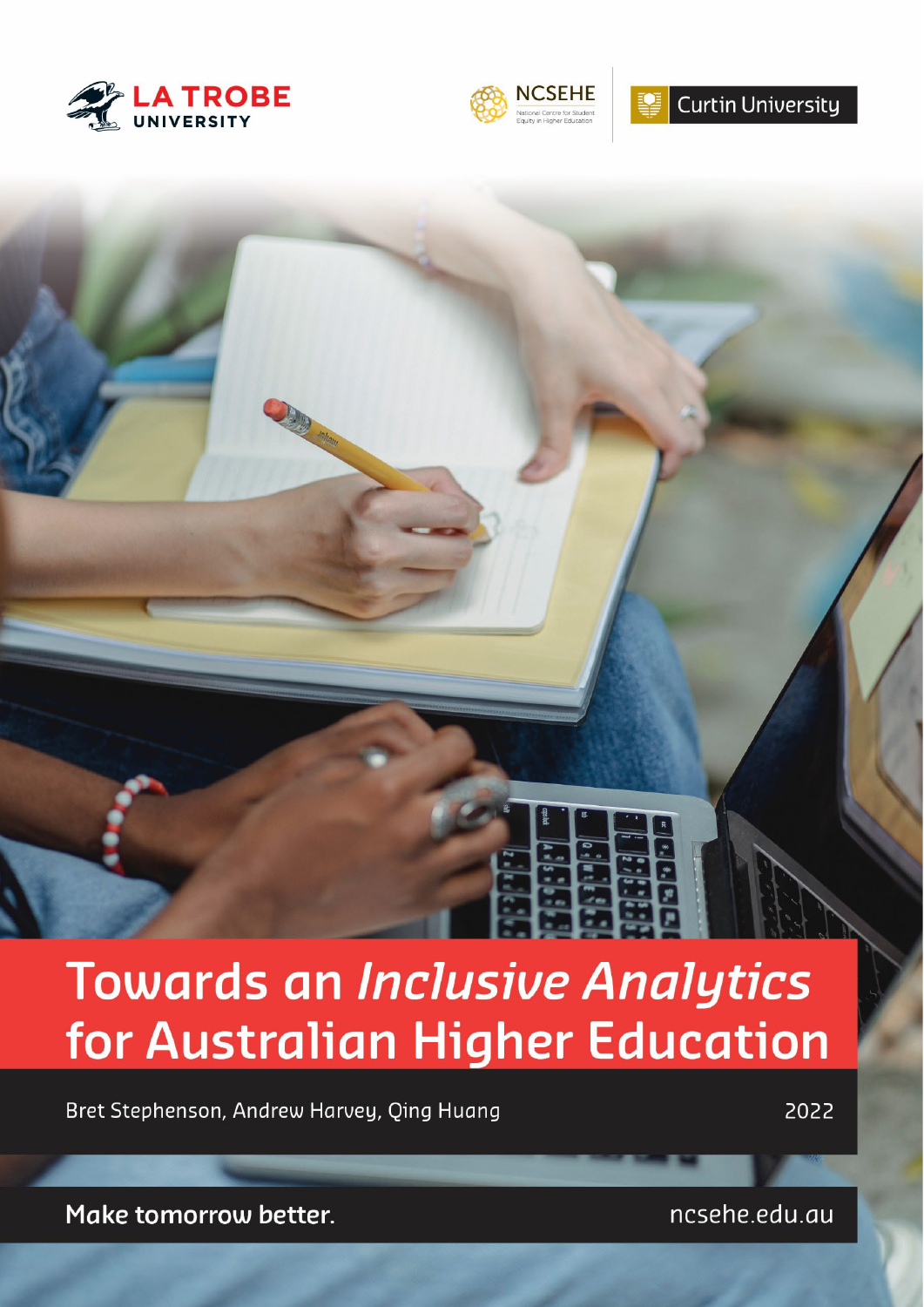# **Towards an Inclusive Analytics for Australian Higher Education**

**2022**

Dr Bret Stephenson, La Trobe University Prof. Andrew Harvey, Griffith University, formerly La Trobe University Dr Qing Huang, La Trobe University

National Centre for Student Equity in Higher Education Tel: +61 8 9266 1743 Email[: ncsehe@curtin.edu.au](mailto:ncsehe@curtin.edu.au)  ncsehe.edu.au Building 602 (Technology Park) Curtin University Kent St, Bentley WA 6102 GPO Box U1987, Perth WA 6845

#### **DISCLAIMER**

Information in this publication is correct at the time of release but may be subject to change. This material does not purport to constitute legal or professional advice.

Curtin accepts no responsibility for and makes no representations, whether express or implied, as to the accuracy or reliability in any respect of any material in this publication. Except to the extent mandated otherwise by legislation, Curtin University does not accept responsibility for the consequences of any reliance which may be placed on this material by any person. Curtin will not be liable to you or to any other person for any loss or damage (including direct, consequential or economic loss or damage) however caused and whether by negligence or otherwise which may result directly or indirectly from the use of this publication.

#### **COPYRIGHT**

© Curtin University 2022

Except as permitted by the Copyright Act 1968, and unless otherwise stated, this material may not be reproduced, stored or transmitted without the permission of the copyright owner. All enquiries must be directed to Curtin University.

CRICOS Provider Code 00301J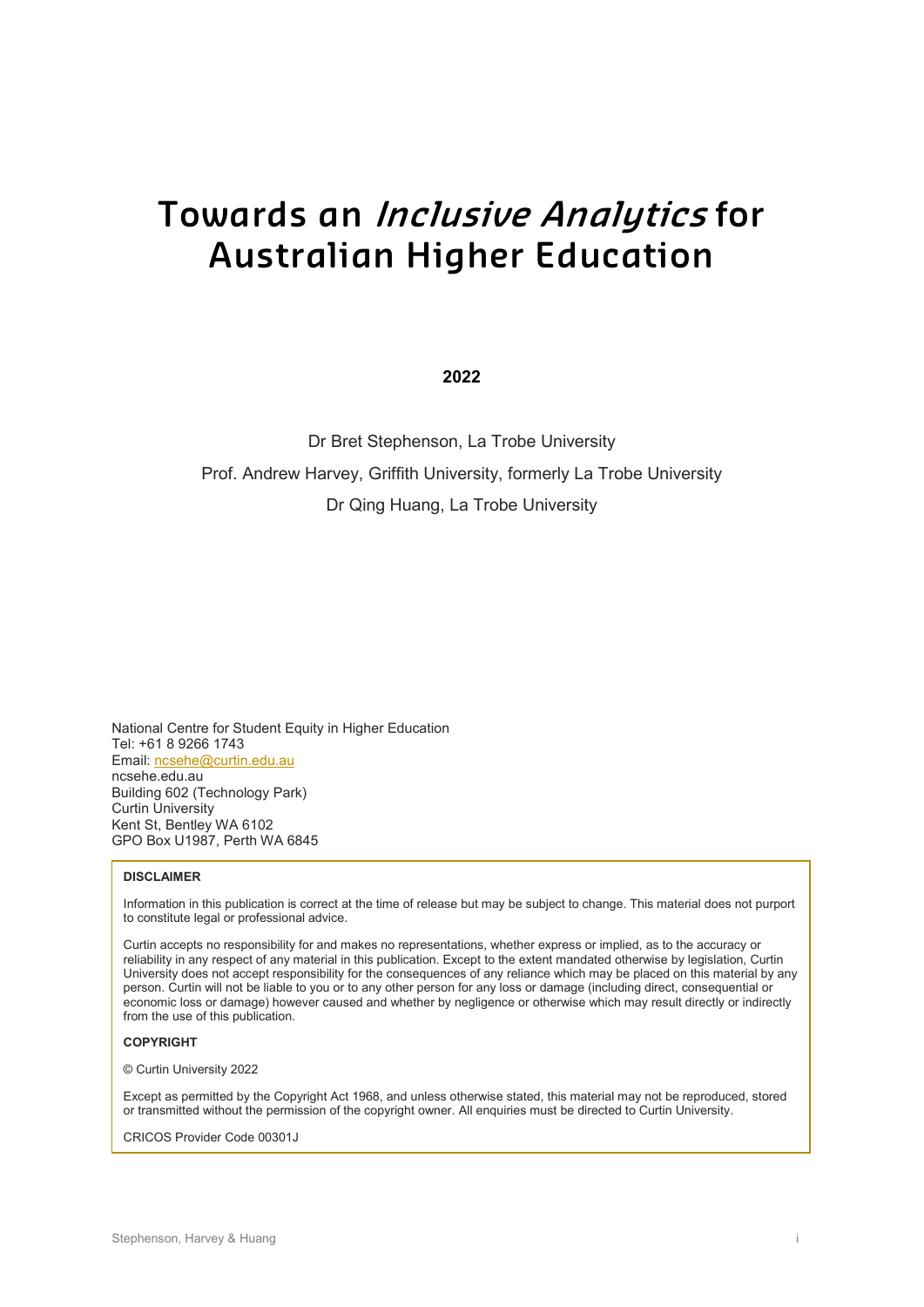# **Acknowledgements**

The authors acknowledge the funding of the National Centre for Student Equity in Higher Education (NCSEHE).

For his early feedback and assistance with the original grant application, the authors would also like to thank Professor Damminda Alahakoon, Director, Research Centre for Data Analytics and Cognition, La Trobe Business School, La Trobe University.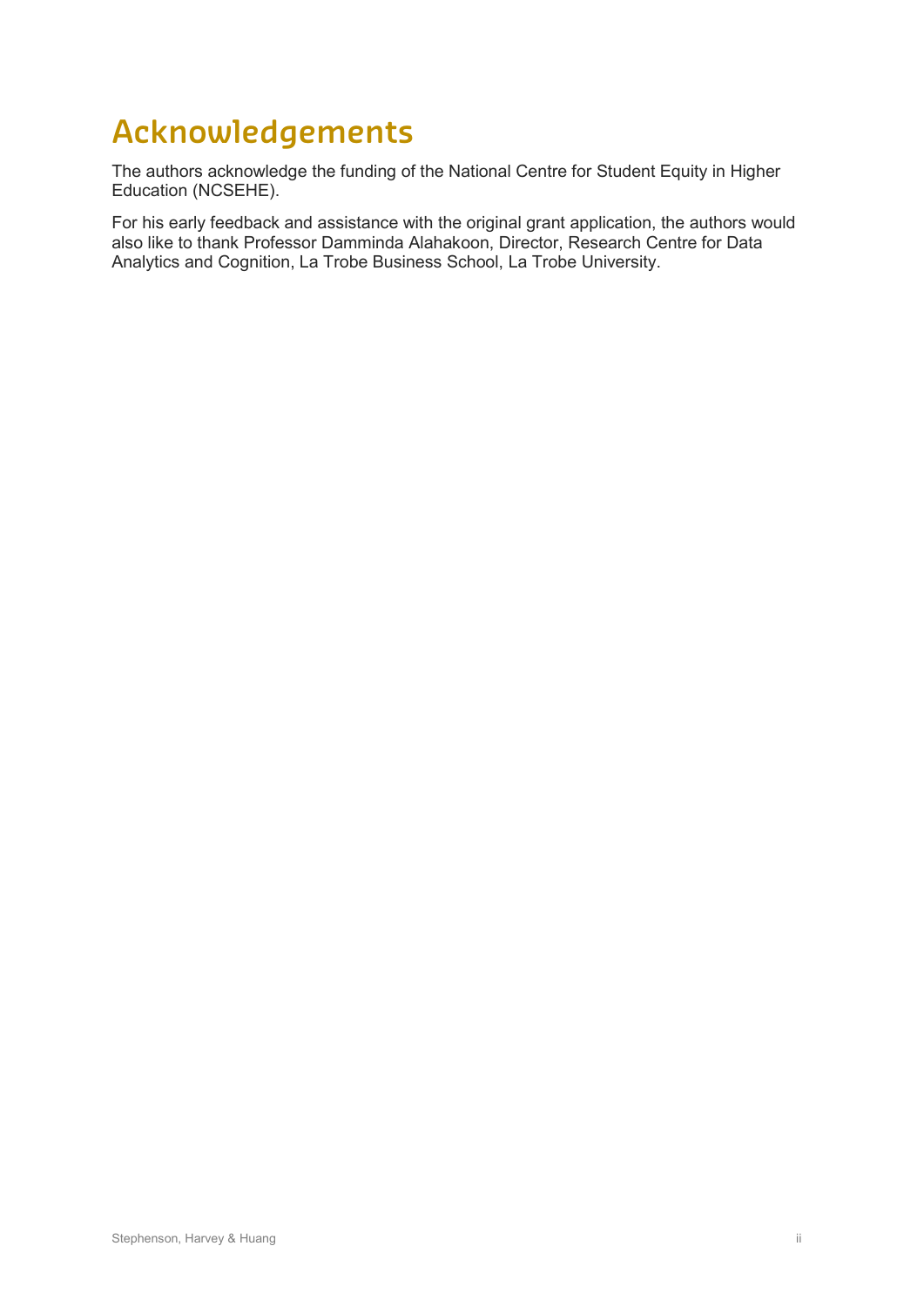# **Table of contents**

| Part 1: Background - Advanced analytics in the Australian higher education             |  |
|----------------------------------------------------------------------------------------|--|
| 1.1 The proliferation of advanced analytics throughout the modern university  4        |  |
|                                                                                        |  |
|                                                                                        |  |
|                                                                                        |  |
| Part 2: The promise and peril of advanced analytics applied to equity interests  9     |  |
| 2.1. Can advanced analytics revolutionise equity efforts in Australian                 |  |
|                                                                                        |  |
|                                                                                        |  |
|                                                                                        |  |
| 2.3. The promise of big data and advanced analytics to promote equity interests 14     |  |
|                                                                                        |  |
|                                                                                        |  |
|                                                                                        |  |
|                                                                                        |  |
|                                                                                        |  |
| 2.4. The perils of big data and advanced analytics for equity interests  21            |  |
|                                                                                        |  |
|                                                                                        |  |
|                                                                                        |  |
|                                                                                        |  |
|                                                                                        |  |
| Part 3: Towards an <i>Inclusive Analytics</i> : protecting equity interests in the age |  |
| 3.1. The Fairness, Accountability, and Transparency in Machine Learning (FATML)        |  |
|                                                                                        |  |
| 3.3. Recommendations: building a culture of <i>inclusive analytics</i> in              |  |
|                                                                                        |  |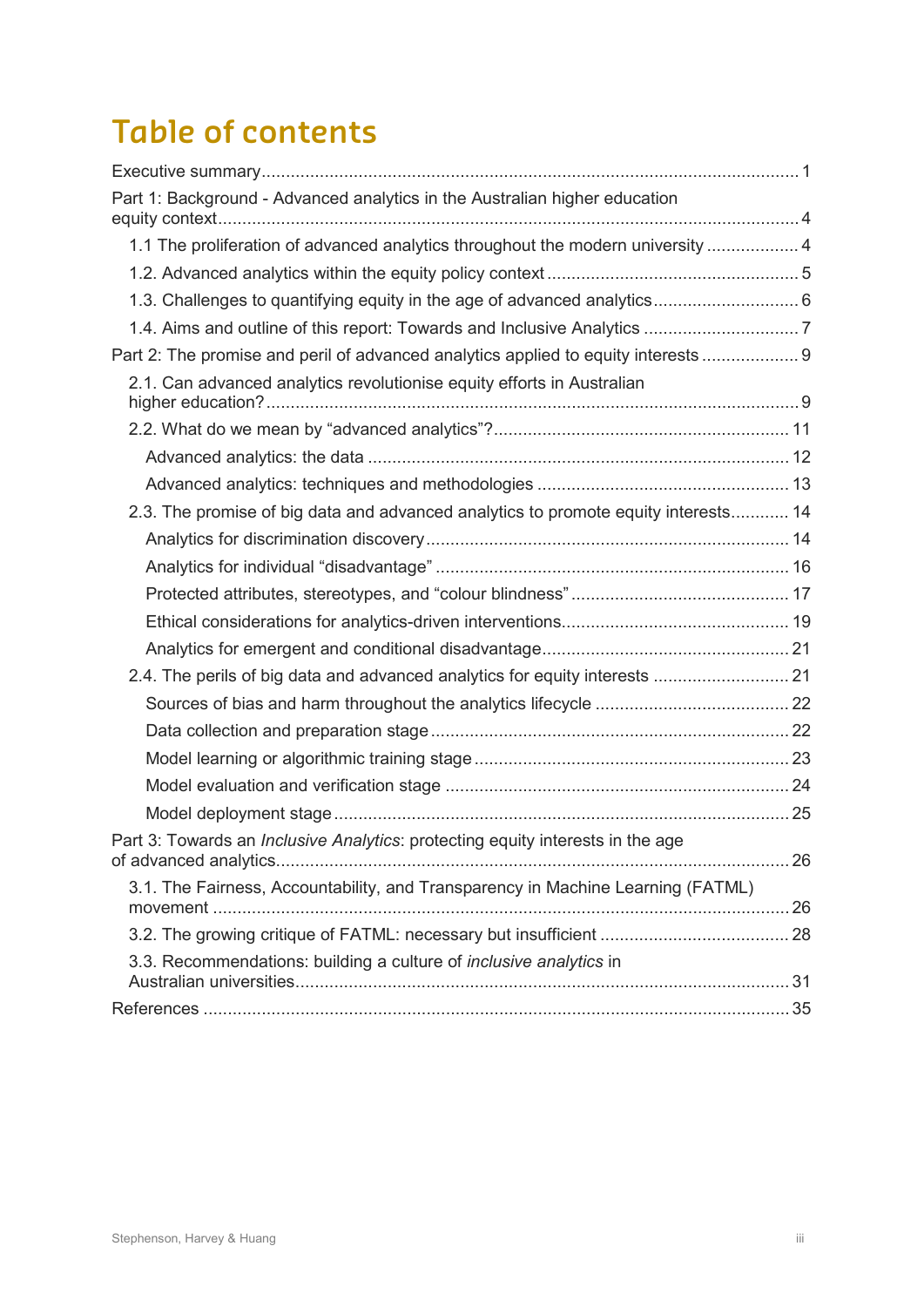# **Abbreviations**

| AI              | Artificial Intelligence                                       |
|-----------------|---------------------------------------------------------------|
| AIEd            | Artificial Intelligence in Education                          |
| <b>ATAR</b>     | <b>Australian Tertiary Admission Rank</b>                     |
| <b>CRISP-DM</b> | <b>Cross-Industry Standard Process for Data Mining</b>        |
| <b>DESE</b>     | Department of Education, Skills and Employment                |
| <b>DVC</b>      | Deputy Vice-Chancellor                                        |
| EA              | <b>Educational Analytics</b>                                  |
| <b>EDM</b>      | <b>Educational Data Mining</b>                                |
| <b>FATML</b>    | Fairness, Accountability and Transparency in Machine Learning |
| <b>HESP</b>     | <b>Higher Education Standards Panel</b>                       |
| IA              | <b>Institutional Analytics</b>                                |
| <b>IDS</b>      | Indigenous Data Sovereignty                                   |
| IS              | <b>Information Services</b>                                   |
| <b>ICT</b>      | Information and Communication Technology                      |
| ML              | <b>Machine Learning</b>                                       |
| <b>NLP</b>      | <b>Natural Language Processing</b>                            |
| <b>NPE</b>      | <b>Non-Participating Enrolments</b>                           |
| <b>PLA</b>      | <b>Predictive Learning Analytics</b>                          |
| <b>RIO</b>      | Responsible Innovation Organisation(s)                        |
| <b>RL</b>       | <b>Reinforcement Learning</b>                                 |
| <b>RPA</b>      | <b>Robotic Process Automation</b>                             |
| <b>SES</b>      | Socio-Economic Status                                         |
| <b>SIS</b>      | <b>Student Information System</b>                             |
| <b>STEM</b>     | Science, Technology, Engineering and Mathematics              |
| <b>UA</b>       | Universities Australia                                        |
| <b>WAM</b>      | <b>Weighted Average Mark</b>                                  |
| XAI             | Explainable Artificial Intelligence                           |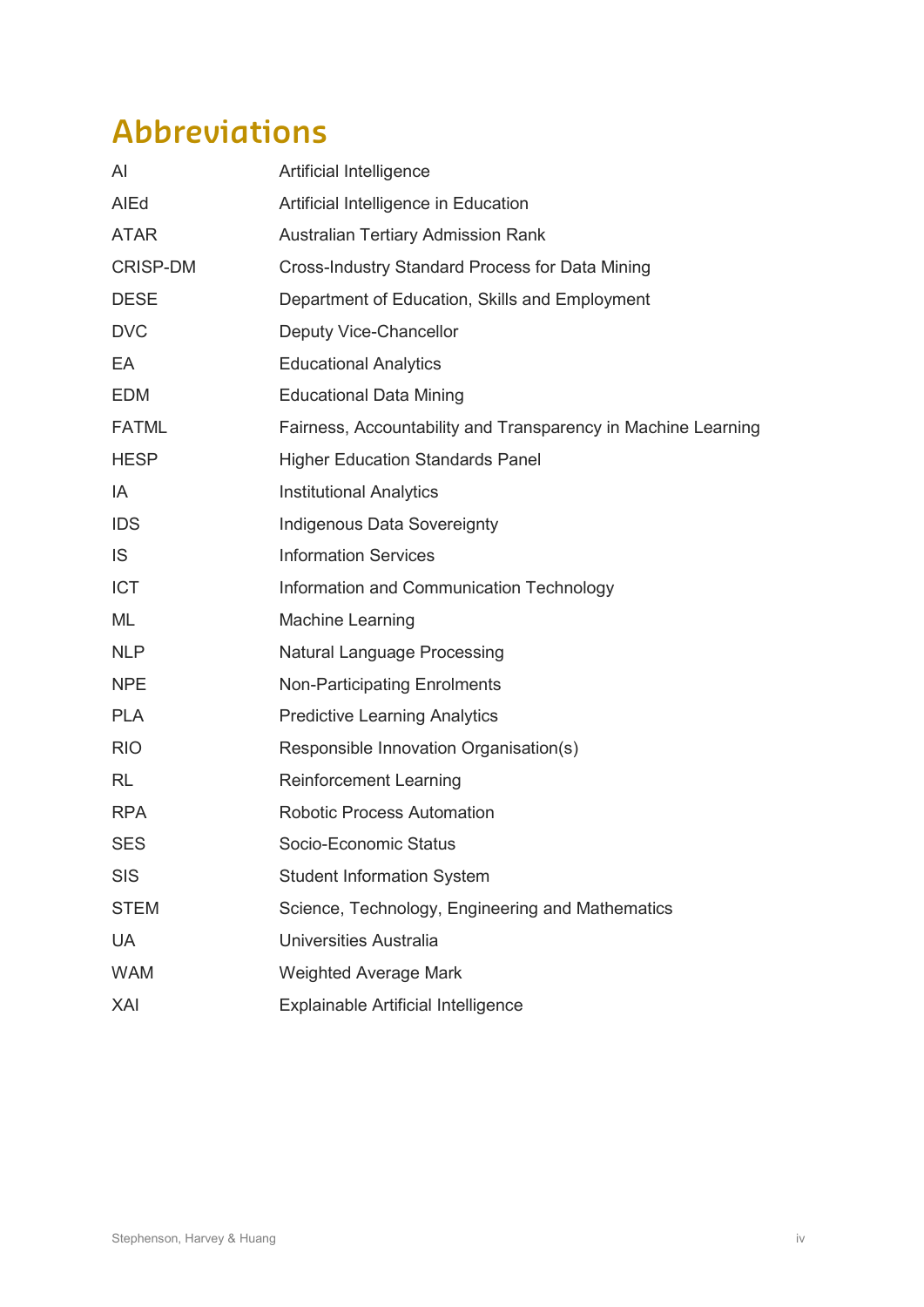# **Executive summary**

Artificial intelligence (AI) and machine learning (ML) applications now quietly power countless automated decision-making, and predictive processes, across university business areas and throughout the student lifecycle. The recent challenge of the COVID-19 crisis, and the emergency shift to online learning, has also notably increased institutional interest in the adoption of AI/ML "business solutions." While advanced data analytics techniques can be responsibly deployed to advance student equity interests, if adopted uncritically they can also amplify social inequalities and historical injustice, often by stealth. Moreover, it is increasingly difficult for non-specialist university leaders and decision-makers to anticipate how the AI/ML applications their institutions adopt may be working to undermine their own strongly held commitments to student equity and diversity. The proprietary nature of commercial analytics-powered products and services can also serve to frustrate a university's attempts to audit the impact of these processes on equity students and equity interests more broadly.

In this report we identify the potential benefits of advanced analytics for student equity, and the institutional and cultural changes required for such potential to be fulfilled. We also argue, however, that the growing use of analytics involves risks and threats to student equity, further underlining the importance of institutional change, including educative and regulatory reform. We begin this report by providing a brief overview of the uses of advanced analytics within the higher education context. Analytic techniques now inform vast areas of the university and traverse the whole student lifecycle: from the recruitment and admissions of prospective students, through to the building of employability profiles of graduates. Part 1 also reviews many of the important conceptual and practical challenges involved in the quantification or datafication of equity, and equity cohorts, within the Australian context.

In Part 2 of this report, we outline the potential of analytics to protect and advance student equity. We highlight at least three related ways in which improved outcomes might be delivered for marginalised students, and for the broader cause of equity overall. First, analytics can help us to discover discrimination, including within historical processes such as admissions and course guidance. Second, analytics can help us to identify individual disadvantage, and move beyond our reliance on group membership assumptions. In the Australian context, this opportunity potentially enables institutions to move beyond the six conventional equity groups to consider dynamic behavioural indicators at the individual level. Proponents of analytics have long touted this capacity for a more sophisticated, individuated understanding of risk and disadvantage. We note, however, that this is a complex and contested area, and frequently requires consideration of protected characteristics, e.g., equity group membership, stereotype risks, and the perils of what has been called a "colour blind" approach. Third, we argue that analytics provides an opportunity to assess emergent and contingent forms of disadvantage, such as the impacts of COVID-19.

While the effective use of advanced analytics can demonstrably improve student equity, its uncritical adoption, and a failure to maintain effective oversight, can result in a dramatic undermining of equity goals. The report outlines these potential perils, across the four stages of the machine learning lifecycle: 1) data collection and preparation; 2) model building/learning or algorithmic training; 3) model evaluation and verification; and 4) model deployment. We consider various forms of "data bias" including historical bias, representation bias, measurement bias and aggregation bias, which can have the effect of reifying stereotypes, misrepresenting individuals, and exacerbating inequity. Further risks include "algorithmic bias" and interventions based on predictive analytics, such as tailored communications to "at risk" student. These analytics-driven interventions may be either ineffective or even counter-productive, in some cases leading to self-fulfilling prophecies of failure. Threats to privacy are also rising and remain priority areas for ethical and equitable implementation.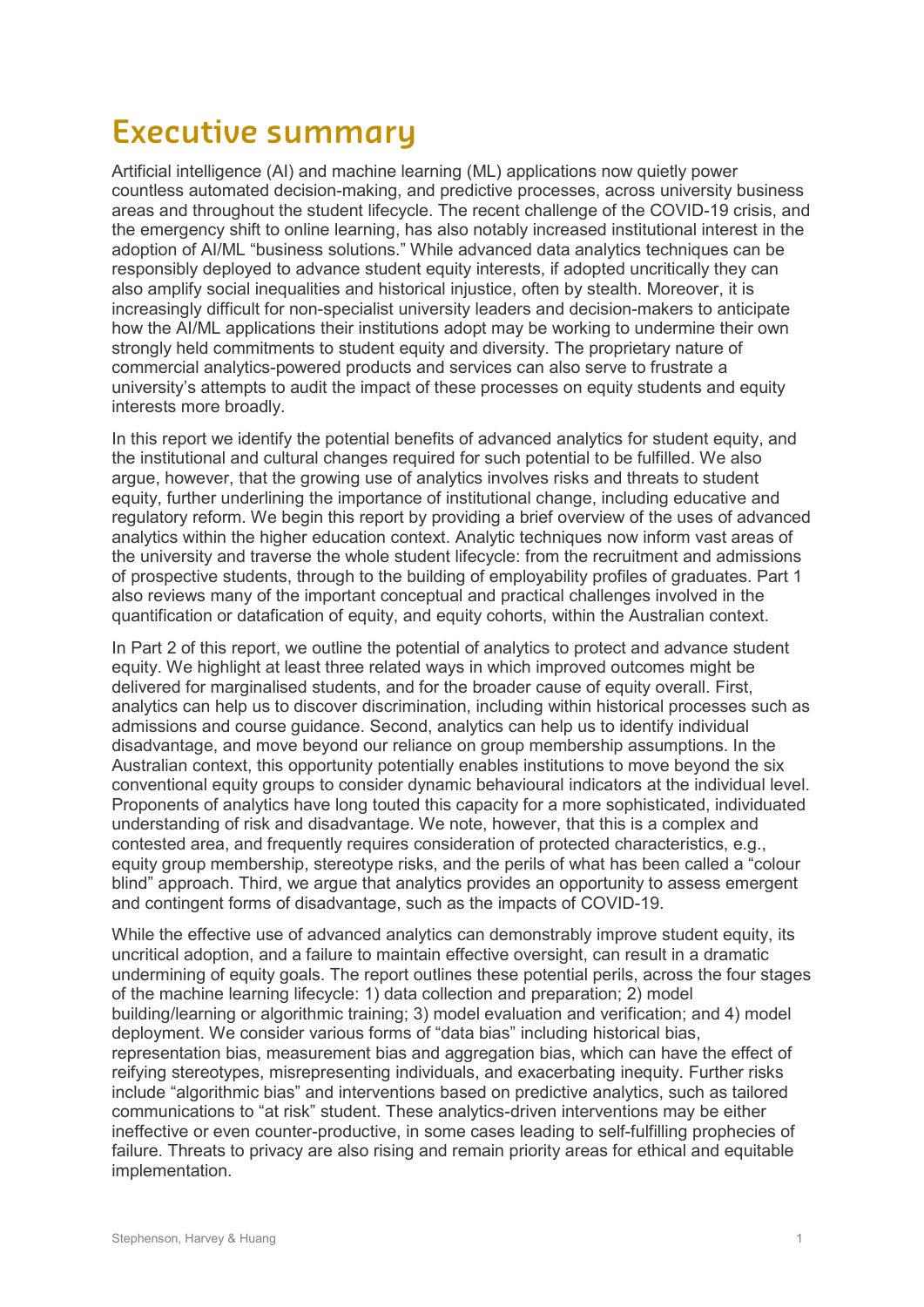Collectively, our analysis reveals that advanced analytics is widely used but not closely monitored for its equity impacts throughout the university and its many business areas. Where equity protections do exist, these are typically limited to the teaching and learning functions of the university.

In the final section, we address the Fairness, Accountability and Transparency in Machine Learning (FATML) movement and provide a brief account of its constituent elements and limitations. While FATML typically focusses on technical aspects of machine learning, such as mathematical definitions of algorithmic fairness, we argue that this focus is necessary but insufficient to support student equity within the university. Defining, conceptualising, and prioritising equity requires an understanding of existing structural inequity and the broader frameworks in which advanced analytics operate. Such understanding itself requires engagement with philosophical, political and policy questions, and the expertise of staff outside the technology and analytics domains.

Ultimately, we highlight a pressing need for institutions to embed greater data literacy and equity consciousness across their organisations. Harnessing the potential of analytics to improve student equity requires a comprehensive institutional approach, and a range of sophisticated strategies and practices. In our discussion we briefly address the need for broader education and professional learning among both academic and professional staff. While not every staff member needs to understand the technical processes of advanced analytics, this knowledge needs to be distributed across the university, including within areas responsible for many of the analytics-informed interventions, e.g., student support staff, academic progression staff, and equity practitioners. Further initiatives could include greater monitoring and evaluation of the deployment of advanced analytics and of data-informed interventions. Such oversight could be partly provided by regulatory committees that embody specialist knowledge and that might operate similarly to existing ethics committees. Greater oversight and regulation should not, however, be an excuse for stifling institutional innovation. A program of inclusive analytics should instead provide the appropriate safeguards within which innovation can be leveraged to benefit all students in a spirit of inclusivity. Advanced analytics provides both an opportunity and a threat to student equity. Active engagement, education, and oversight are required to ensure that the emancipatory promise of technology can be fulfilled in the present age of advanced data analytics.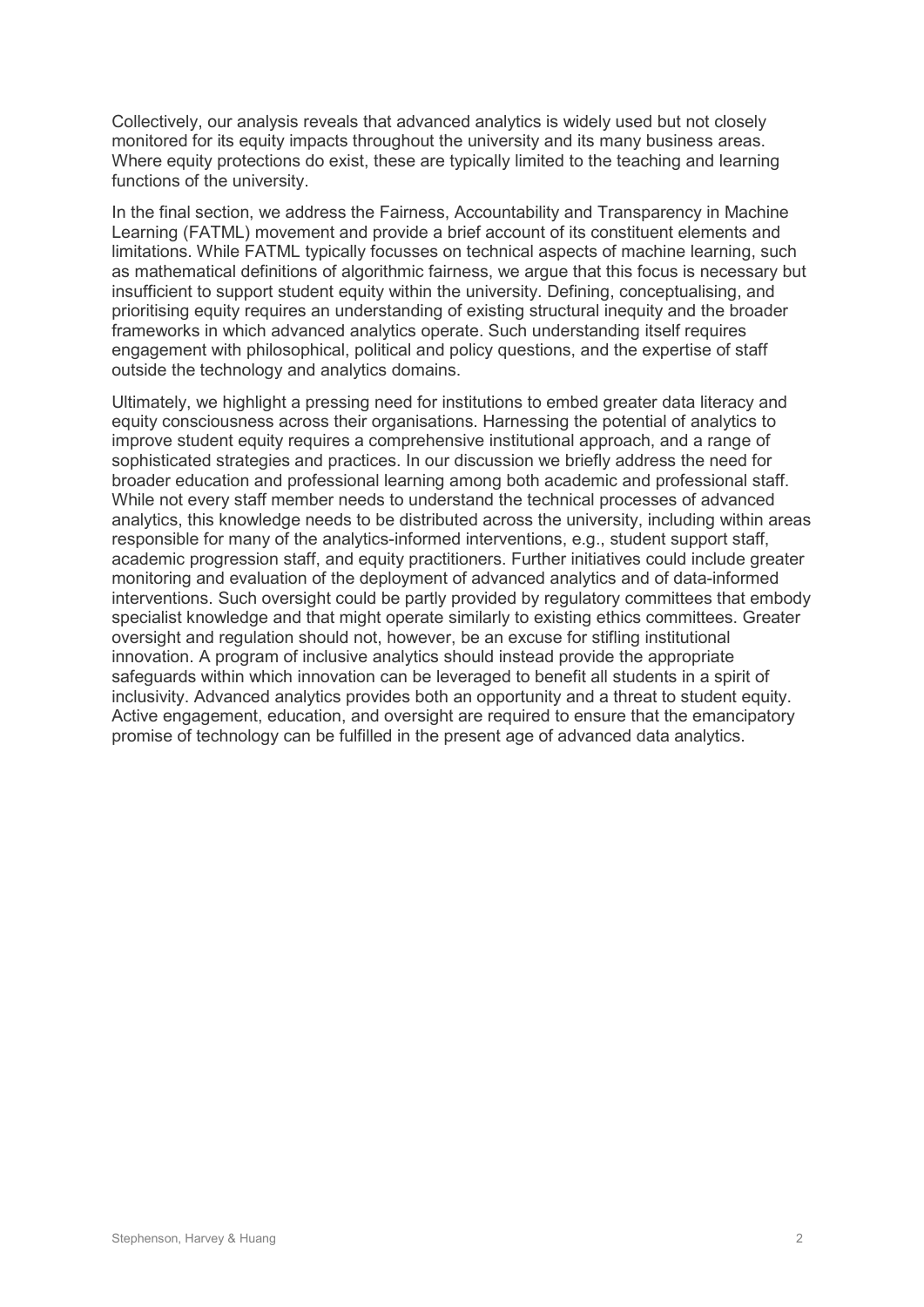# **Recommendations**

- 1. That universities develop data analytics policies and procedures that protect equity interests throughout the full student lifecycle and across all business areas.
- 2. That universities broaden distribution of *analytic expertise*, particularly within the DVC (Academic) divisions.
- 3. That universities broaden distribution of *equity and ethics expertise*, particularly including within data analytics (institutional research and performance), Information Services, and ICT divisions of the university.
- 4. That universities increase professional education of staff, including academics, engaged with analytics projects at each stage of the development and deployment process.
- 5. That universities establish in-house regulatory structures and professional expertise to ensure equity and fairness are protected through the deployment of advanced data analytics, e.g., standing committees to oversee analytics, similar to ethics committees.
- 6. That universities ensure that analytics-informed interventions are tailored, based on behavioural factors, and designed to reduce self-fulfilling prophecies based on immutable characteristics.
- 7. That universities regularly monitor and evaluate the analytics project lifecycle for impact on equity and "fairness" interests.
- 8. That universities work towards benchmarking/collective agendas, potentially involving Universities Australia (UA) leadership.
- 9. That universities conduct and facilitate further interdisciplinary research into the intersection of equity in higher education and advanced data analytics as an urgent priority.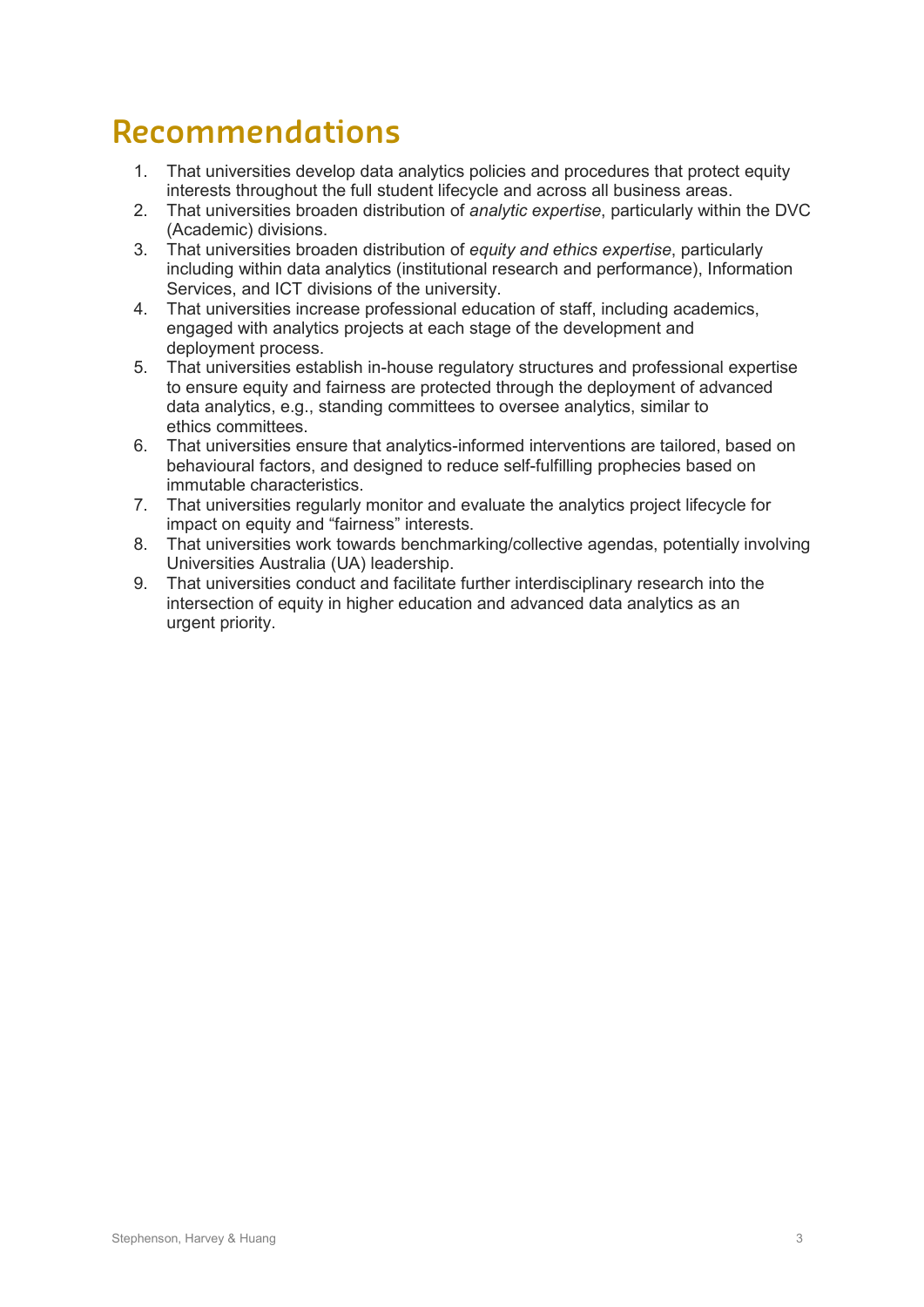# **Part 1: Background - Advanced analytics in the Australian higher education equity context**

## **1.1 The proliferation of advanced analytics throughout the modern university**

The effects of advanced data analytics processes are now felt by students long before they have applied for university admission. Primary and secondary school students are now exposed to countless commercial algorithms, data collection regimes, and data-hungry educational technologies well before any decisions are made concerning post-secondary education options (Williamson & Hogan, 2020). Among the modern university's many business functions, marketing departments are among the more eager adopters of data analytics tools for the purpose of the digital customer, or future student tracking, and the deployment of targeted marketing campaigns (MacMillan & Anderson, 2019). This is despite the well-known threats these practices pose to equity and diversity interests by targeting advertising – thereby impacting student aspirations for particular cohorts – to only those who embody a selected or "maximized" subset of personal, often demographic, attributes (Speicher et al., 2018).

Additionally, universities are increasingly using advanced data analytics processes to inform admissions decisions (Pangburn, 2019) and scholarship allocation (Kurniadi et al., 2018). Once a student is admitted, advanced data analytics techniques further power all manner of learning and teaching activities, including for example:

- intelligent or adaptive tutoring systems (Graesser et al., 2018)
- automated essay and exam marking (Ge & Chen, 2020; Stephens, 2001; Wang et al., 2021)
- predictive "risk" modelling for student failure and attrition (Anagnostopoulos et al., 2020; Foster & Siddle, 2020)
- automated academic dishonesty detection (Afuro & Mutanga, 2021; Jaramillo-Morillo et al., 2020)
- automated advising or recommender systems for course, unit, or career selection and sequencing (Engina et al., 2014; Lin et al., 2018).

Each of these applications comes with its own unique set of challenges, and potential harms, to equity and diversity interests.

The power and reach of these advanced analytics applications, for both good and ill, are further amplified by the growth in business partnerships between universities and well-known commercial data aggregators and vendors of cloud computing, digital advertising and machine learning (ML) and artificial intelligence (AI) products – e.g. Microsoft, Amazon (AWS), Google, Facebook and IBM (Lacity et al., 2017; Microsoft Australia Education, 2018). These partnerships, as Phan et al. (2021) have described, are increasingly putting university researchers in the field of AI Ethics, and affiliated fields, in an ethically "curious position" (p. 9). Wedged between the "Big Capital" of "Big Tech" – which funds much of the current university research in this area – and their own social, ethical, and professional commitments, university-based researchers must work to carefully reconcile the values of academe with the commercial interests of Big Tech that frequently support university research budgets (p. 10).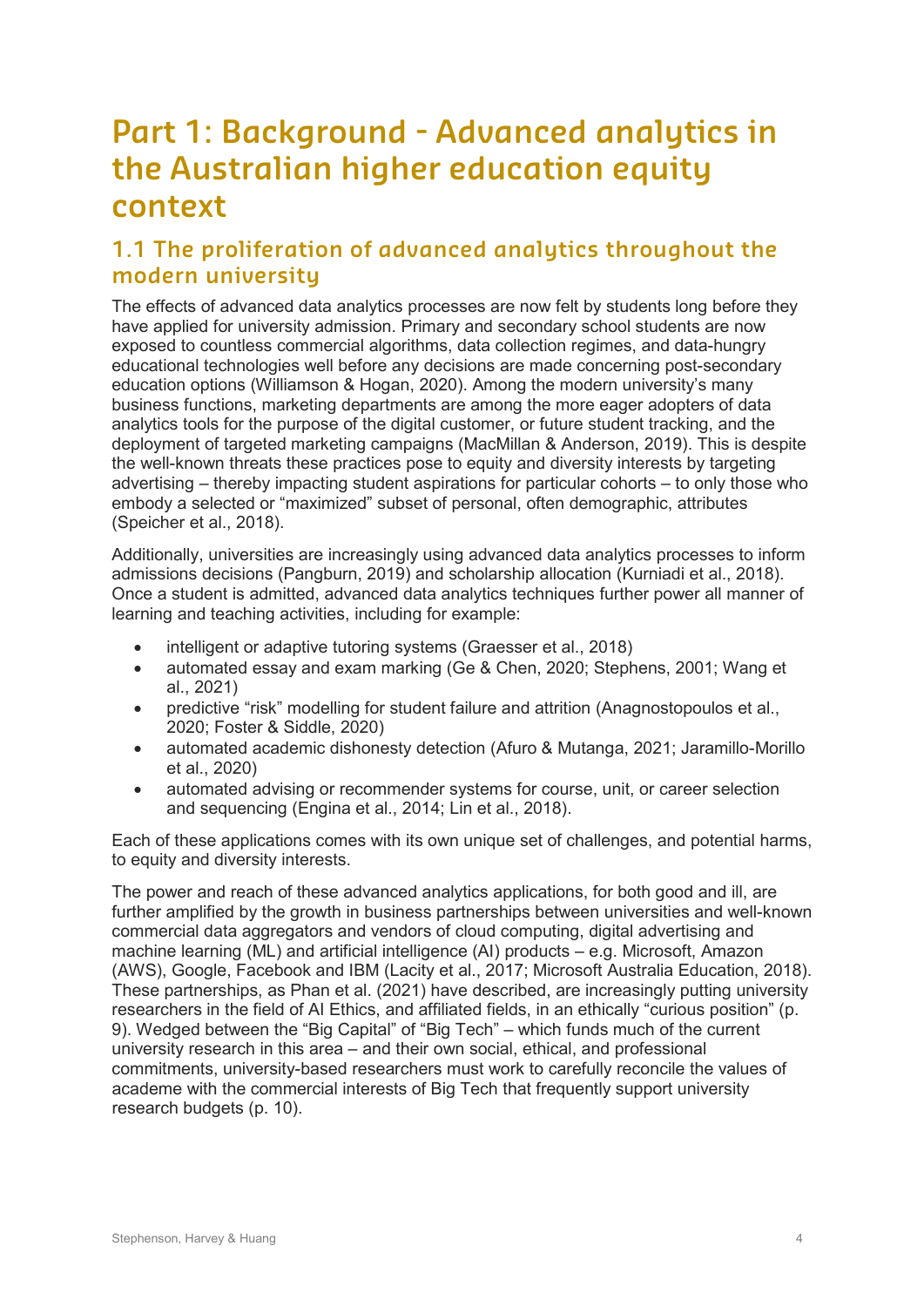Importantly, the recent disruption caused by the COVID-19 crisis has also worked to increase the rate of adoption of advanced analytic tools and methods. As the crisis threatens to disrupt traditional admissions pathways, many universities are considering alternative predictive analytic models, and novel data sources, upon which admissions decisions may be based (Barnard, 2020). Additionally, the radical shift to online learning has further stoked the existing institutional imperative to digitally capture, machine analyses, and predict student learning behaviours in online environments (Williamson et al., 2020). The severe financial fallout of the crisis is also likely to quicken existing institutional interest in adopting cost-reduction strategies that leverage the process-automation afforded by advanced analytics techniques.

While ML/AI applications can potentially work in the student's own learning interests, they also present a demonstrable and, perhaps, insidious threat to the project of student equity (Eubanks, 2018; MacMillan & Anderson, 2019; O'Niel, 2016). Moreover, it is increasingly difficult for non-specialist university leaders and decision-makers to anticipate how the ML/AI applications their institutions adopt, may be working to undermine their own strongly held commitments to student equity and diversity. The proprietary nature of commercial ML/AI products and services can also serve to frustrate a university's attempts to audit the impact of these processes on equity students and equity interests more broadly (Zuboff, 2019). Notwithstanding this breadth and depth of activity, the deployment of analytics also occurs within a broader policy context, and understanding this context is also central to strengthening student equity.

## **1.2. Advanced analytics within the equity policy context**

Concern for disadvantaged groups, or what are commonly referred to as "equity" groups, in Australian higher education has a long history (Anderson, 1983; Gale & Tranter, 2011; La Nauze, 1940) and can be traced back to the founding charters of many Australian universities, including its first, The University of Sydney (Brett, 2018, p. 18). However, the last 30 years of this history have been all but exclusively defined in terms first set out in the Australian government's policy statement, *A Fair Chance for All* (Commonwealth of Australia, 1990). Born out of the wider "Dawkins reforms" of the late 80s and early 90s, *A Fair Chance for All* (also referred to as the Framework) has had the effect of firmly concretizing the way we categorise and quantify equity groups up to today. Moreover, the Framework has set the tone for how subsequent Australian governments, and the university sector as a whole, interpret and understand the related although often underdefined terms of "disadvantage", "equity", and "social justice" in Australian universities.

As Harvey et al. (2016) have observed, *A Fair Chance for All* embodied an "explicitly stated belief in the need for higher education to promote fairness and social inclusion, interpreted as *proportional representation* at the level of class, gender and race" (p. 4, italics added). As the policy statement indicates:

*The overall objective for equity in higher education is to ensure that Australians from all groups in society have the opportunity to participate successfully in higher education. This will be achieved by changing the balance of the student population to reflect more closely the composition of society as a whole.* 

(Commonwealth of Australia, 1990, p. 2)

Based upon broad sector-wide consultation, the policy document identified six now familiar equity groups that were determined to be "significantly under-represented in higher education:

- People from socio-economically disadvantaged backgrounds
- Aboriginal and Torres Strait Islander people
- Women, particularly in non-traditional courses and postgraduate study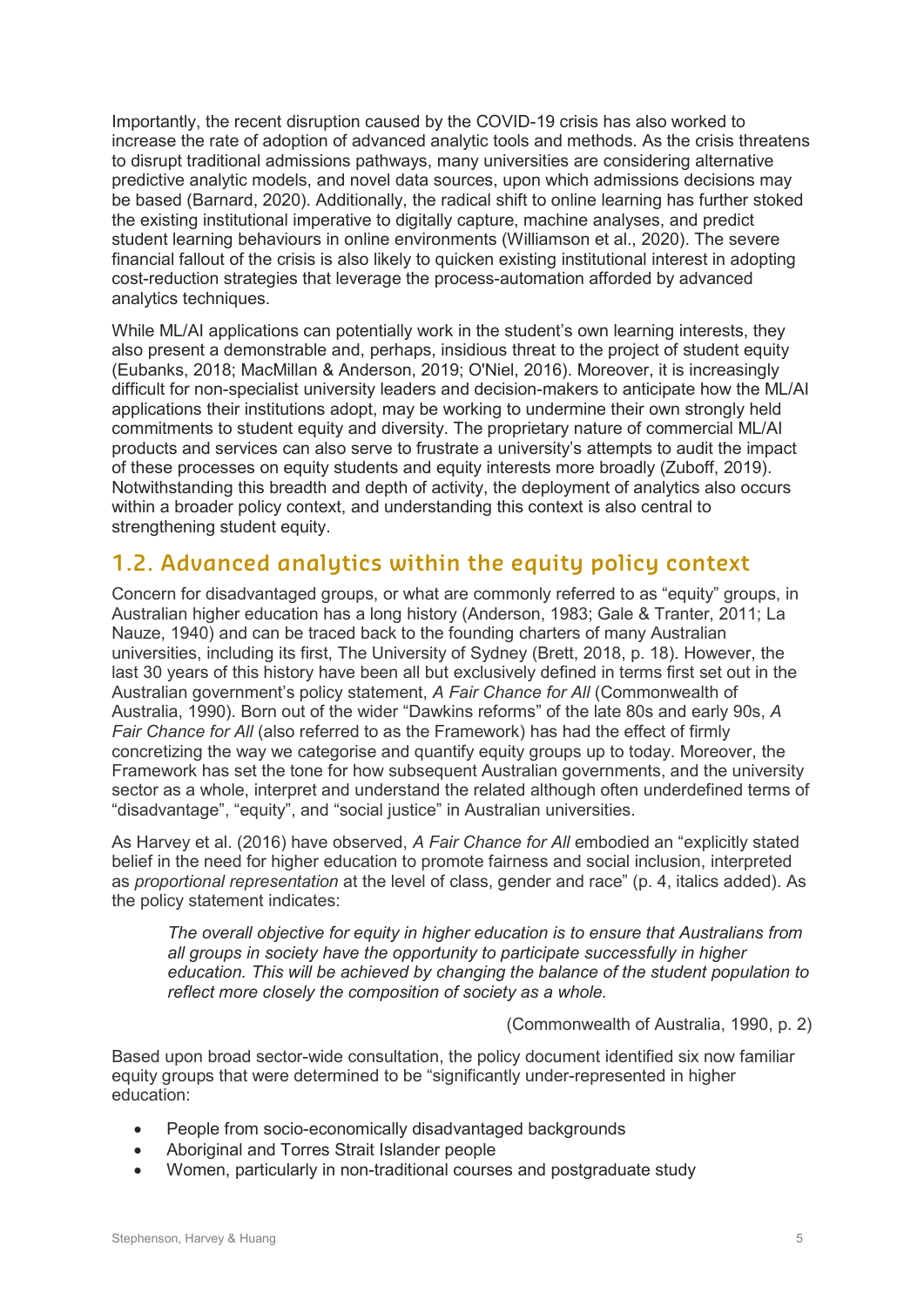- People with disabilities
- People from non-English-speaking backgrounds
- People from rural and isolated areas" (p. 10).

*A Fair Chance for All* was also careful to acknowledge that the six identified equity groups were not mutually exclusive and that "[m]any people suffer from multiple disadvantage…" (p. 10). Finally, the Framework encouraged institutions to explore and address other potential equity groups that may be incorporated into individual institutional equity plans. Going forward, however, the six identified groups would become the exclusive focus of a national data reporting, monitoring, and governance framework. It is important to note both the extraordinary longevity of the Framework and its limitations, both of which we have addressed elsewhere (Harvey et al., 2016).

In the decades since its establishment though, policy makers have largely side-stepped the politically and philosophically difficult task of theorising "equity" and "disadvantage" and focussed instead on the statistical methodologies implicated in a view of equity as *proportional representation*. In this way, equity in Australian higher education is fundamentally about data and quantification, or a counting of students from identified groups and analysing their proportional representation within universities. Equity is, in brief, a matter of counting students and seeking statistical balance – it is fundamentally a challenge of "seeing" the student population through datafication and analysis.

### **1.3. Challenges to quantifying equity in the age of advanced analytics**

In addition, there are several important ways in which disadvantage or under-representation – when conceived as *proportional representation* – may fail to be adequately registered or quantitatively "seen". In other words, there are numerous critically important ways in which equity status may fail to be registered, quantified or "datafied" – that is, translated from "reality" into an accurate form of data that is useful for the purpose of governance and counting (Van Dijck, 2014). These conceptual and quantitative shortcomings in our operational definition of equity in Australian higher education are likely to be further amplified as advanced data analytics techniques and processes continue to proliferate within universities. Analytic processes are fundamentally and inescapably powered by underlying data. This means that we must remain cognisant of the fact that analytics rely on the always imperfect datafication of human behaviours and the equally troublesome (or political) processes of categorising and naming particular human cohorts. These challenges of "seeing" disadvantage through a process of datafication are numerous, but here we delineate just four of the main challenges which a project of inclusive analytics must grapple with.

First, the quantitative or statistical approach to equity has produced the negative effect of rendering, as statistically invisible, small groups of students who may experience disadvantage. As a particular group's size reflects a smaller and smaller portion of the overall population, it becomes increasingly difficult to establish statistical measures of proportionality that are significant or meaningful. This has been identified as an issue for numerous student groups such as: South Sea islanders (Martin, 1994, p. 7): care leavers (Harvey et al., 2015); caregivers (O'Shea, 2015); students from refugee backgrounds (Harvey & Leask, 2020); military veterans (Harvey et al., 2020); and prisoners (Willems et al., 2018). In this way, even when robust data may be available, relatively small groups are difficult to statistically represent within a proportional representation classification regimen.

Second, the data necessary for identifying disadvantage or under-representation may simply go uncollected, poorly collected, or undisclosed. In the Australian context, for example, Allen (2021) has described the way in which census data are collected has served to critically diminish our view of the country's ethnic diversity. She argues that "data and related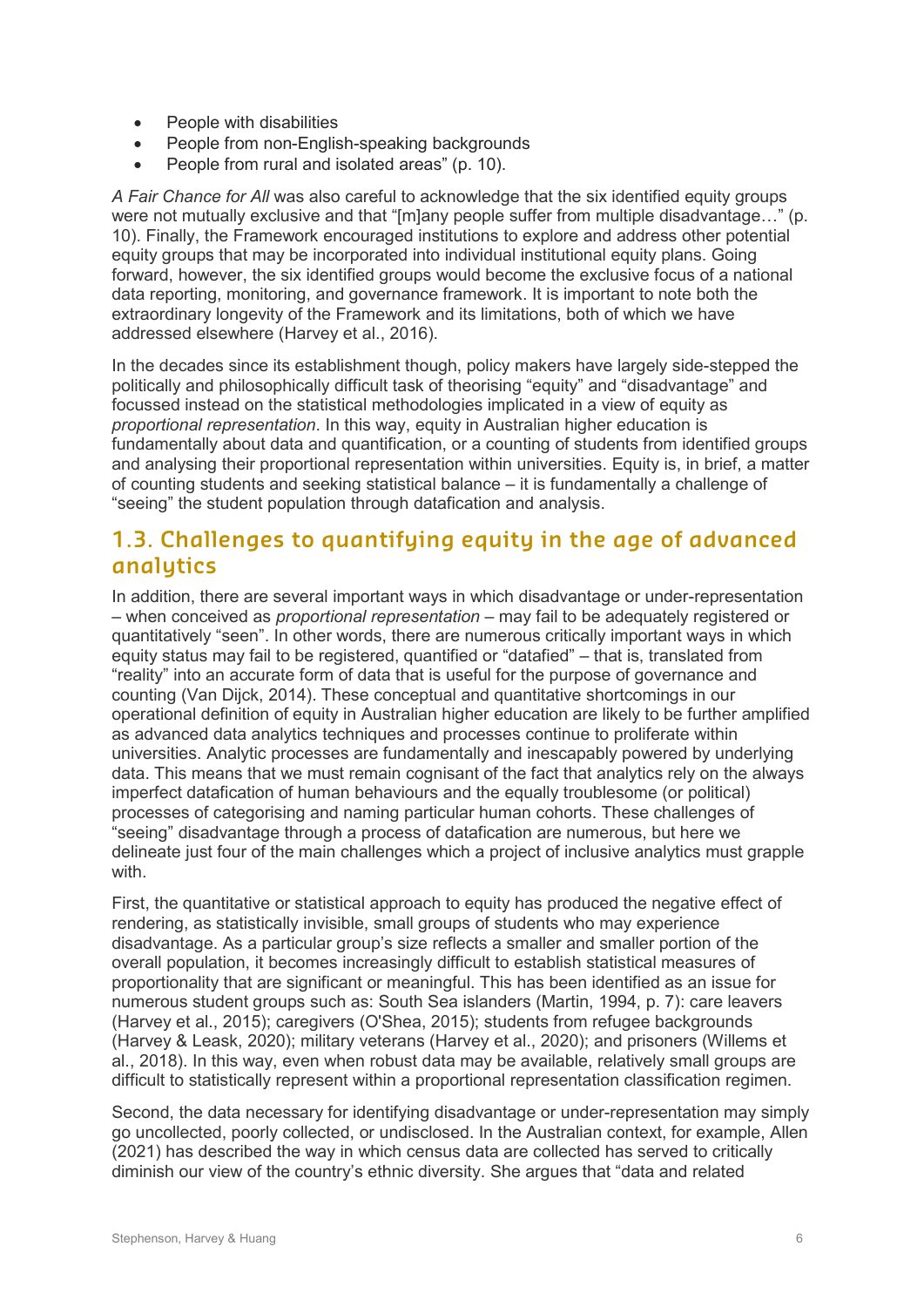infrastructure should not create nor perpetuate unfairness and inequalities, especially in overlooking diversity" (p. 5). The same could be said of our university student population data which has been shaped largely by minimum requirements for government reporting.

Third, individuals and groups may be reluctant to engage with institutions or mobile device applications, both state and private, that are known to collect personal data for bureaucratic or commercial purposes – or what is increasingly described as "dataveillance" (Van Dijck, 2014). Brennan (2019), for example, has detailed the growing culture(s) of "opting out of digital media" also described as the "digital temperance movement". For our purposes, and for the purpose of the project of inclusive analytics, we must recognise that datafication, or the increasing digital data capture of our daily lives, does not offer researchers a neutral or objective paradigm for understanding our diverse social world (Van Dijck, 2014). For a variety of reasons, whole groups and sub-groups of people may go unrepresented, or partially represented, in the "big" data sets of universities, governments, or of corporate data aggregators. Their absence, in many important cases, should not be read as a deficit caused by a "digital divide", but as an act of personal agency.

Finally, an inclusive analytics paradigm must engage with emerging claims to Indigenous Data Sovereignty (IDS), and this may include various forms and instances of opting out of data collection and analysis. The growing Indigenous Data Sovereignty movement represents a critically important challenge to the logic of datafication – frequently rendered via culturally insensitive expropriation – and its presumed statistical objectivity which "is the data lens by which Indigenous Peoples are made visible" (Walter et al., 2021, p. 2). Indigenous Data Sovereignty researchers have worked to challenge how government data, like that collected via national census (Andrews, 2018), are frequently used, and problematically so, to relentlessly depict Indigenous deficits (Drew et al., 2016; Kukutai & Taylor, 2016; Kukutai & Walter, 2021; Rainie et al., 2019; Walter, 2016; Walter et al., 2021; Walter & Suina, 2019).

### **1.4. Aims and outline of this report: Towards and Inclusive Analytics**

In this report, we reviewed and engaged with extant research from a variety of disciplines. We aimed to construct an interdisciplinary and conceptual analysis of both the potential benefits, and likely pitfalls, of machine learning (ML) and artificial intelligence (AI) applications as they relate to student equity interests and objectives . The report further considers what steps universities should make towards ensuring the equitable deployment of advanced data analytics throughout the institution – this is what we are calling a program of *Inclusive Analytics*. Towards this end, the report considers and investigates three central research questions:

- *RQ1 How can advanced data analytics techniques and processes be deployed in the interest of supporting and advancing student equity interests in Australian higher education?*
- *RQ2 In what ways does the adoption of advanced data analytics techniques and processes threaten to undermine student equity interests?*
- *RQ3 What can universities and equity practitioners do to protect and promote equity interests in the age of advanced analytics?*

Understanding the equity policy context in which advanced analytics programs operate within Australian higher education is essential to advancing student equity goals in the age of advanced analytics. In Part 2 of this report, we delineate what we mean by "advanced analytics" and argue that a broad suite of data analytic practices could help to strengthen the existing equity policy framework and provide important mechanisms for its reform. In particular, advanced analytics provides the potential to discover discrimination; identify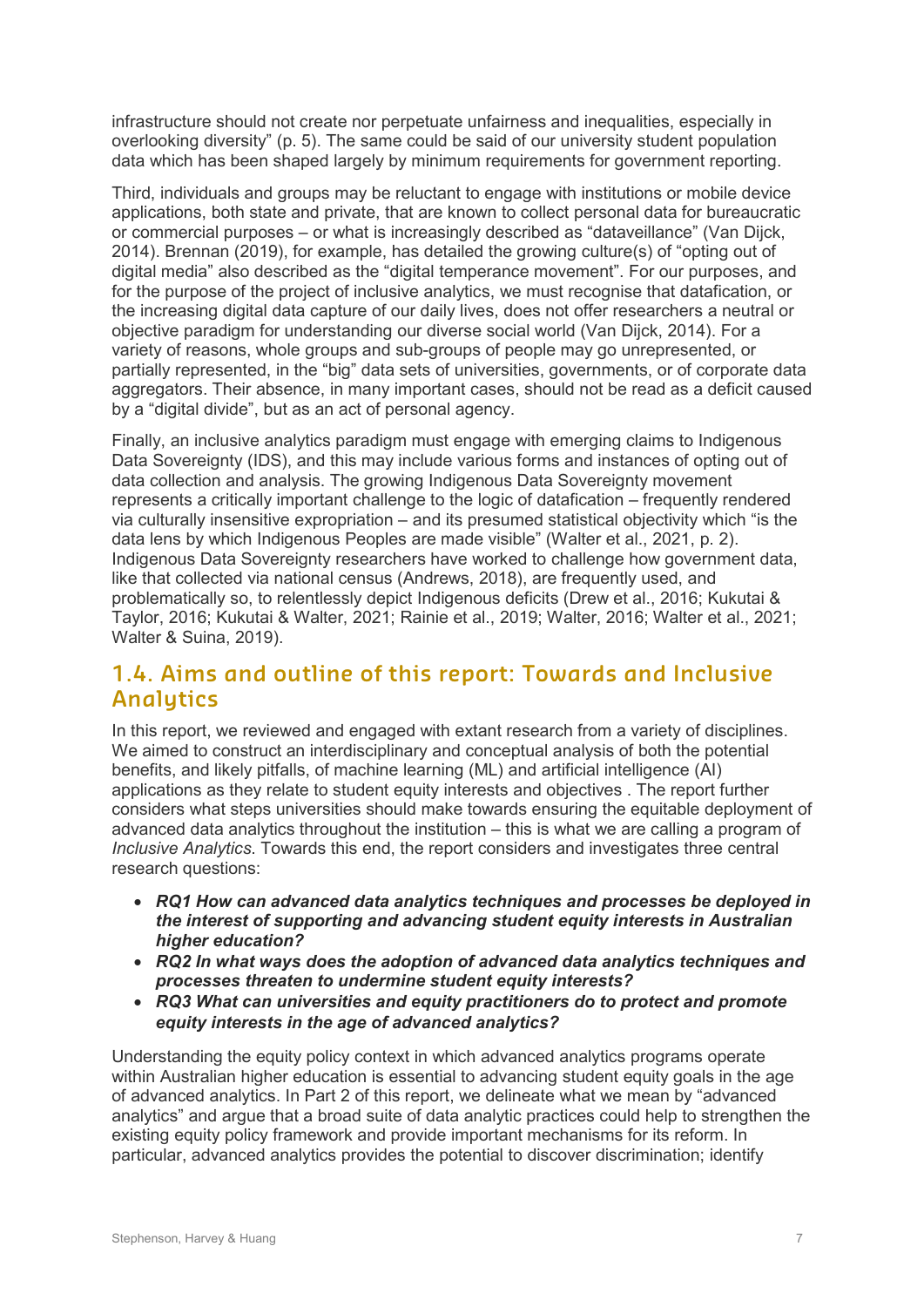individual disadvantage, and relatedly reduce stereotype threat and deficit assumptions; and address emergent and contingent forms of disadvantage in new, dynamic ways. These potential advantages could be leveraged to strengthen and advance existing policies concerning equity in higher education. Such progress will ultimately require deeper consideration, however, of the conceptual and theoretical nature of equity, fairness, and disadvantage as they are understood and defined within Australian higher education.

In Part 3 we describe and evaluate the emerging movement for Fairness, Accountability, and Transparency in Machine Learning (FATML). We further describe the critical limitations of the "fairness movement" within the computer and data sciences and delineate its important contributions to our own project of *Inclusive Analytics*. Ultimately, we conclude that the emerging tools and techniques that have been developed within the FATML movement are necessary, although insufficient in our effort to advance equity interests in the age of advanced analytics.

Part 3 further concludes with a suite of recommendations for the Australian university sector. We argue that institutions need to embed greater data literacy and equity consciousness across their organisations as a matter of priority. Harnessing the potential of analytics to improve student equity requires a comprehensive institutional approach, and a range of sophisticated strategies and practices. In this section we briefly address the need for broader education and professional learning among both academic and professional staff. While not every staff member needs to understand the technical processes of data collection and training, advanced analytics knowledge needs to be distributed across the university, including within areas responsible for many of the related interventions, e.g., student support staff, academic progression staff, and equity practitioners. Further initiatives include greater monitoring and evaluation of the deployment of advanced analytics and of data-related interventions. Such oversight could be partly provided by regulatory committees that might operate similarly to existing ethics committees.

In summary, we argue that universities will need to increase their efforts to oversee and harness advanced analytics, in order to ensure equity, efficiency, ethics, and effectiveness. Collectively, our analysis reveals that advanced analytics is widely used but not well understood, nor is it well scrutinised for equity impacts across the university. This gap is particularly problematic because analytics is no more "neutral" than the data it collects. Further research is required into the equity implications of interventions and initiatives based on advanced analytics, and deeper engagement is also required with the conceptual framework of equity. The existing Australian student equity framework, premised on the six identified equity groups, is increasingly problematic in an age of advanced analytics. Framework issues include a focus on proportional representation to the exclusion of deeper notions of disadvantage, including across the student life cycle; the reification of identities; the challenges of ascribed versus self-defined categories; limitations of a static, point-in-time approach to equity; and the marginalisation of some "invisible" groups and forms of contingent and emergent disadvantage. In addition to the recommendations to institutions outlined within this report, we argue that greater conceptual and policy work is also required at a national level.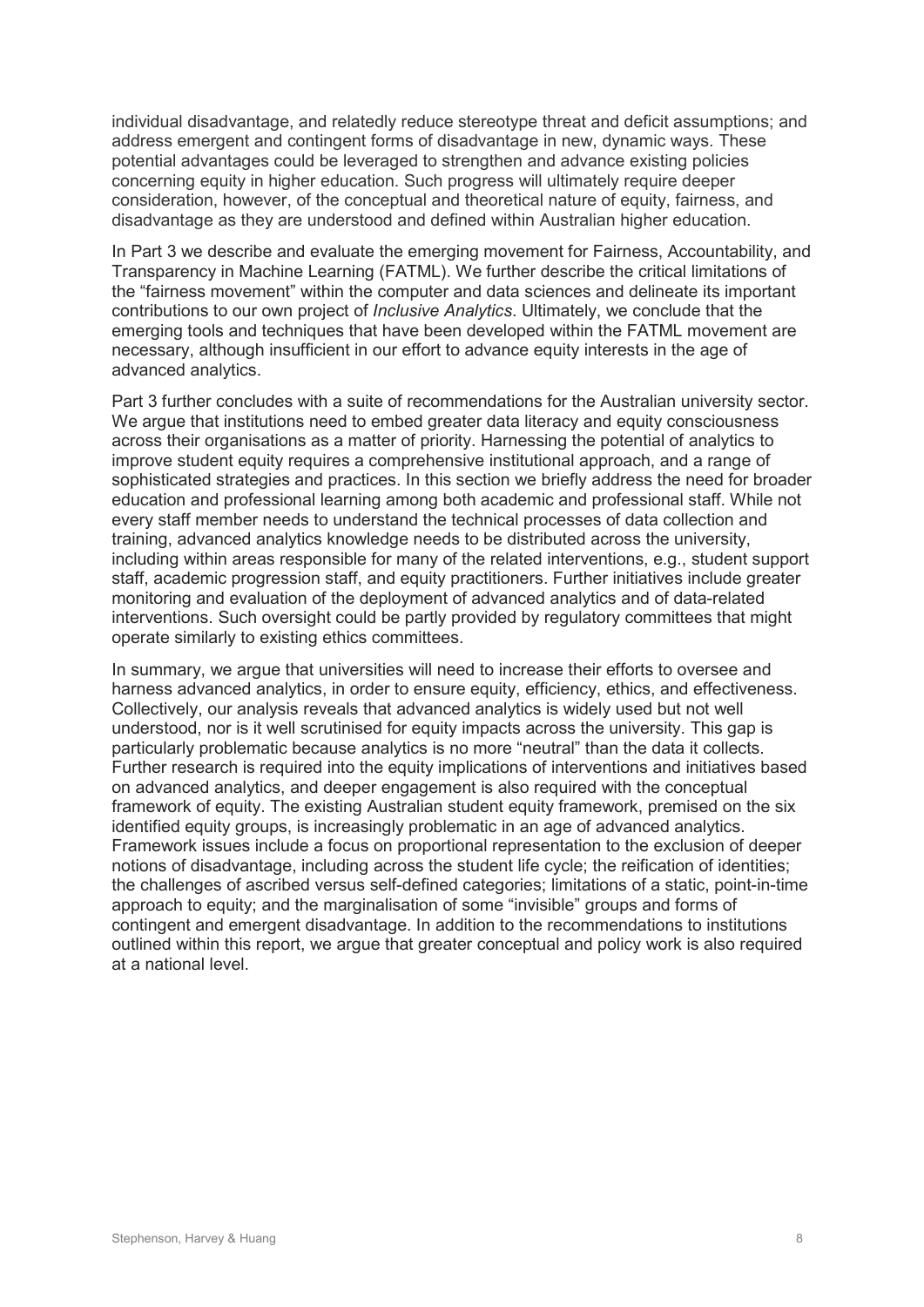# **Part 2: The promise and peril of advanced analytics applied to equity interests**

We began this report by providing a brief overview of advanced analytics within the context of Australian higher education, including the use of artificial intelligence, machine learning and educational data mining. Analytics models now inform vast areas of the university and traverse the whole student lifecycle from the recruitment and admissions of prospective students to success and progression strategies for current students, right through to the production of employability profiles of graduates. The ubiquity of analytics presents new opportunities for the advancement of student equity, though it also presents significant risks and challenges.

In Part 2, we turn our focus to delineating how a program of inclusive analytics may help to advance student equity interests and equity research in the Australian context. We further outline the many potential pitfalls, such as the potential for the stealthy introduction of "bias" or "unfairness" throughout the analytics lifecycle that are persistent dangers within advanced analytics processes: machine learning (ML), educational data mining (EDM), and artificial intelligence (AI).

In sections 2.1 - 2.3 below, we argue that there are at least three related ways in which the use of analytics might improve outcomes of marginalised students, and the broader cause of equity overall. First, analytics can help us to discover discrimination, including within historical processes such as admissions and course guidance. Second, analytics can help us to identify individual disadvantage, beyond reliance on group membership assumptions. In the Australian context, this opportunity potentially enables institutions to move beyond the six identified equity groups to consider dynamic behavioural indicators at an individual level. Proponents of analytics have long touted this capacity for a more sophisticated, individuated understanding of risk and disadvantage. We note, however, that this is a complex and contested area, and requires consideration of protected characteristics, e.g., equity group membership, stereotype risks, and the perils of what has been called a "colour blind" approach. Third, we note that analytics provides an opportunity to assess emergent and contingent forms of disadvantage, such as the impacts of COVID-19.

While the effective use of advanced analytics can demonstrably improve student equity, analytics can also be used to maintain and even exacerbate inequity. In section 2.4 we outline the potential perils which advanced analytic practices pose in relation to equity interests. Our examination runs across the four primary stages of the machine learning lifecycle: 1) data collection and preparation; 2) model building/learning or algorithmic training; 3) model evaluation and verification; 4) model deployment. We consider risks here including historical bias, representation bias, measurement bias and aggregation bias, which can have the effect of reifying stereotypes, misrepresenting individuals, and exacerbating inequity. Further risks include interventions based on predictive analytics, such as tailored communications to "at risk" students, which may be either ineffective or even counterproductive by instigating self-fulfilling prophecies of failure. Threats to privacy are also rising and remain priority areas for the ethical and equitable implementation of analytics throughout the modern university.

### **2.1. Can advanced analytics revolutionise equity efforts in Australian higher education?**

Given the widespread and longstanding recognition of the imperfect nature of our conventional Australian higher education equity metrics, data collection and cohort identification processes, it is little surprise that many have seen a possible solution in "learning analytics", "educational analytics", or advanced data analytics more generally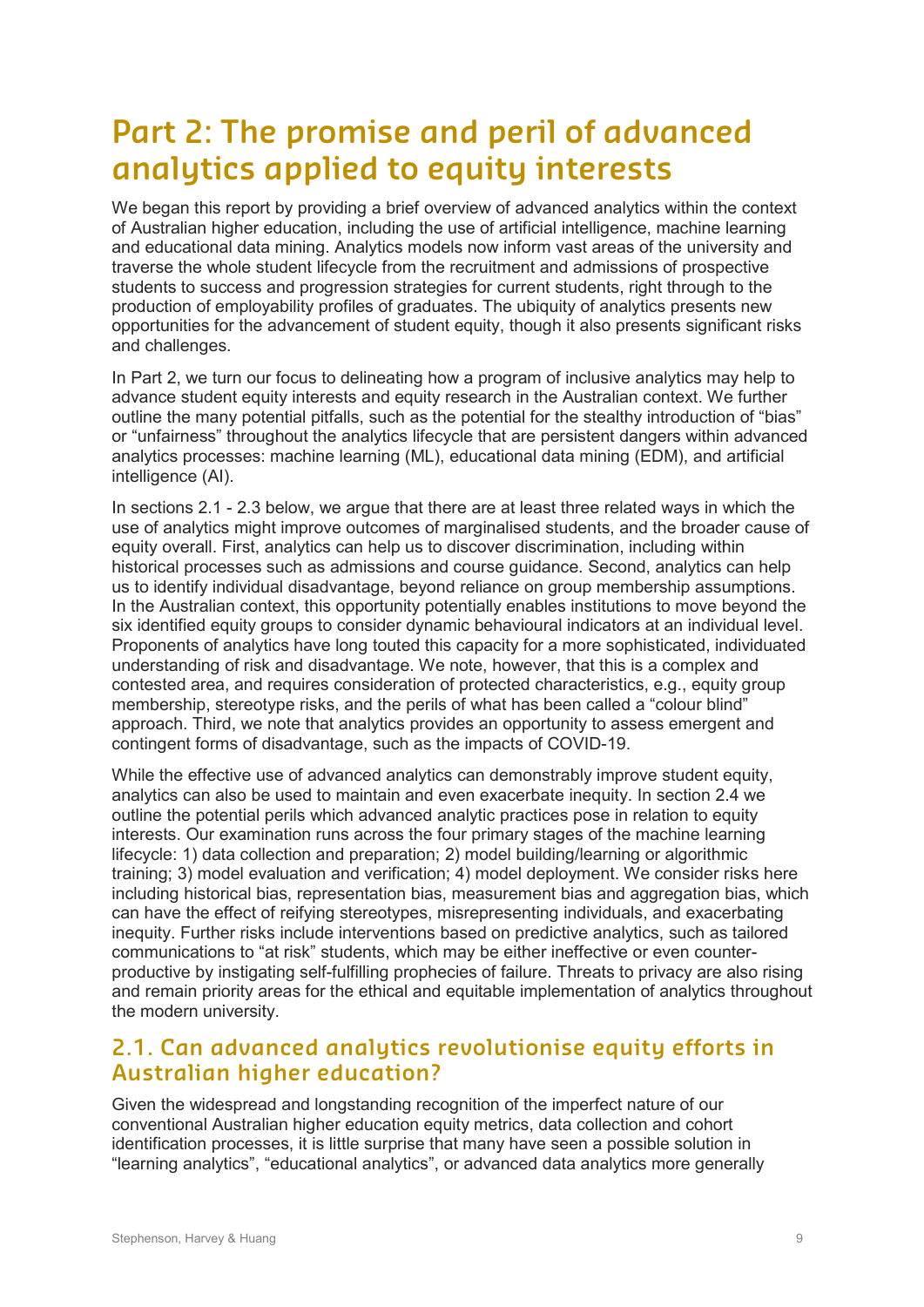(Coates et al., 2017; Institute for Social Science Research, 2018; Naylor et al., 2016; Naylor & James, 2016; Zacharias & Brett, 2019).

The *Review of Identified Equity Groups*, a broad consultative research report conducted by the Institute for Social Science Research (2018), advocated for the introduction of "additional and more granular indicators to improve the monitoring of equity in Higher Education" (p. 131). They further recommended that:

HE participation data could be *supplemented by drawing on universities' administrative data and learning analytics (e.g., indicators of learning outcomes) to pinpoint pockets of disadvantage. This would enable a more nuanced and more precise targeting of people who are disadvantaged in HE. Some stakeholders argued this move would make the current group-based approach redundant.*

(p. 312)

This view that "learning analytics" can and should be deployed to further enrich the equity picture has also been advanced by Naylor and James (2016) and Naylor et al. (2016). Both have argued that universities now capture tremendous amounts of potentially useful student data that extend well beyond simple demographic indicators of group membership. As Naylor and James (2016) argue:

*It is now possible for under-prepared or educationally disadvantaged students to be identified upon enrollment, and their engagement with subject materials, peers and teaching staff…and learning management systems can be tracked throughout their university studies.*

(p. 10)

Naylor et al. (2016) argue that analytics may be used in a renewed equity program aimed at capturing and identifying patterns of what they call individual "hyper-intersectionality". Leaving the program of group identification behind, they argue for the

*… idea of using intersecting vectors of quantitative metrics to account for differences in the numerous identity criteria… Using algorithms to connect student admissions data, educational analytics can predict student performance in desirable student outcomes such as grades, persistence, and retention… New typologies predicated on data beyond demographics information will need to be created.*

(p. 270)

What Naylor et al. (2016) propose is a program closely akin to the interests of researchers in the fields of Educational Data Mining (EDM) and Learning Analytics (LA). This project, they argue, will require new data sources that will help to delineate more refined pictures of individual disadvantage. Although recognising that this raises both ethical and privacy concerns, Naylor et al. (2016) argue for the need to supplement institutional data with "data from government systems beyond higher education and likely also more data from the mobile/social technologies that play such a vital role in how people intersect with social and institutional systems" (p. 271).

In a more delimited application, Campbell et al. (2019) have argued that advanced data analytics techniques could be used to address the challenge of "undermatching" among low SES students. In the UK context, undermatching describes a frequently observed situation where disadvantaged, or low SES students, decline to apply to more selective or prestigious courses and universities, even though their A level results would likely win them admission. In an effort to address this challenge, Campbell et al. (2019) argue for the use of automated course recommendation systems that are "[b]ased on the idea of targeted advertising, as used by many popular websites such as Amazon and Facebook". These data-driven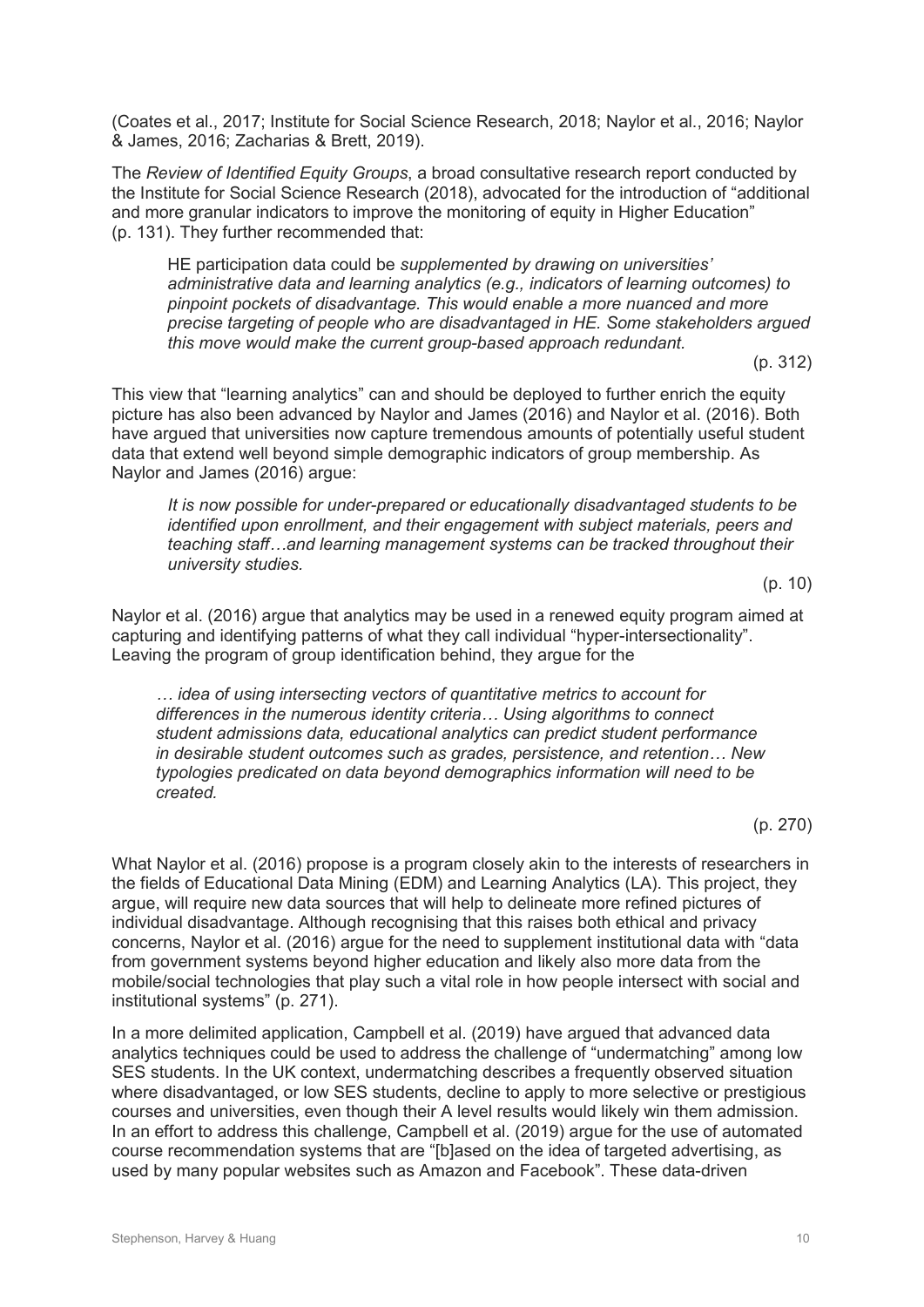marketing systems would then be used to identify and target low SES students with strong A level results. Then, via targeted electronic advertising, these systems would recommend particular courses "based on their (predicted, or preferably, actual A level (or equivalent)) subjects and grades" and thereby nudge students towards fully "spending", so to speak, their A level achievements (p. 79).

The remainder of Part 2 of this report may be read as an extended appraisal of these calls for renewing Australian higher education equity efforts through the application of what we will refer to as "advanced analytics" techniques. Our aim is to outline both the promise and peril of such a program with an eye towards further refining what an inclusive analytics program should minimally entail. Our guiding research questions in Part 2 are:

- *RQ1 How can advanced data analytics techniques and processes be deployed in the interest of supporting and advancing student equity interests in Australian higher education?*
- *RQ2 In what ways does the adoption of advanced data analytics techniques and processes threaten to undermine student equity interests?*

### **2.2. What do we mean by "advanced analytics"?**

In this report, we use the term "advanced analytics" to embody a wide range of data analytics fields of research and professional practice. For the purposes of outlining the shape of our proposed program of *inclusive analytics*, we cast a wide net across the many disciplinary fields and sub-disciplines that make up the broad interrelated fields of data analytics and data science. In other words, and for the purposes of this report, we believe it is unhelpful to get mired in disciplinary boundary disputes between what constitutes the countless fields of study – frequently expressed as initialisms – that now develop and deploy advanced data analytic techniques and practices in the university setting: Learning Analytics (LA), Educational Data Mining (EDM), Educational Analytics (EA), Institutional Analytics (IA), Artificial Intelligence (AI), Machine Learning (ML), and Artificial Intelligence in Education (AIEd) to name just a few.

Even within a single field of advanced data analytics, such as Artificial Intelligence, there exists a surprising level of disagreement concerning the field's disciplinary boundaries and the fundamental definition of what constitutes "artificial intelligence". In a sweeping review of AI definitions from across the research literature, Wang (2019) offered this diagnosis of the discord. "The current field of AI", Wang argues, "is actually a mixture of multiple research fields, each with its own goal, methods, applicable situations, etc., and they are called 'AI' mainly for historical, rather than theoretical, reasons" (p. 28).

Therefore, rather than participate in disciplinary disputes, we use the term "advanced analytics" to refer to the broad application of data analytics techniques and methodologies to the sphere of higher education as a whole. As we demonstrate in Part 3 of this report, our interest in developing a program of *inclusive analytics* necessarily extends well beyond "learning analytics" – or to learning and teaching functions alone – to the application of advanced analytics techniques and processes throughout the whole of the student life cycle, including the business functions of the university.

Given that this report is not intended to be a highly technical exposition of the many allied fields which we have included under the banner of "advanced analytics", we will now provide a basic outline of its two fundamental building blocks: 1) the various forms of data that now power advanced analytic processes, and 2) the typical analytic techniques and methodologies that are applied to these data for the purposes of, for example, prediction, classification, and automated decision making.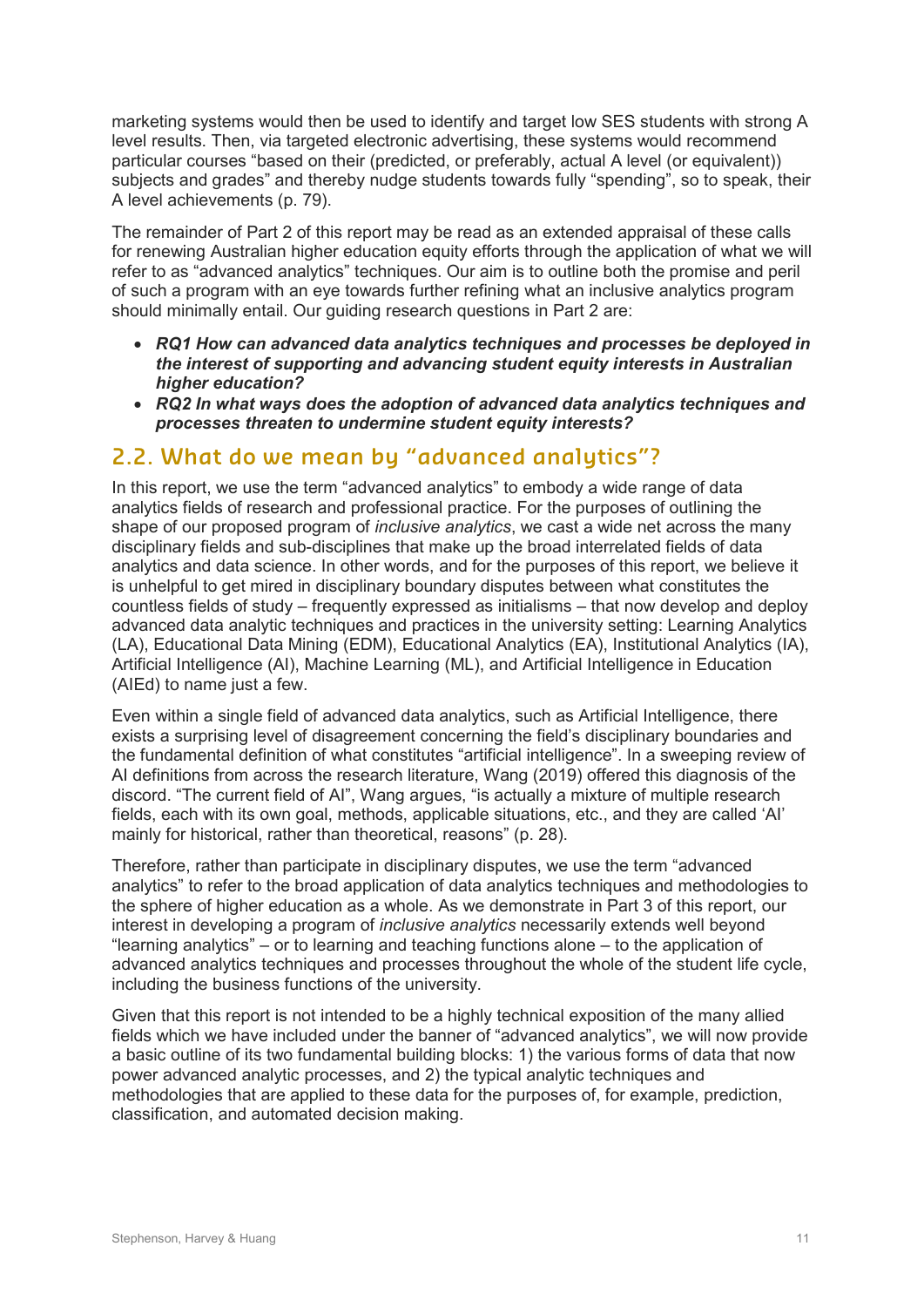#### **Advanced analytics: the data**

In our current "information age", the new data sources now collected and available for analysis within, and outside of, the modern university are potentially vast. This vastness is typically referred to as "Big Data", or what Laney (2001) first described as the "three Vs" of "volume'", "velocity" and "variety" of data that is now digitally mediated and made available for analytic and predictive purposes.<sup>[1](#page-16-0)</sup> The difference between old and new analytics approaches, as Bichsel (2012) has indicated, is that the "data used now are becoming much more extensive and automatic, and the processes used to extract and analyze data are becoming repeatable" (p. 7).

What is new in the era of Big Data is the relatively low costs and general ease with which massive amounts of data can be captured, stored, and analysed. Following Fischer et al. (2020), it is useful to think of these data as belonging to three high levels of categorisation: microlevel, mesolevel, and macrolevel. Microlevel data consist of "fine-grained interaction data with seconds between actions that can capture individual data from potentially millions of learners" (Fischer et al., 2020, p. 132). Often described as "digital dust", "digital footprints", or "digital exhaust" (Neef, 2015), microlevel data are typically automatically collected as students interact with university systems, but most commonly within online learning management systems (LMS). These microlevel interactions produce reams of individual digital data traces that are often collected for the purpose of maintaining system security – detecting system errors or hacking efforts – but also for the application of advanced analytics techniques described below.

Mesolevel data, according to Fischer et al. (2020) includes "computerized student writing artifacts systematically collected during writing activities in a variety of learning environments ranging from course assignments to online discussion forum participation, intelligent tutoring systems, and social media interactions" (p. 132). These largely textual mesolevel data are frequently analysed using a sub-class of artificial intelligence called natural language processing (NLP). Mesolevel data can be used to produce insights into students':

*(a) cognitive processes (e.g., cognitive functioning, knowledge, and skills), (b) social processes (e.g., discourse and collaboration structures), (c) behavioral processes (e.g., learner engagement and disengagement), and (d) affective pro-cesses (e.g., sentiment, motivation).*

(Fischer et al., 2020, p. 140)

Macrolevel big data are then inclusive of the more traditional data that have been traditionally collected at the institutional level for many years and that are used largely for administrative purposes and government reporting. These data are typically digitally stored within an institution's student information system (SIS) and include "student demographic and admission data, course enrolment and grade records, course schedule and course descriptions…" (Fischer et al., 2020, p. 143).

The educational big data typology described by Fischer et al. (2020) provides a useful highlevel delineation of the types of data collected by higher education institutions, but it does not capture the full and *global* extent of data that are potentially available for analysis

We may wish to call this "global big data", or data external to the institution that might include data from government such as census data, tax data, or individual student data that is collected by government across multiple higher education providers – identified through the Commonwealth Higher Education Student Support Number (CHESSN). Finally, we must also acknowledge the availability of the truly staggering amounts of data that may be

<span id="page-16-0"></span><sup>&</sup>lt;sup>1</sup> IBM would later add "veracity" as a fourth characteristic "V" IBM. The four v's of big data. http://www.ibmbigdatahub.com/infographic/four-vs-big-data.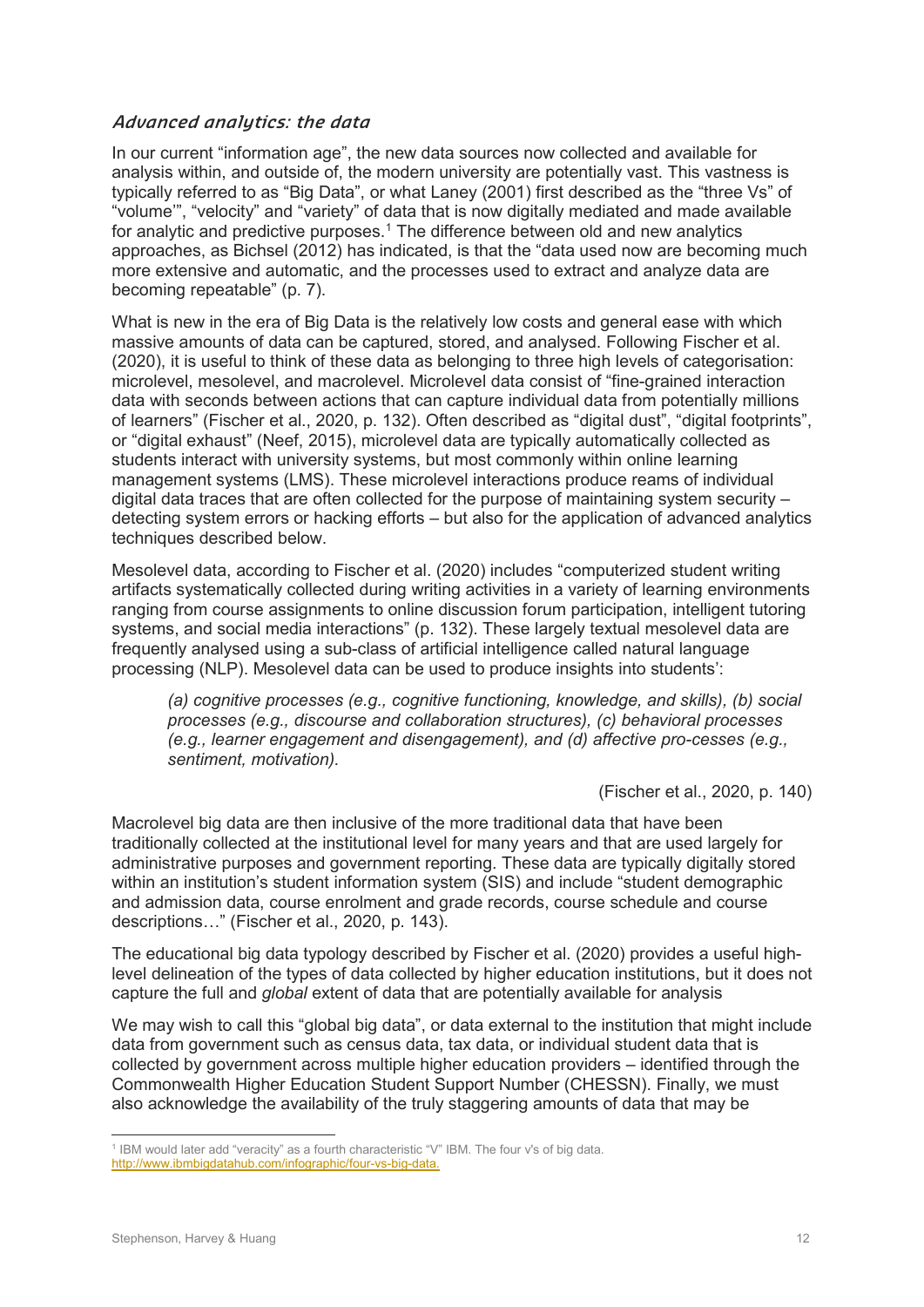commercially available through social media and data aggregation companies such as Microsoft, Facebook, Google, and Amazon. To give just one example, data relating to the subsequent employment outcomes of a university's alumni may be purchased from LinkedIn (Microsoft) or other big data aggregators.

Taken as a whole, this is what is new about today's big data landscape: volume, velocity, and variety. It is a data collection landscape that, in many instances, may be accurately described as a state of "digital surveillance" or "dataveillance" (Clarke, 1988; Degli Esposti, 2014; Zuboff, 2019). In contrast to the data available to the creators of the original *A Fair Chance for All framework* in 1990 – which was limited to relatively poor macrolevel data – today's data landscape is, by comparison, far richer and more varied. This does not mean, however, that these new forms of data are immune to the dangers of classification, mismeasurement, and opting out that we outlined in Part 1.

#### **Advanced analytics: techniques and methodologies**

While there are numerous forms of advanced analytic methodologies and new emerging sub-fields, we will focus on just two broad techniques/methodologies that are most prominent in educational settings: artificial intelligence (AI) and machine learning (ML).

Given the seaming ubiquity of the term "artificial intelligence" (AI) in academia, journalism and popular culture, there remains a surprising level of disagreement among experts in relation to its fundamental definition and current capabilities. Most of the discord can be traced to disagreements about what constitutes "intelligence" in relation to computer generated AI as compared to conventional notions of human intelligence (Emmert-Streib et al., 2020). Fundamentally, however, AI consists of the ability for computer systems to perform automated tasks – such as decision making, image recognition, or forms of automatic adaptation – that are perceived to be reflective of human intelligence. While AI applications are rapidly gaining ground in educational contexts, as evidenced by the growing AIEd field of study (Chaudhry & Kazim, 2021), for the purposes of this report we believe it is most important that we focus on the AI sub-field of machine learning (ML).

The term "machine learning", is frequently used interchangeably with the terms "data science", "data mining" and "analytics" more broadly (Baker, 2021, p. 45). Born out of the need to analyse increasing amounts of big data in a largely automated fashion, machine learning can be defined, according to Murphy (2012) "as a set of methods that can automatically detect patterns in data, and then use the uncovered patterns to predict future data, or to perform other kinds of decision making under uncertainty…" (p. 1). While there are many forms of ML, there are two broad methodologies worth noting, even in a nontechnical report such as this one: supervised and unsupervised learning.

In supervised ML, for example, an algorithm may be "trained" on a historical dataset of student records to find patterns, or mappings, that predict or infer a specific known outcome or "target variable" – such as predicting the binary (categorical) outcome of whether a student will pass a given subject (yes/no). The "machine" part of "machine learning" refers to the algorithm's ability to automatically "learn" to produce what is called a "model" "of the relationship between a set of descriptive features and a target feature based on a set of historical examples, or instances" (Kelleher et al., 2015, p. 3). A "target variable", or predicted variable, is very similar to the dependant variable in more traditional inferential statistical processes. Target variables can be categorical, resulting in classification models, or continuous numeric variables such as a student's next semester average mark (0-100). In the case of continuous target variables, numerous linear regression techniques can be applied. We then typically speak broadly of either classification algorithms or continuous/numeric regression algorithms for supervised ML processes.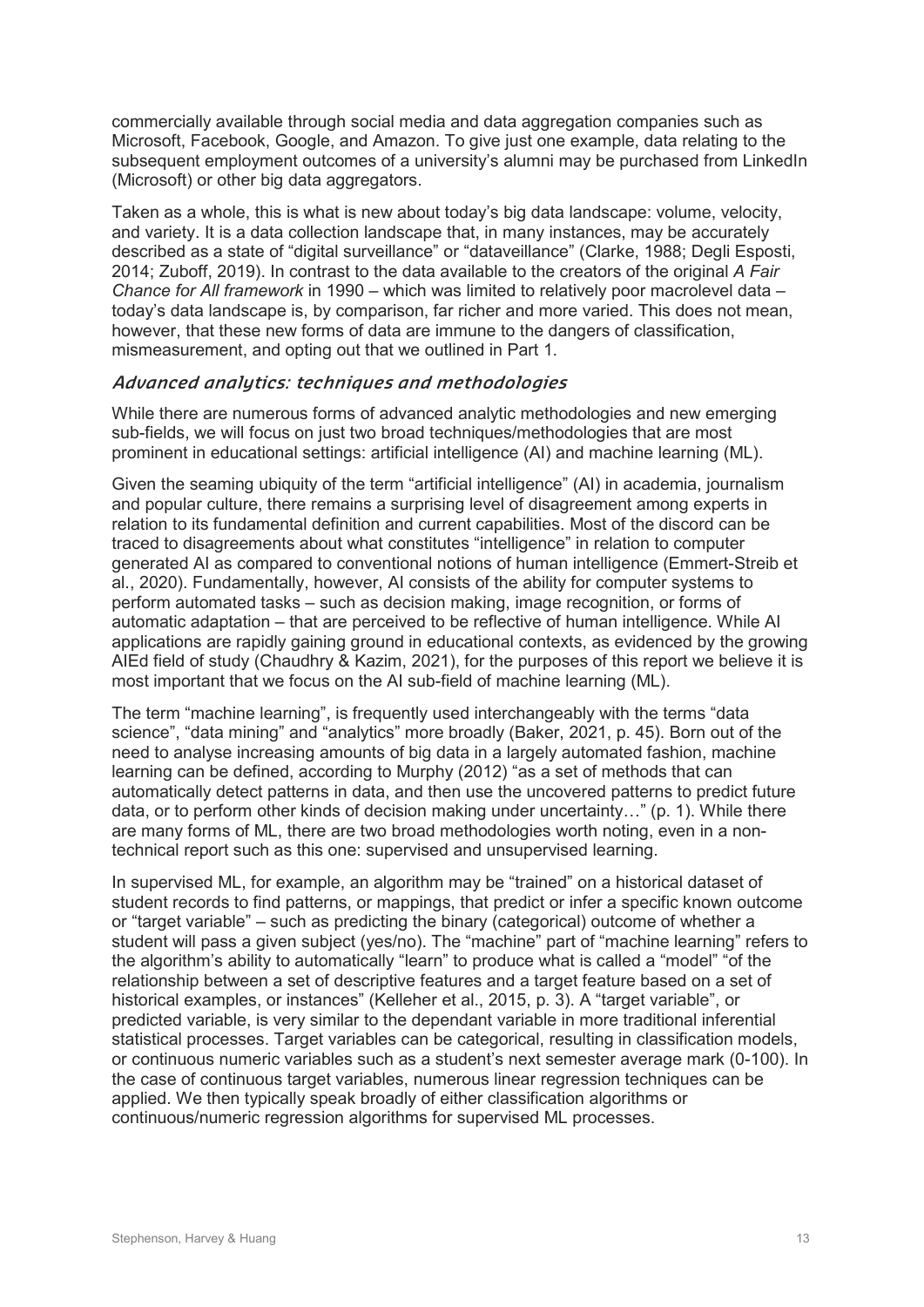While perhaps less common than supervised learning, in unsupervised learning the process of automated pattern discovery does not have the benefit of a known outcome or target variable. Instead, the goal of an unsupervised ML process is "to discover 'interesting structure' in the data; this is sometimes called knowledge discovery" (Murphy, 2012, p. 9). This "interesting structure" is typically found through processes of "clustering" or "cluster discovery". As Baker and Siemens (2014) explain:

*In clustering, the goal is to find data points that naturally group together, splitting the full dataset into a set of clusters. Clustering is particularly useful in cases where the most common categories within the dataset are not known in advance.*

(p. 258)

In this report we focus primarily on the predictive methodologies deployed in supervised ML and the pattern discovery methodologies deployed within unsupervised ML processes.[2](#page-18-0) Importantly, ML methodologies that are typically deployed within predictive analytics and data mining processes are significantly different to inferential research methodologies. While traditional statistics are concerned with testing hypothesised causal relationships between variables, or describing the general tendencies within a dataset (Baepler & Murdoch, 2010), machine learning "treats prediction as sacrosanct – it is not important why a given set of covariates are predictive, so long as they are" (Barabas et al., 2018, p. 8). It is often said, therefore, that ML uses the brute-force of massive computational power and "big" data to find *useful* correlations and patterns in datasets – although not necessarily *meaningful* – with which predictions can be made (Johnson, 2018).

We will further delineate the typical analytics and ML lifecycle in section 2.4 below when we describe the potential sources of hidden bias throughout the process. But first, we attempt to describe how big data and advanced analytics methodologies may serve to further equity interests in Australian higher education.

### **2.3. The promise of big data and advanced analytics to promote equity interests**

If we were to, for the moment, disregard our concerns regarding poor equity theorisation and poor data quality – and further postpone our concerns about the introduction of bias throughout the analytic lifecycle itself (2.4 below) – we can identify what we see as a number of important ways in which new "big data" sources and advanced analytics may be used to profitably advance equity interests in Australian higher education.

#### **Analytics for discrimination discovery**

The full student life-cycle – from pre-application aspirations through to graduation – is littered with instances where a student's fate is left in the hands of institutional decision making that is often rules-based. These moments of decision making, whether they be human judgements or automated (algorithmic) decisions, present a multitude of moments where discrimination and bias may be introduced even without the decision makers' full knowledge. Such moments are likely to be found in, for example:

- 1. the advice students receive during year-12 VCE subject selection and university course applications
- 2. university and course admissions decisions, but particularly direct applications
- 3. scholarship award decisions
- 4. decisions relating to recognition of pre-existing credit
- 5. professional placement, or work integrated learning (WIL), decisions

<span id="page-18-0"></span><sup>&</sup>lt;sup>2</sup> We could also mention here natural language processing (NLP) and reinforcement learning (RL) as additional commonly used forms of machine learning, but given the space limitations we have not covered them in detail for this report.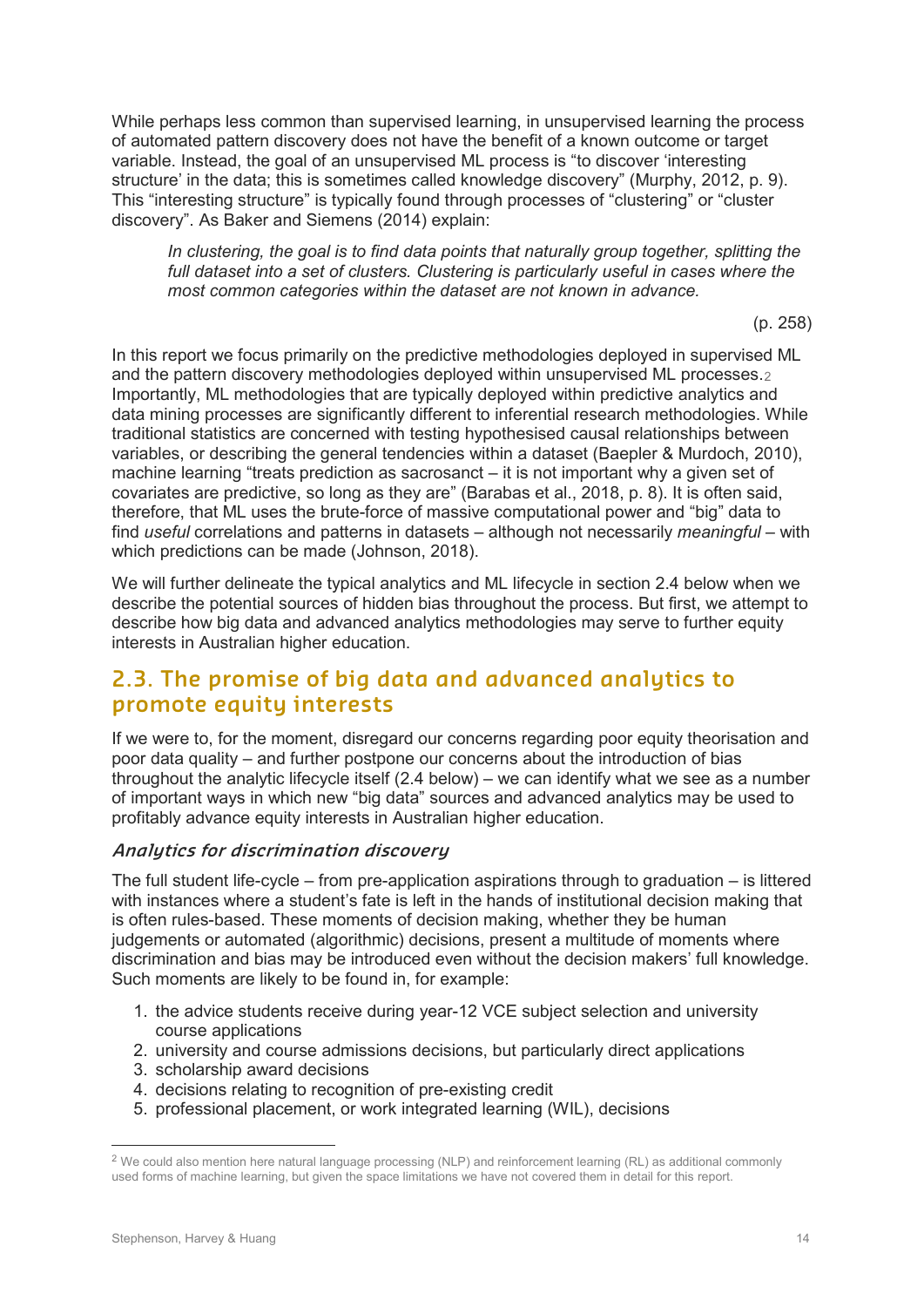- 6. study abroad application decisions
- 7. internal course transfer application decisions
- 8. academic progression and academic integrity decisions.

It is generally thought that data mining and machine learning practices can only add or compound discriminatory outcomes in high-stakes decisions, and this is certainly possible as we will outline in section 2.4 below. But researchers have increasingly shown that advanced analytic methods can be deployed for the purpose of pursuing highly refined projects of "discrimination discovery" within historical decision records and contemporary, or real-time, decision processes (Bonchi et al., 2017; Hajian et al., 2016; Kahneman et al., 2021; Qureshi et al., 2020; Ruggieri et al., 2010; Zhang et al., 2016). Where robust historical data records of these equity-sensitive decisions exist, advanced data analytics methods, particularly data mining, can be used to help identify patterns and instances of discrimination. Sophisticated analytic methodologies have been developed for the detection of both direct and indirect discrimination. As (Zhang et al., 2016) explain:

*Direct discrimination occurs when individuals receive less favorable treatment explicitly based on the protected attributes. An example would be rejecting a qualified female applicant in applying to university just because of her gender. Indirect discrimination refers to the situation where the treatment is based on apparently neutral non-protected attributes but still results in unjustified distinctions against individuals from the protected group. A well-known example of indirect discrimination is redlining, where the residential Zip code of the individual is used for making decisions such as granting a loan*.

(p. 1)

Importantly, the interest in "indirect discrimination" has resulted in the creation of discrimination discovery methods that focus, not only on singular protected groups or attributes, but also on intersecting or multiple categories of equity/disadvantage whose compounding effect may be otherwise obscured (Ruggieri et al., 2010). We further note that with the rapid expansion of Robotic Process Automation (RPA) throughout the business functions of the university (Razak et al., 2021; Turcu & Turcu, 2019), widescale and automated discrimination discovery and monitoring is becoming increasingly important. As van der Aalst et al. (2018) have described, "RPA is an umbrella term for tools that operate on the user interface of other computer systems in the way a human would do. RPA aims to replace people by automation…" (p. 269). RPA and other business process automation techniques are now becoming commonplace in universities and are frequently overtaking the human role in decision making processes we described at the beginning of this sub-section. RPA can, for example, be used for automating the review of student applications for admission on a rules-based, or algorithmic, automation system. Again, as automated decision making of this kind becomes more commonplace in universities, the more pressing the need for discrimination discovery and monitoring processes.

We believe there is considerable scope for Australian equity researchers to submit historical and contemporary datasets to "discrimination discovery" techniques drawn from the related fields of advanced analytics. The hope being that where discrimination in decision making can be clearly defined, it can also be discovered for the purposes of remediation and ongoing monitoring.

There are at least two significant hurdles that must be overcome if this is to be achieved. First, analytic discrimination discovery techniques still require a working definition of what constitutes unacceptable discrimination, or as the fields of analytics now commonly describe it, "fairness" or "unfairness" (Barocas et al., 2019). This is an important hurdle and one that cannot itself be submitted to automation. It requires engagement with the often difficult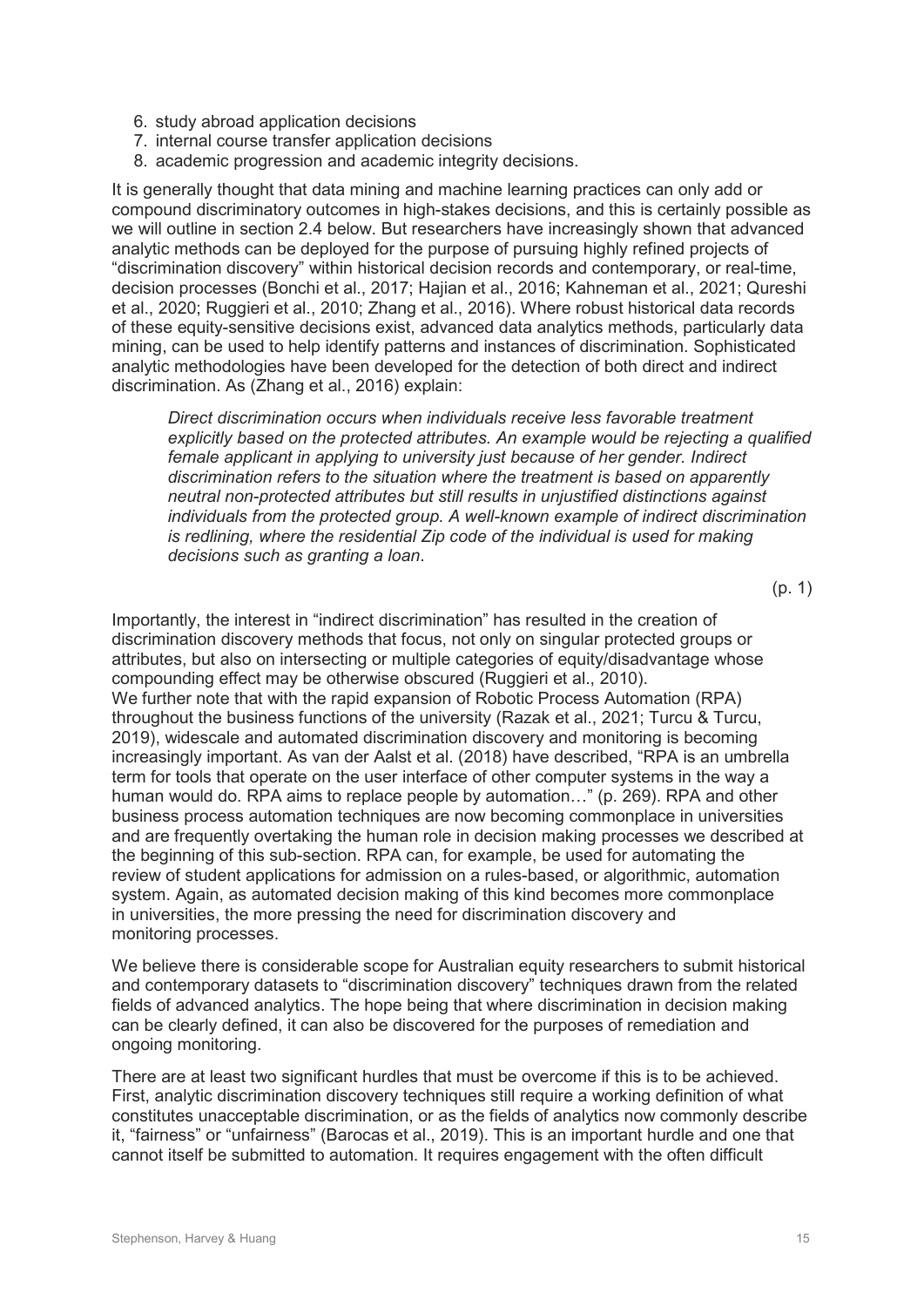ethical and political negotiations that should take place among domain experts. Secondly, a program of this kind would, of course, be limited by the many types of data distortion that we have described earlier in this report. It is also likely to be most useful in instances where long standing equity group membership has been consistently identified in the historical data record. In this way, discrimination discovery is likely to be most effective when applied to conventional equity categories and groups for whom we have longstanding, although imperfect, data.

#### **Analytics for individual "disadvantage"**

Perhaps the most frequently expressed hope for big data and advanced analytics, among Australian equity researchers and practitioners, has been the expectation that these tools might allow the sector to move beyond, at least in part, the conventional paradigm of equity as membership within an under-represented group (Institute for Social Science Research, 2018; Naylor et al., 2016; Naylor & James, 2016; Zacharias & Brett, 2019). There are many motivations behind such a desire, but the problems of deficit thinking, and the limitations of government recognised equity categories, are frequently cited. The hope expressed has been that new data sources and new analytic techniques might allow for the emergence of an equity paradigm that is more individualised and more authentically intersectional (Institute for Social Science Research, 2018; Naylor et al., 2016; Willems, 2010) – that is one that can register the compounding effect of multiple disadvantages, or competing power structures, that are experienced by marginalised individuals (Collins & Bilge, 2020).

There are, perhaps, two primary ways in which advanced analytics might help to better individualise – assuming, for the moment, that this is a desirable pursuit – our view of disadvantage within higher education. First, predictive analytics methods can help to shift equity work from a process of group identification to one of early identification of academically struggling and disengaged students. Second, and much like the process of discrimination discovery described above, data mining techniques such as "knowledge discovery" may find success in identifying new, more individualised, forms of disadvantage through the "mining" of new and emerging data sources. We have already mentioned knowledge discovery methods above and will here focus on predictive analytics methods.

We believe there is an important sense in which these hopes are, to a limited degree, already being realised through the deployment of predictive analytics in Australian universities. To accept this claim would require a remapping of our conventional understanding of disadvantage *as equity group membership*, to a view of disadvantage as, for example: 1) under-preparation for higher education study; 2) the increased risk or demonstration of academic under-performance or attrition; or 3) disengagement from the institution and from learning activities. Taking an international view, these are the typical applications towards which predictive and/or learning analytics processes have been applied in relation to student achievement and progress (Anagnostopoulos et al., 2020; Dawson et al., 2017; Herodotou et al., 2020; Ranjeeth et al., 2020; Seidel & Kutieleh, 2017; Wolff et al., 2014). Moreover, it appears that the equity researchers we quoted in section 2.1 (above) have articulated an argument for a remapping of equity of this kind. Again, we take Naylor and James (2016) as representative when they write that, through the leveraging of advanced analytics techniques it "is now possible for under-prepared or educationally disadvantaged students to be identified upon enrollment" (p. 10), not by equity group membership, but through the many forms of data institutions now collect throughout an individual student's studies. What equity researchers such as Naylor and James (2016) and others (Institute for Social Science Research, 2018; Naylor et al., 2016) have described is something akin to a program of predictive analytics.

Predictive analytics is one of the most prominent methodologies to be found in the fields of Learning Analytics (LA) and Educational Data Mining (EDM) (Baker & Siemens, 2014) and deserves a far more detailed treatment than we can provide in this report. Sometimes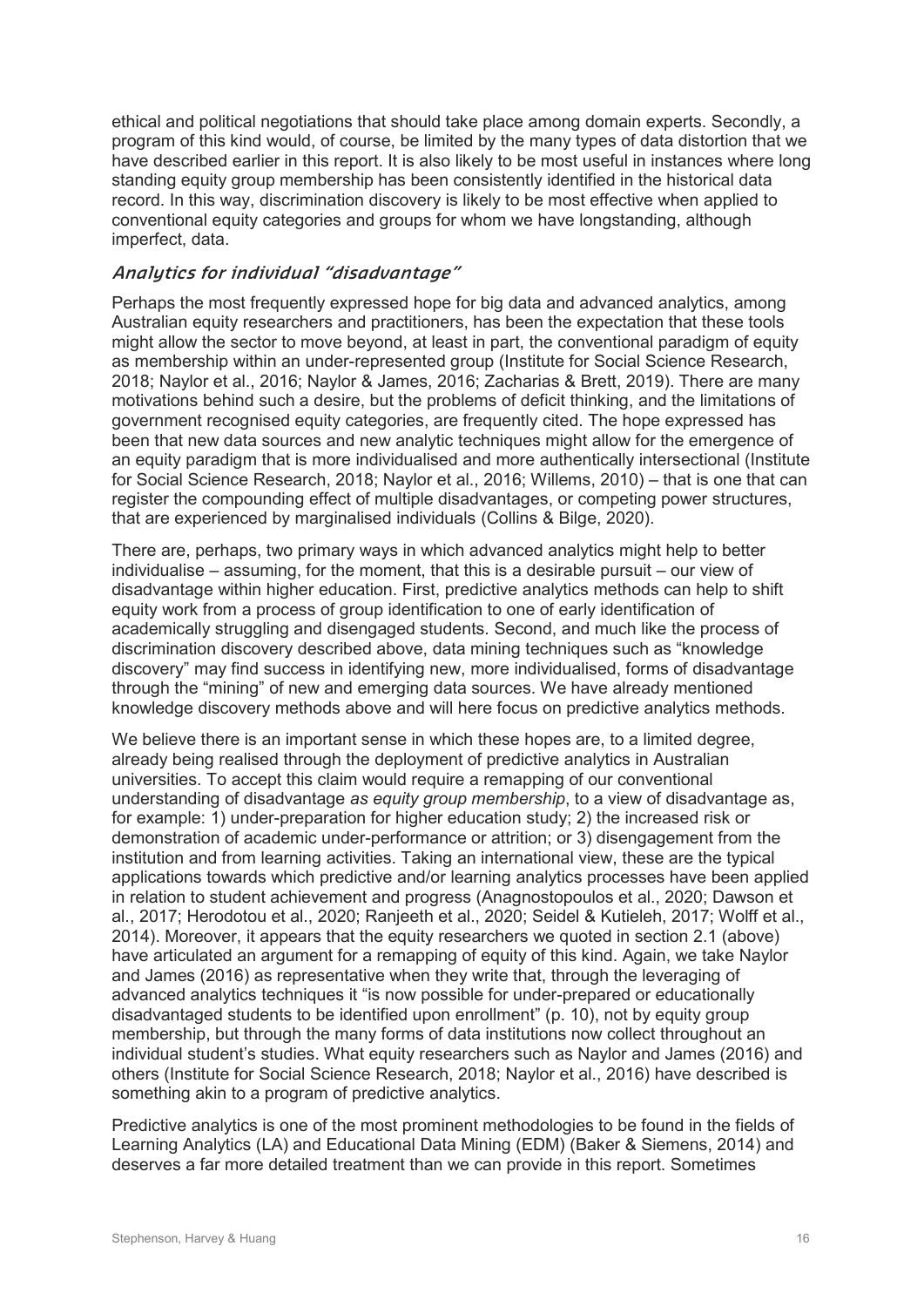referred to as Predictive Learning Analytics (PLA) (Herodotou et al., 2020), predictive analytic processes are now deployed within many Australian universities, for a variety of purposes, and may be conducted by internal analytics units, by small third-party consultancies, or by multinational commercial data analytics providers. Given the relative ubiquity of predictive analytics and related practices throughout the sector, its footprint within the Australian research literature remains relatively small by comparison (Dawson et al., 2017; Gasevic, Shum, et al., 2016; Pardo et al., 2016; Seidel & Kutieleh, 2017). The paucity of published research on predictive analytics programs, but particularly those that explore the effectiveness of subsequent student support interventions in Australian higher education, may speak to several factors, including: 1) claims to commercial privacy and intellectual property on the part of third-party analytics providers; 2) difficulties in securing human ethics committee approvals; and 3) the fact that evaluating such programs, and their interventions – particularly in the absence of randomised control trials which can be difficult to pass ethics committee scrutiny – is particularly difficult (Dawson et al., 2017). At least one Australian research study has, however, described an interesting partnership between internal institutional researchers and a third-party analytics consultancy (Seidel & Kutieleh, 2017). In still other cases, the results of predictive analytics programs – more specifically, the results of the student support interventions they inform – simply go unpublished due to the fact that they failed to deliver successful outcomes through their chosen intervention strategy (Clow et al., 2016).

This raises an important distinction which we believe equity researchers and practitioners should bear in mind in relation to the deployment of predictive analytics techniques. There is a distinction to be drawn between predictive analytics outputs – for instance, their "accuracy", which itself can be a notoriously slippery term – and the interventions that institutions decide to pursue based on these predictions. While a discussion of the technological "neutrality thesis" is beyond the scope of this report (Johnson, 2018; Miller, 2021), we note that an accurate set of predictions may not result in the "inclusive" or effective use of those predictions.

#### **Protected attributes, stereotypes, and "colour blindness"**

The need for more refined understandings of a student's individual "risk" profile  $$ determining risk of academic underperformance (failure) and/or attrition that go beyond simply registering equity group membership – have been demonstrated in numerous studies. For example, many studies which deploy a multivariate analysis have now shown that conventional equity group membership is not, in itself, a strong factor or attribute that puts students at increased risk for non-completion of their course (Harvey & Luckman, 2014; Li & Carroll, 2017; Walker-Gibbs et al., 2019). Li and Carroll (2017), for example, found that after controlling for weighted average mark (WAM), students from equity cohorts were less likely to leave their course in the following year than were students who were not identified as belonging to an equity group. Moreover, studies that do not have the benefit of using a student's individual academic achievement results, such as WAM, have found that factors unrelated to equity status – such as institutional factors, course study load, and admissions factors – reveal themselves as much stronger predictors of course non-completion (DESE, 2020; HESP, 2018; Norton et al., 2018). Taken together, these studies suggest that

*While equity group membership alone is generally not a risk factor for attrition or noncompletion, members of equity groups are often more likely to be at risk. In other words, risk factors such as unit failure and low academic achievement, low ATAR, and part-time study mediate the relationship between equity group membership and attrition and non-completion.*

(Stephenson et al., 2021, p. 9)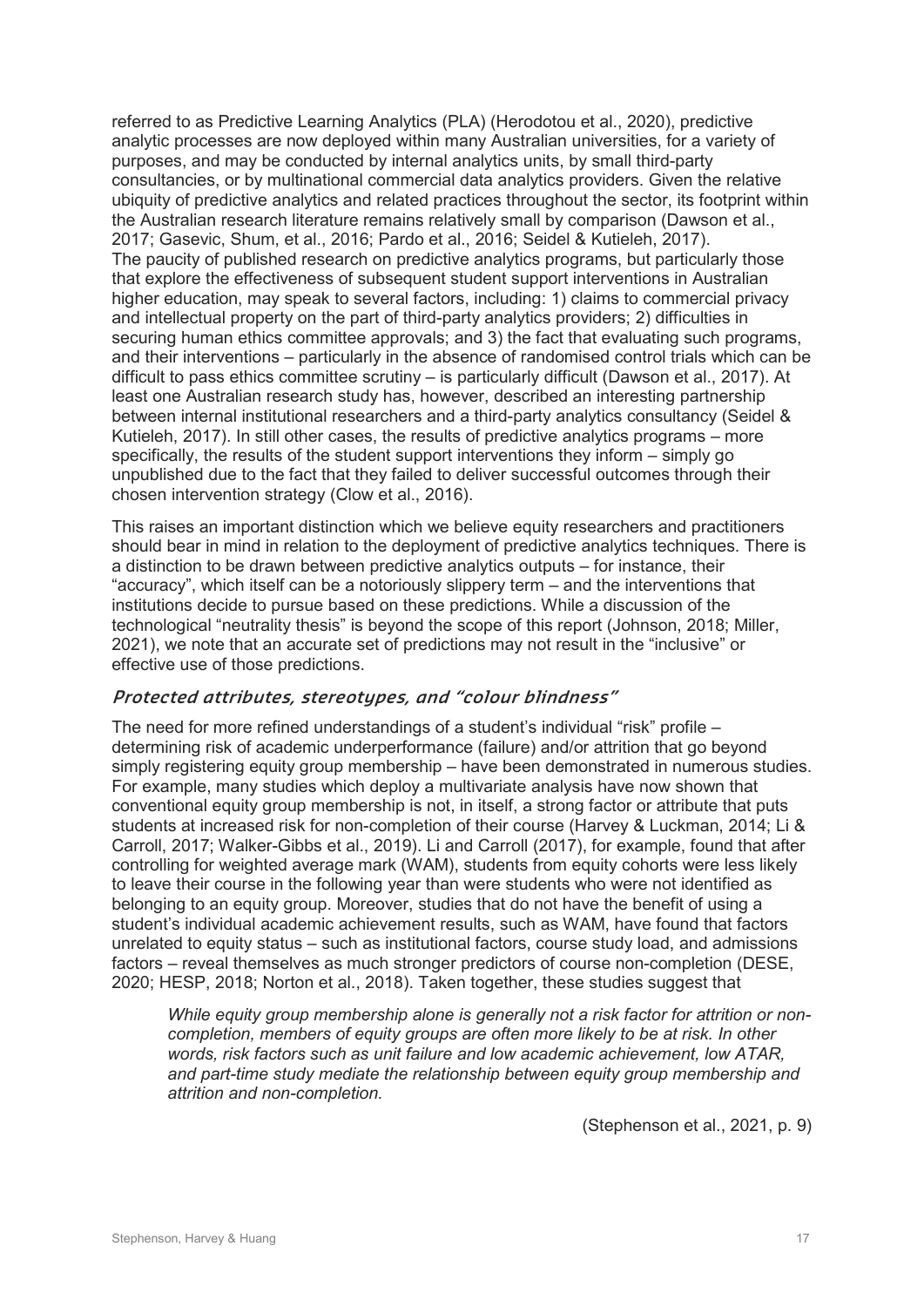These studies, which deploy a more traditional inferential statistical methodology, raise important questions concerning the use of equity and demographic data features as "inputs" within machine learning, or predictive analytics processes.

Researchers in the fields of learning analytics (LA) and educational data mining (EDM) – which again employ significantly different methodologies as compared to conventional inferential and descriptive statistics – have asked whether the inclusion of "protected attributes", or immutable equity group characteristics, as model input features causes greater discrimination by unfairly increasing the risk profile for under-represented groups. If more traditional multivariate inferential statistical studies frequently find that these equity categories are not predictive of, for example attrition, should we still include equity features (or variables) in machine learning or predictive analytic processes?

In one of the few Australian research studies on the application of machine learning for predicting university student attrition, Seidel and Kutieleh (2017) found that of the 50 variables/features they tested for predicting attrition, none of the many demographic or equity variables trialled were of sufficient predictive power to be included in the final models. Behavioural data, or data relating to observed academic outcomes and (dis)engagement, were far more useful to the predictive modelling than were static or immutable demographic characteristics/variables. As the authors explain:

*The inclusion and relative strength of behavioural data in the predictive models meant that students were identified and contacted based on their patterns of behaviour and performance rather than their profile, thus avoiding potential stigmatisation through stereotyping. These results allowed students within equity groups, known to have elevated levels of attrition, to be considered equally to all other students who tend to have lower levels of attrition across the population but may have elevated predicted attrition risks based on their personal behavioural characteristics*.

#### (Seidel & Kutieleh, 2017, p. 213)

In a UK study, Foster and Siddle (2020) came to a similar conclusion, but for slightly different reasons. They tested the efficacy of using a "learning analytics" system to produce "noengagement" alerts – based on (dis)engagement data collected from various institutional electronic systems – to accurately identify students at-risk of academic underperformance. The researchers found that while students from low socioeconomic backgrounds had higher rates of academic underperformance, targeting interventions around observed disengagement behaviours was more efficient at identifying truly at-risk students than were demographic attributes. While the authors provide no details on the analytic processes involved, they conclude that this approach "creates a more neutral framework for any" interventions and "avoids the potential risk of stigmatising a student's background…" (Foster & Siddle, 2020, p. 852).

In a similar study from a large U.S. research university, Yu et al. (2021) tested predictive analytics models aimed at predicting student attrition after one year. Their research sought to determine if including four "protected attributes" – gender, first-generation college student, underrepresented minority, and high financial need – would improve prediction accuracy and further improve "algorithmic fairness". We return to the issue of algorithmic fairness below, but here we may indicate that the researchers were concerned to test whether the predictions were "fair", or equally predictive and error prone, for all demographic groups. They found that "including protected attributes does not impact the overall prediction performance and it only marginally improves the algorithmic fairness of the predictions" (Yu et al., 2021, p. 91). Perhaps counterintuitively, the researchers do not conclude that "protected attributes" should be dropped from ML predictive process, thereby making our predictive process unaware, or "blind" as they say, of demographic characteristics – in other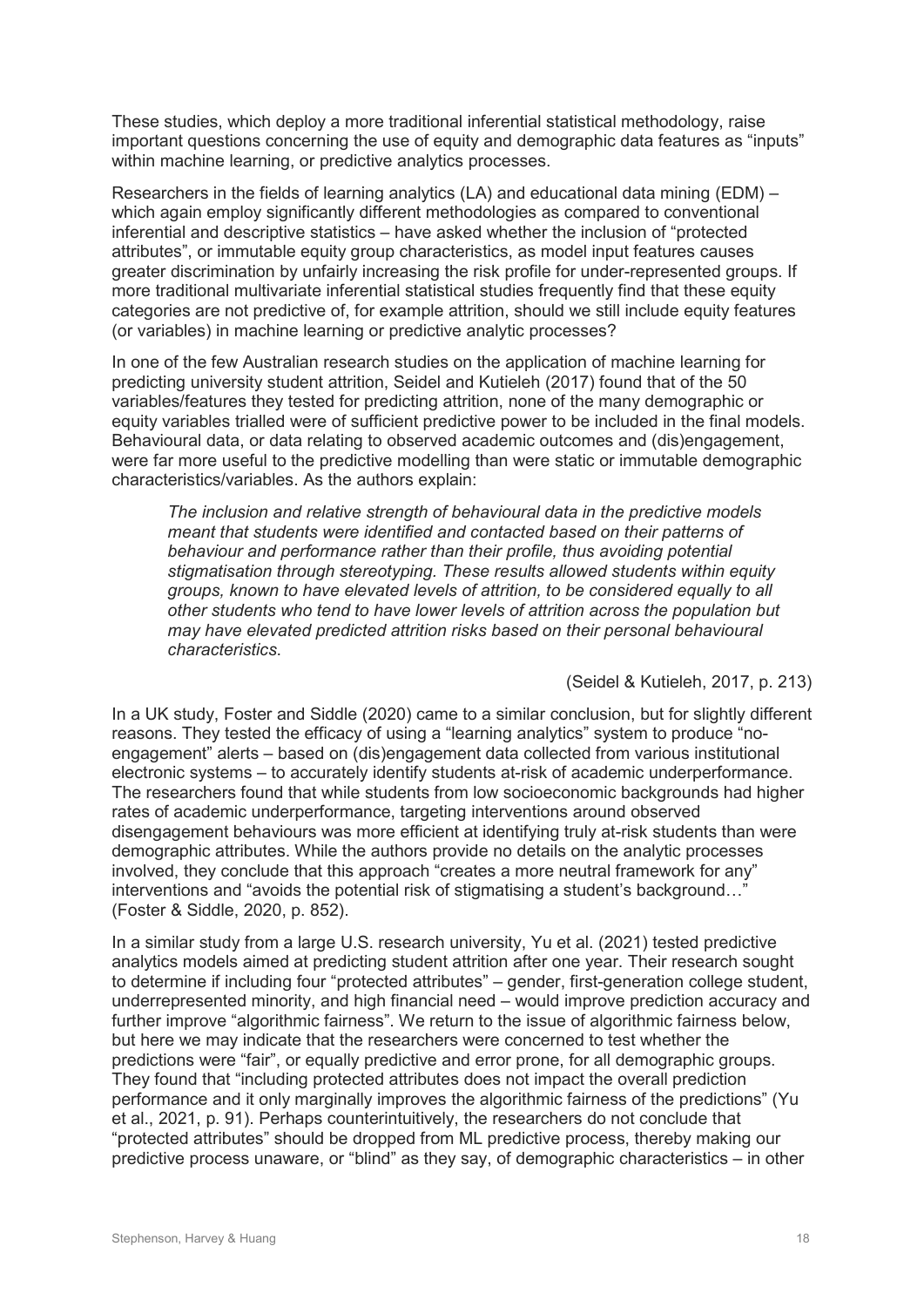words, simply hiding or dropping these sensitive variables from the dataset. Instead, they argue that the ML processes that deploy "socio-demographic-aware models" can better

*…capture structural inequalities in society that disproportionately expose members of minoritized groups to more adverse conditions. In addition, the deliberate exclusion of protected attributes from dropout prediction models can be construed as subscribing to a "colorblind" ideology, which has been criticized as a racist approach that serves to maintain the status quo*.

(Yu et al., 2021, p. 98)

Žliobaitė and Custers (2016) have made a similar, although more forceful, argument that sensitive or protected attributes *must* be collected and used in predictive modelling processes to adequately detect and correct discriminatory outcomes. In sum, they argue for an analytics process that is fully "aware" of protected, demographic, or immutable characteristics. In a practical sense, this means that "collecting sensitive personal data is needed in order to guarantee fairness of algorithms, and law making needs to find sensible ways to allow using such data in the modelling process" (Žliobaitė & Custers, 2016, p. 199).

We can see then that predictive analytics may aide us in moving from conventional notions of equity as group membership to more behavioural indicators of under-preparedness or academic underperformance and attrition. The actual methodology of predictive analytics, as we review further below, can smuggle discrimination back into the ML process at many points throughout the lifecycle. It is for this reason that Australian equity researchers and practitioners may wish to retain conventional and other less-conventional equity group data within educational datasets. This also raises interesting questions regarding the cost-benefit calculous of both being "seen" and "unseen" within datasets of consequence. It may well be in an individual's or group's interest to remain "seen" within datasets, if only to better empower efforts towards discrimination discovery. We return to this issue briefly in section 2.4 below.

We can summarise the "promise" of predictive analytics for equity interests as follows. First, it may help us to move beyond dated notions that equity group membership necessarily indicates under-preparedness for university or increased risk of failure and attrition. In this way, predictive analytics, when followed by very well-considered interventions, may go some distance towards challenging deficit notions of equity. This requires, however, a redefinition of our conventional understanding of equity as static group characteristics, and instead focus our attention on under-prepared and under-performing students more broadly. Second, by moving beyond static or immutable student characteristics to real-time diagnostics based on observed behavioural and performance data, we can again go some distance towards avoiding the "self-fulfilling prophecy" that deficit models all too frequently stoke. But this too is a matter for further research and debate as we indicate below. Third, predictive analytics, when done well, allows us to move beyond notions of "risk" or "underperformance" as static phenomenon that are inherent to certain demographic groups of students. From the view of an ongoing predictive analytics program, a student may move from "high-risk" to "low-risk" of academic underperformance – or vice versa – within a short span of time, no matter what their "static" characteristics might be.

#### **Ethical considerations for analytics-driven interventions**

This is not to suggest, of course, that there are no "perils" lurking in relation to programs of predictive analytics. The ethical and data privacy dangers have been well covered in the research literature and continue to be salient and hotly debated (Corrin et al., 2019; Dawson et al., 2019; Selwyn & Gašević, 2020; Slade & Prinsloo, 2013). There are also important ethical debates to be had concerning the intervention strategy, or operational goals, that predictive analytic outputs are used for. The now infamous "drown the bunnies" case at Mount St. Mary's University in the United States has become a stark warning of the dangers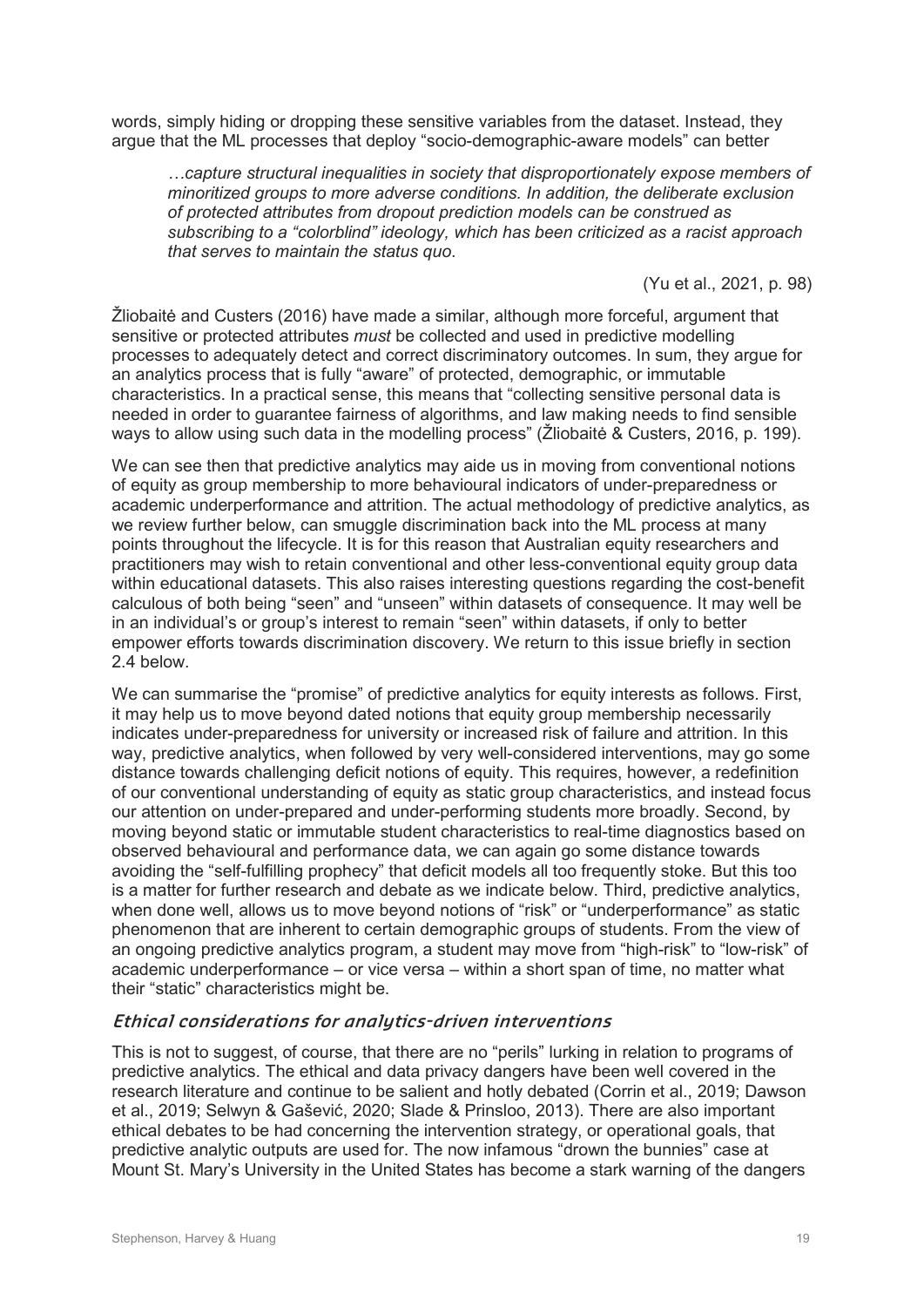of predictive analytics to equity and inclusion interests the world over (Jaschik, 2016). In this case, it is alleged that the university's president insisted on using predictive analytics to identify students who were most at risk of attrition and then, based on these predictions, counsel these students to leave the university in the first few weeks of the term – what was described as "drowning the bunnies". The motivation was to preserve the institution's national rankings which included metrics on attrition. Encouragingly, the more commonly adopted suite of interventions aimed at supporting students who have been identified as "at-risk", by advanced analytics processes, has been targeted academic advising and pastoral or peer support (Dawson et al., 2017; Seidel & Kutieleh, 2017), or to "support instructors in the provision of frequent and effective formative and personalized feedback" (Pardo et al., 2016).

Serious questions also remain regarding the effectiveness of interventions that are triggered based on predictive analytics. It may be that interventions where a student is made aware that an analytic system has deemed them to be "at-risk" is all it takes to initiate the "selffulfilling prophecy" of deficit thinking within the student. For example, Jones (2019) has described an instance where professional academic advisers rejected the use of predictive analytics due, at least in-part, to the dangers of creating self-fulfilling prophecies in the students they advise (p.450). Moreover, fundamental legal, ethical, and moral principles regarding the transparent use of student data would dictate that the basis for the intervention – the data and analytics processes that led to, for example, the "at-risk" designation – should be declared and made clear to the student. As a core, and widely accepted, ethical principle within the analytics literature, the principle of transparency dictates that institutions should share information about how data are collected, the techniques used to analyse those data, and provide clear indications of how, when, and why the data are being used for a particular purpose (Askinadze & Conrad, 2018; Corrin et al., 2019, pp. 10-11).

More closely registering the compounding effect of intersectional or multiple equity group belonging, using various data analytics techniques, has been advocated by several Australian higher education equity researchers (Institute for Social Science Research, 2018; Naylor et al., 2016; Willems, 2010). Only two of these studies have proposed minimally detailed models for how intersectional equity may be analysed (Institute for Social Science Research, 2018; Willems, 2010), but both proposals use only the existing conventional equity categories, although Willems (2010) proposes some amendments. Naylor et al. (2016), on the other hand, call for the creation of new data sources that go beyond the conventional equity categories.

An analytics program aimed at the elucidation of intersectional disadvantage would certainly encounter all the concerns regarding self-fulfilling prophecy that we mentioned above. We might ask to what use would a refined picture of individual disadvantage be put to? If the goal is to create individual "learner profiles" that would describe intersectional risk profiles for individual students, we must ask who these profiles would be available to and for what purpose? Would they be shared and made available to academic teaching staff in the interest of tailoring feedback? Would they be made available to the student themselves? When thought of in this light, there is little comfort to be found in a move to more refined and individualised portraits of student disadvantage or "risk". The "Pygmalion", or Rosenthal effect clearly looms large in such considerations (Boser et al., 2014).

While we believe that these are important concerns that require further research and debate. it should also be noted that "predictive analytics" and "learning analytics" frequently include real-time, or close to real-time, observations of student behaviours, academic results, or indicators of (dis)engagement. In other words, it is misleading to think of predictive models as being purely *predictive*. In cases such as student "ghosting behaviours" and subsequent failure (Stephenson et al., 2021), early interventions based on real-time observed disengagement, not just predicted disengagement, could potentially save a student from academic failure as well as from accumulating sizable student debts. In some cases, the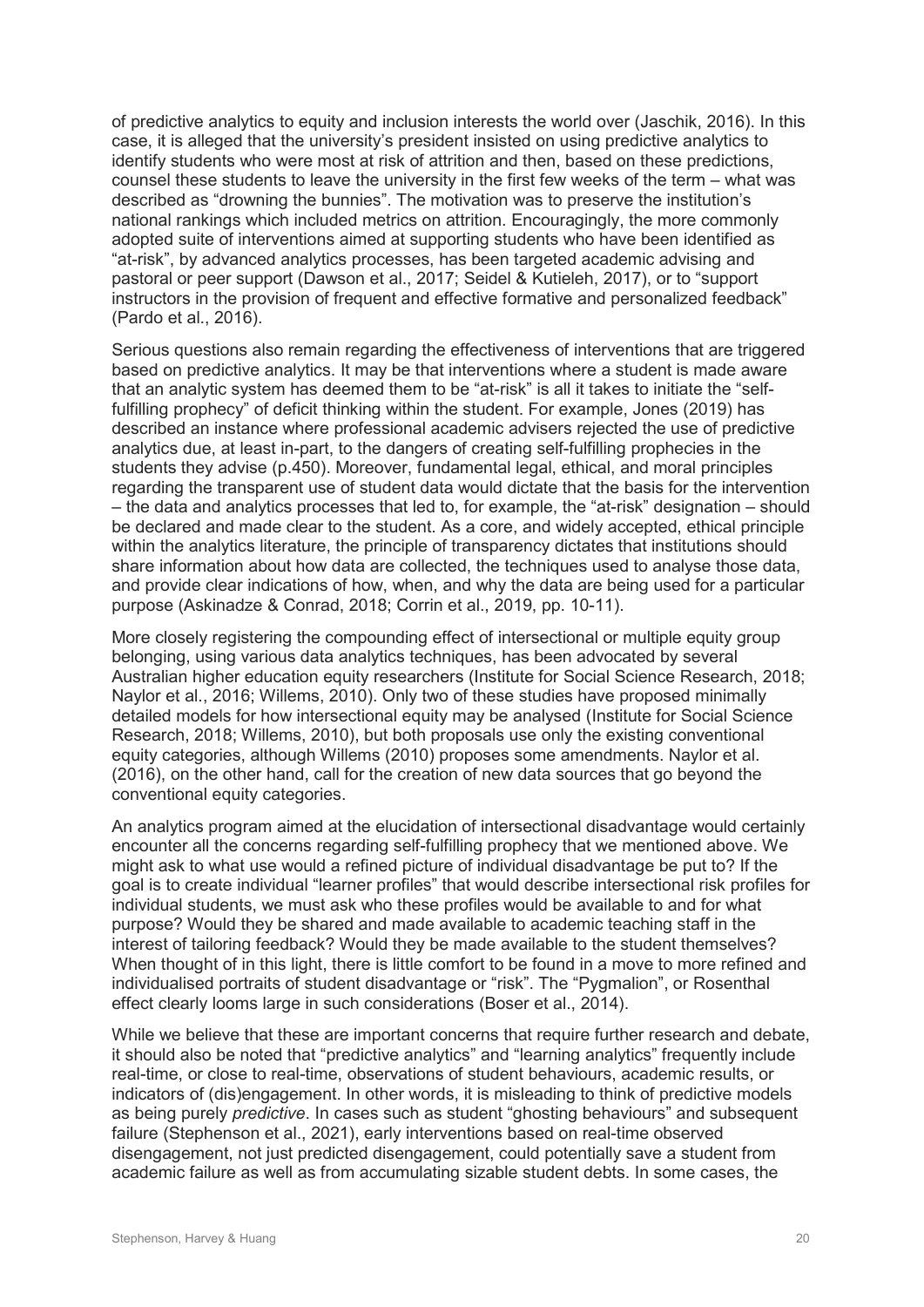student may even be unaware that they are enrolled in a unit if not for the real-time observations that "predictive" or "learning analytics" systems can recognise and flag. In fact, digital traces of a student's disengagement from an institution's administrative and learning systems are now an Australian government-recommended means for determining whether a student is in fact a "genuine student" (Stephenson et al., 2021, pp. 6-7).

Aside from ethical and privacy concerns, there are also many ways in which the related techniques of predictive analytics, machine learning and educational data mining may themselves introduce disadvantage, or repeat historical bias, throughout the analytics lifecycle. We further delineate this critical challenge in section 2.4 below.

#### **Analytics for emergent and conditional disadvantage**

The growth of "big data" and advanced data analytics has also raised the potential for Australian higher education to better recognise and respond to what we will call emergent and conditional forms of disadvantage. Forms of *emergent* disadvantage might include conditions where an identifiable people-group – perhaps geographically identifiable – haven't necessarily suffered historical disadvantage but are experiencing emergent or even transient forms of disadvantage. The effects of climate change, including drought and bushfire, for example, have already begun to create emergent forms of disadvantage throughout Australia. Moreover, these emergent environmental, economic and psychological pressures can often disproportionately impact on people from conventional Australian equity groups including Indigenous people (Green et al., 2009), regional and remote farming communities (Berry et al., 2011), and the socioeconomically disadvantaged (Fritze et al., 2008). Still other forms of emergent disadvantage might be found in localised industry collapse such as the closing of Victorian car manufacturing (Beer, 2018), or in the more generalised, but still unequal, economic hardship created by the COVID-19 pandemic (O'Sullivan et al., 2020).

Like the logic of intersectionality, advanced analytics may help us to discover what we might call *conditional* forms of disadvantage. For instance, where an individual or groups of students may not fall into any of the conventional equity categories, but still experience other unrecognised forms of disadvantage. Research powered by new data forms, and advanced analytic techniques, is beginning to reveal instances of otherwise hidden geographical disadvantage. For example, a student may live in a relatively well-off socioeconomic area, but it may be geographically situated a long way from the university and public transport may be exceptionally arduous and time consuming for the student. There are an increasing number of studies that are exploring these kinds of intersections of conventional advantage/disadvantage with geographical particularities including, for example, qualitative and quantitative studies of commuter students in the greater London area (Liz Thomas Associates Ltd, 2019; London Higher, 2019).

### **2.4. The perils of big data and advanced analytics for equity interests**

We have already described many of the "perils" involved in the use or deployment of advanced analytics outputs as it relates to student equity interventions and programs in Australian higher education. In this section we seek to summarise the "perils" that big data and advanced analytics methodologies present as an inherent part of the analytic or machine learning (ML) lifecycle itself. We will summarise the ways in which discrimination may be introduced, reproduced, and even multiplied within a seemingly benign analytics lifecycle. Recognising that data analytics and data science are broad fields composed of countless sub-fields, our analysis here is limited largely to machine learning (ML) which frequently underwrites processes within the related fields of learning analytics (LA), educational data mining (EDM) and artificial intelligence (AI).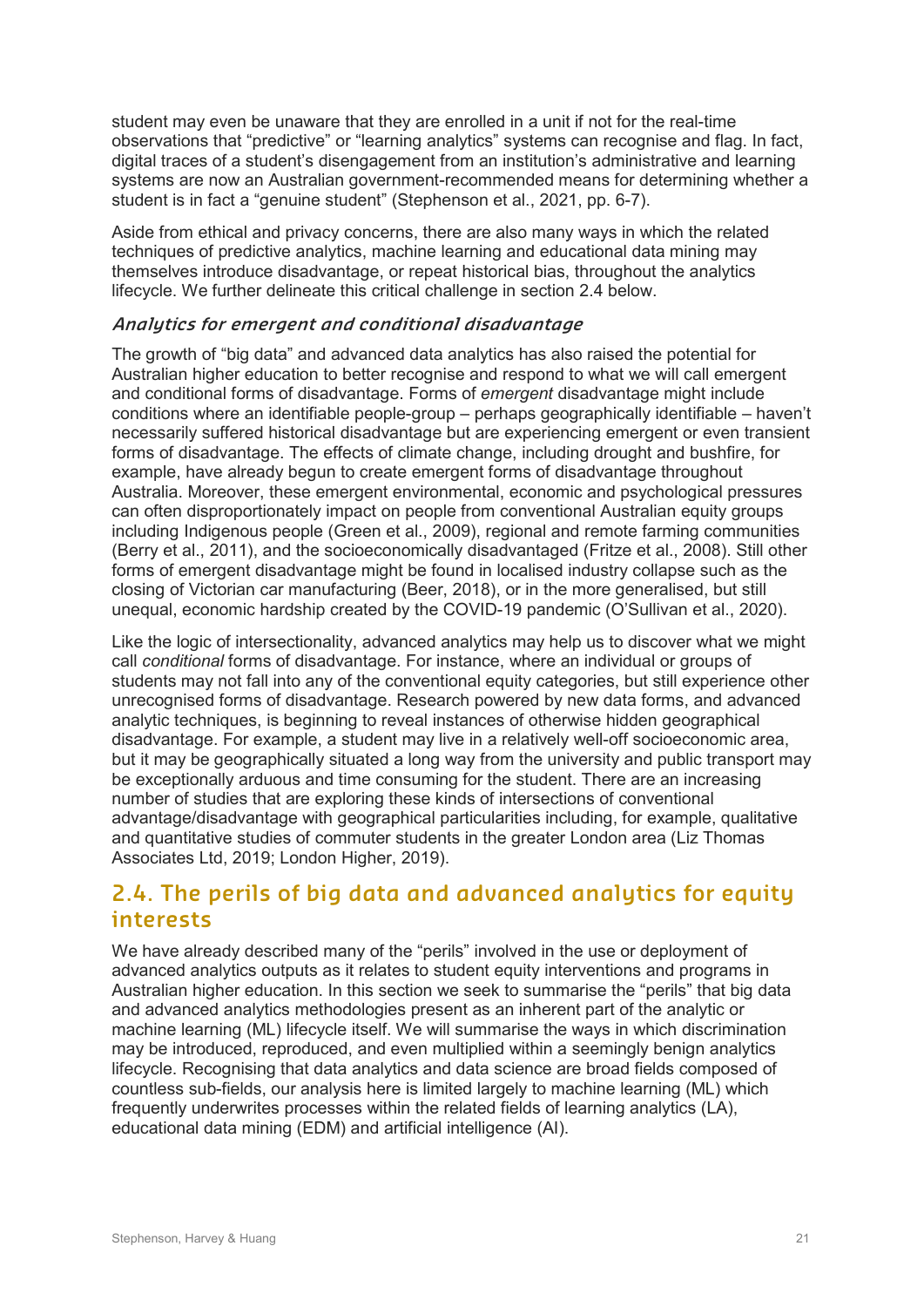#### **Sources of bias and harm throughout the analytics lifecycle**

While it has become commonplace to acknowledge that advanced analytics are "biased" because the "data are biased" – in the well-known pattern of "garbage in, garbage out" – this is only part of the story. It is, however, a critical part of the story and given that data are the bedrock upon which advanced analytics operate, it is also the beginning of the story. It is also quite common to hear within popular public discourse that the "perils" of advanced analytics can be traced back to what is commonly called "algorithmic bias" (Obermeyer et al., 2021). Once again, while there is truth to this claim, "algorithmic bias" – or bias that is introduced by the algorithm alone – is just one among many sources of bias or discrimination within the full ML lifecycle.

The machine learning (ML) lifecycle is typically broken into four fundamental stages: 1) data collection and preparation; 2) model building/learning or algorithmic training; 3) model evaluation and verification; and 4) model deployment. We will now briefly summarise just some of the more common "perils" at each stage and attempt to provide examples that are relevant to Australian higher education equity interests. In what follows we will be largely guided by the "seven sources of harm" or bias in ML processes that have been summarised by Suresh and Guttag (2020) and Mehrabi et al. (2021).

#### **Data collection and preparation stage**

Most descriptions of the analytics lifecycle begin with an assumption that the data already exist and simply need to be collected, managed, or "cleaned". Following Suresh and Guttag (2020) we will then refer to what is typically taken as the first stage of the lifecycle as the *data collection* stage. Having developed an understanding of the problem to be addressed through the application of advanced analytics, data analysts will first set about collecting the necessary, or simply the available, data whether it be of micro, meso, macro or global levels of provenance (Fischer et al., 2020). The data collection stage presents multiple opportunities for the introduction of bias, discrimination, or harm. The extent or "type" of harms that are introduced at this and subsequent stages depends largely on the application to which the analytic or predictive "model" is put. Data analytics scholars typically refer to four basic types of bias that can be introduced by the data themselves – historical, representational, measurement, and aggregation bias – but many more have been identified throughout the research literature (Barocas et al., 2019; Barocas & Selbst, 2016; Mehrabi et al., 2021; Ntoutsi et al., 2020; Olteanu et al., 2019; Suresh & Guttag, 2020).

*Historical bias* refers to harms that may be introduced through the faithful – that is to say "accurate" – capturing of true inequalities that currently exist, or used to exist, and cause an analytic model to reproduce that historical, and possibly harmful, status quo. As Suresh and Guttag (2020) explain, "[s]uch a system, even if it reflects the world accurately, can still inflict harm on a population" (p. 5). An imagined example might be a university's automated course or unit recommendation system, which are becoming increasingly common (Christensen & Eyring, 2011; Crozier, 2020). Bias may be introduced if the ML-powered system is, as is typical, "trained" on an historical dataset of student preferences. Here, if the data scientists/analysts are not exceedingly cautious, historical patterns and dated societal conventions may be "learned" and repeated by the automated system. Female students may be more likely to see suggestions relating to, for example, allied health courses, while male students may see more suggestions relating to STEM fields. In a general sense, a model or automated system that is built upon historical examples of course selection, rather than a user's self-declared interests, runs the risk of reifying an historical state of affairs that may embody discrimination or dated social conventions.

*Representation bias* can be expressed in a number of ways, but fundamentally has to do with analytic processes built upon datasets that fail to adequately represent a full population and therefore fail to generalise (Suresh & Guttag, 2020, p. 5). In Part 1 of this report, we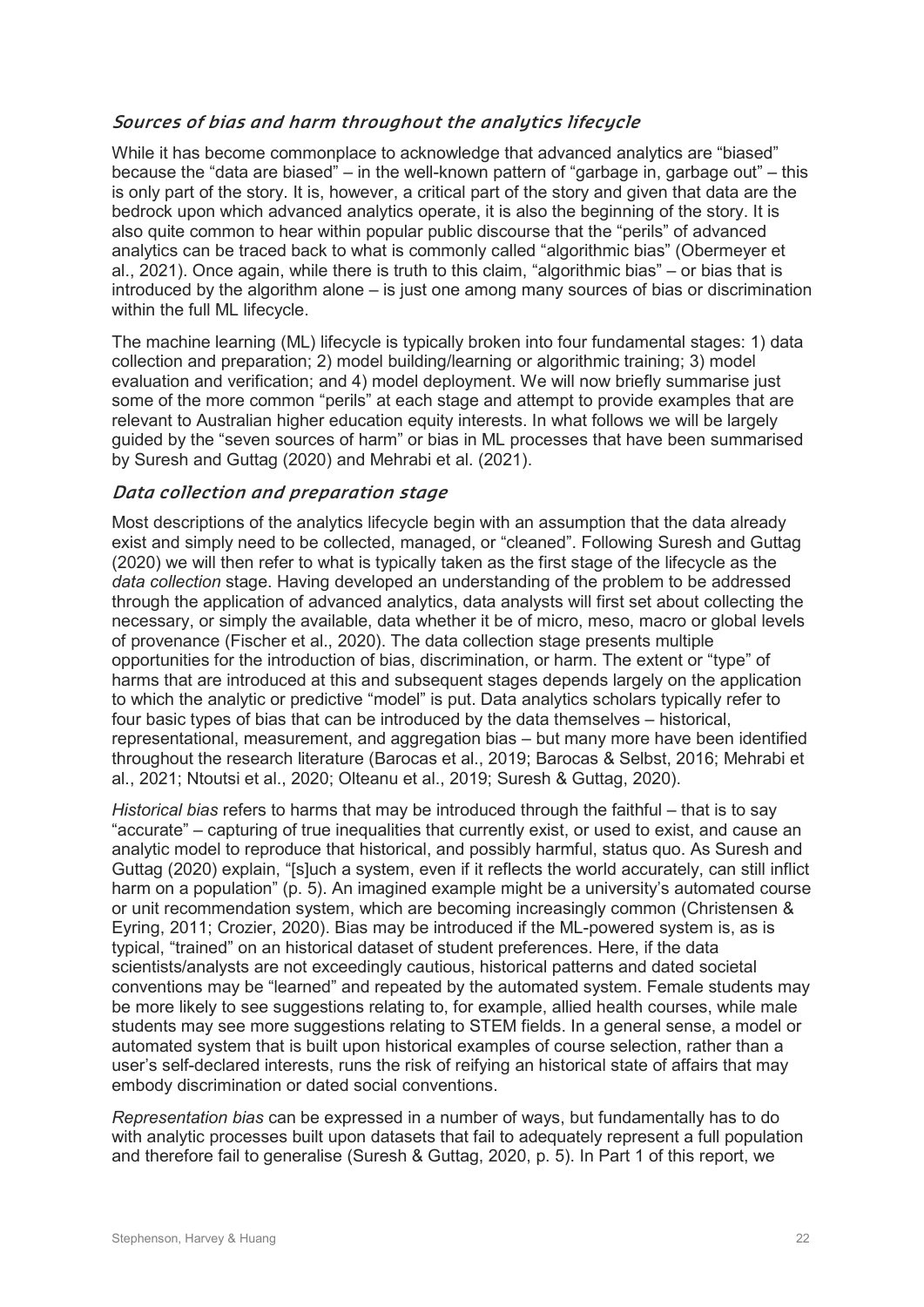described numerous key student groups that may go "unseen" in Australian higher education datasets for a number of reasons, including small group size or various forms of "opting out". These groups would be at risk of representation bias within analytic processes along with groups that are at risk, due to their low numbers, of being statistically "insignificant" and "unseen" when compared to the full student population. Importantly, local institutional conditions regarding representation may vary greatly when compared to national or state statistics. For instance, while the representation of women in non-traditional study areas has improved, an individual institution may have very little representation of women in their datasets. The same could be true for men in study areas that are considered non-traditional. For this reason, ML projects at the institutional or program-level must take these local issues of representation into careful consideration.

There are also several important types of *measurement bias* which typically consists of instances where a "feature or label is a *proxy* (a concrete measurement) chosen to approximate some *construct* (an idea or concept) that is not directly encoded or observable" (Suresh & Guttag, 2020, p. 6). In the Australian equity Framework, the postcode proxy for measuring low SES status, along with regional and remote status, has been among the most frequently criticised for potential measurement bias. Suresh and Guttag (2020, p. 6) have also described an apt example of proxy measures that oversimplify an otherwise complex construct, such as the concept of a "successful student". Universities, researchers, and government use a wide range of singular proxy measures for student "success" – e.g., average mark, institutional retention, sector-wide retention (or "adjusted retention), timely completion, employment outcomes, etc. – yet none of these on its own can fully capture complex notions of what constitutes a "successful student". A form of measurement bias then arises when just one of these proxies for success is selected as a "target" variable that is now going to be "optimised" within, for example, a ML-driven predictive process aimed at selecting for admission only those students who are most likely to meet this one (mis)measure of "success".

*Aggregation bias* is a family of biases or statistical fallacies – including the ecological fallacy and Simpson's Paradox – that arise "when false conclusions are drawn about individuals from observing the entire population" (Mehrabi et al., 2021, p. 5). Within the equity framework, it is particularly low SES metrics that risk committing the ecological fallacy if "inferences are made about individuals based purely on characteristics of the area in which they live…" (Wise & Mathews, 2011, p. 1). Equally so, if a dataset were to, as is often the case, aggregate all the many potential forms of student disability to a single label of "disability" (yes/no), this too would risk creating aggregation bias.

#### **Model learning or algorithmic training stage**

We should recall here that "machine learning" refers in part to a computational or algorithmic process where data are used to "train" an algorithm(s) which automatically "learns" patterns and relationships within the data – either "supervised" or "unsupervised". This is the stage of the ML lifecycle that is largely automated. We say "largely automated" since this stage still requires numerous important decisions to be made on the part of the (human) data scientist/analyst. These decisions can have a profound effect on the ML model's tendency towards biased or unfair outcomes. We suggest then that there are at least two broad ways in which we can think of "algorithmic bias".

First, algorithmic bias can be introduced through any of the many decisions and trade-offs made by the (human) data scientist, that concern the algorithmic training portion of the ML lifecycle: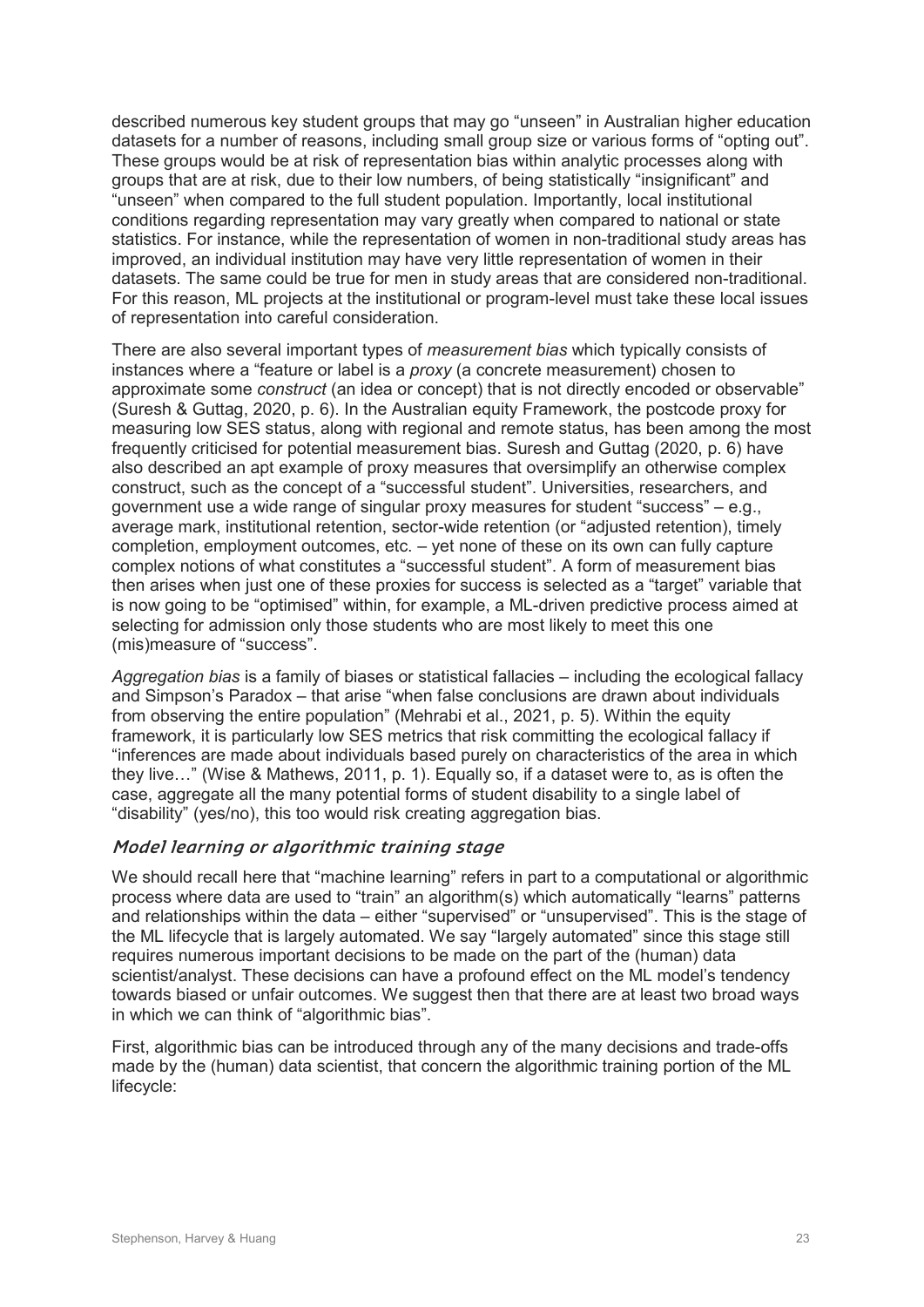*The algorithmic design choices, such as use of certain optimization functions, regularizations, choices in applying regression models on the data as a whole or considering subgroups, and the general use of statistically biased estimators in algorithms, can all contribute to biased algorithmic decisions that can bias the outcome of the algorithms*.

(Mehrabi et al., 2021, p. 7)

Many of these decisions relating to algorithmic tuning, or the selection of algorithms and hyperparameters, are made in conjunction with model evaluation and verification. An analyst will adjust the algorithm to optimise certain types of accuracy or error that are discovered during the model evaluation stage described further below.

Second, algorithms that are fully trained and then, as is frequently the case, deployed for the purposes of automated decision making, can continue to produce biased outcomes and even develop new or emergent biases based on user interactions. These are the types of bias that are frequently observed in web-based or app-based algorithms that suggest, present, or rank content for users to see (Mehrabi et al., 2021, p. 7). Search engines are perhaps the most common examples of deployed algorithms that "learn" from and respond to user interactions in this way. In an educational context, examples would include automated recommendation engines that suggest courses, subjects/units, or even careers to student users (Casuat et al., 2020; Esteban et al., 2020). In their survey of the many types of bias created by recommendation systems, Chen et al. (2020) argue that such systems are particularly prone to discriminating against, or failing to recognise, the preferences of underrepresented groups.

#### **Model evaluation and verification stage**

Once an algorithm has been "trained" on a set of historical or "training data" it can then be evaluated or verified for its performance or prediction accuracy through a variety of methods – but typically with what is called "hold-out" data. In a real-world scenario, stage 2 and 3 are often carried out in conjunction. An analyst will typically evaluate the error/accuracy of multiple models to optimise the algorithm towards a particular desired outcome or balance between accuracy, error, speed, and even the interpretability of the overall model (Gilpin et al., 2018).

Applying these choices to a real-world example, we can think of a data analyst who is interested in predicting students who are likely to be "ghost students" or non-participating enrolments (NPEs) (Stephenson et al., 2021), i.e. those who remain enrolled in a subject/unit, but fully disengage and fail to submit any assessments. This is a very difficult prediction problem given that effective interventions need to happen early in the semester, but many students will not engage until later in the semester (Stephenson et al., 2018).

Depending on the intended intervention, the analyst will adjust the hyperparameters (tune the dials) on the algorithm to manipulate the trade-offs between accuracy and various types of error. In a binary classification problem, for instance, the analyst would understand that there is always going to be error in the predictions of perplexing human behaviours such as "ghosting". This means that we must understand and anticipate the likely extent of falsepositives and false-negatives for each model we consider. Adjusting for these types of error during model evaluation is often a trade-off, and a design choice, that must be made in nearly all real-world ML applications. In sum, these choices of evaluation metrics, trade-offs in error/accuracy, will necessarily benefit some data profiles – individuals, groups, demographics – over others. In Part 3 of this report, we briefly discuss the tremendous efforts computer scientists are now making to help create tools and processes that will aid in this tricky decision-making process, which is broadly known as the "fairness in ML" movement (Barocas et al., 2019).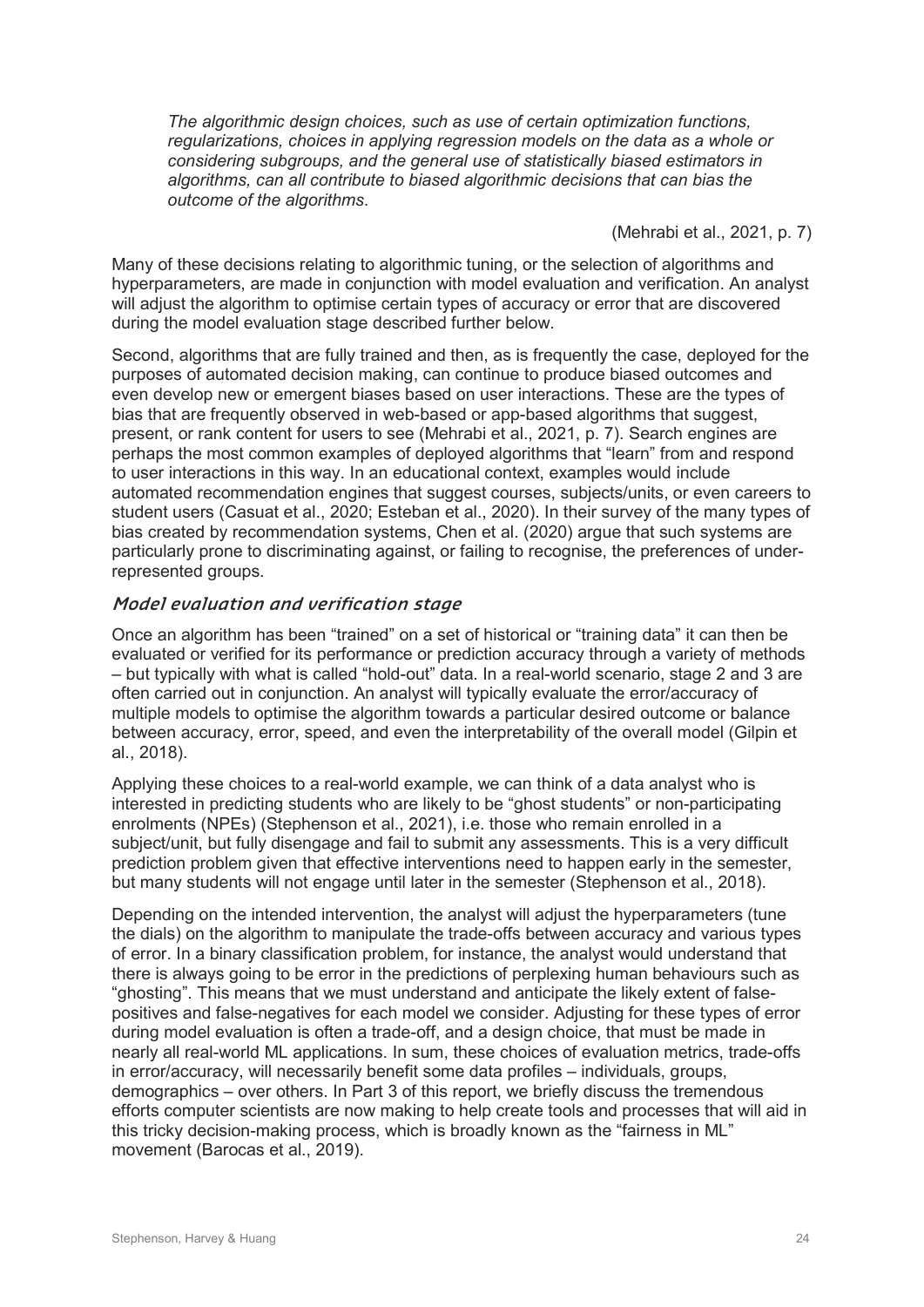Model evaluation is a critical part of nearly all applications of machine learning (ML) and artificial intelligence (AI) and, as we discuss below, is an increasingly critical skillset for all manner of university decision makers. We further suggest that equity practitioners who are encountering the increasing number of ML and AI applications within their own universities would do well to learn more about model evaluation, model accuracy/error, and concerns for "fairness" evaluation within these applications (Barocas et al., 2019; Kelleher et al., 2015, Ch. 8).

#### **Model deployment stage**

As Suresh and Guttag (2020) explain, bias can also be introduced during the model deployment stage "when there is a mismatch between the problem a model is intended to solve and the way in which it is actually used" (p. 8). In the context of student equity, we can again imagine models aimed at predicting a student's "at-risk" status. In a case such as this, we must be very clear about how the programmer/analyst understood the term "at-risk"– "atrisk of what"? A model built to predict a student's risk of failing a single introductory business subject/unit, for example, should not be repurposed to predict institutional attrition. The use case and subsequent intervention should match the intended purpose for which the model was created. Another form of bias that can be introduced during model deployment is what Selbst et al. (2019) call the "framing trap". Here bias is introduced by the end users of an ML or AI process in a way that was not intended or anticipated by the makers of the model. The framing trap then consists of a failure to consider the full "sociotechnical frame" within which a model will be deployed.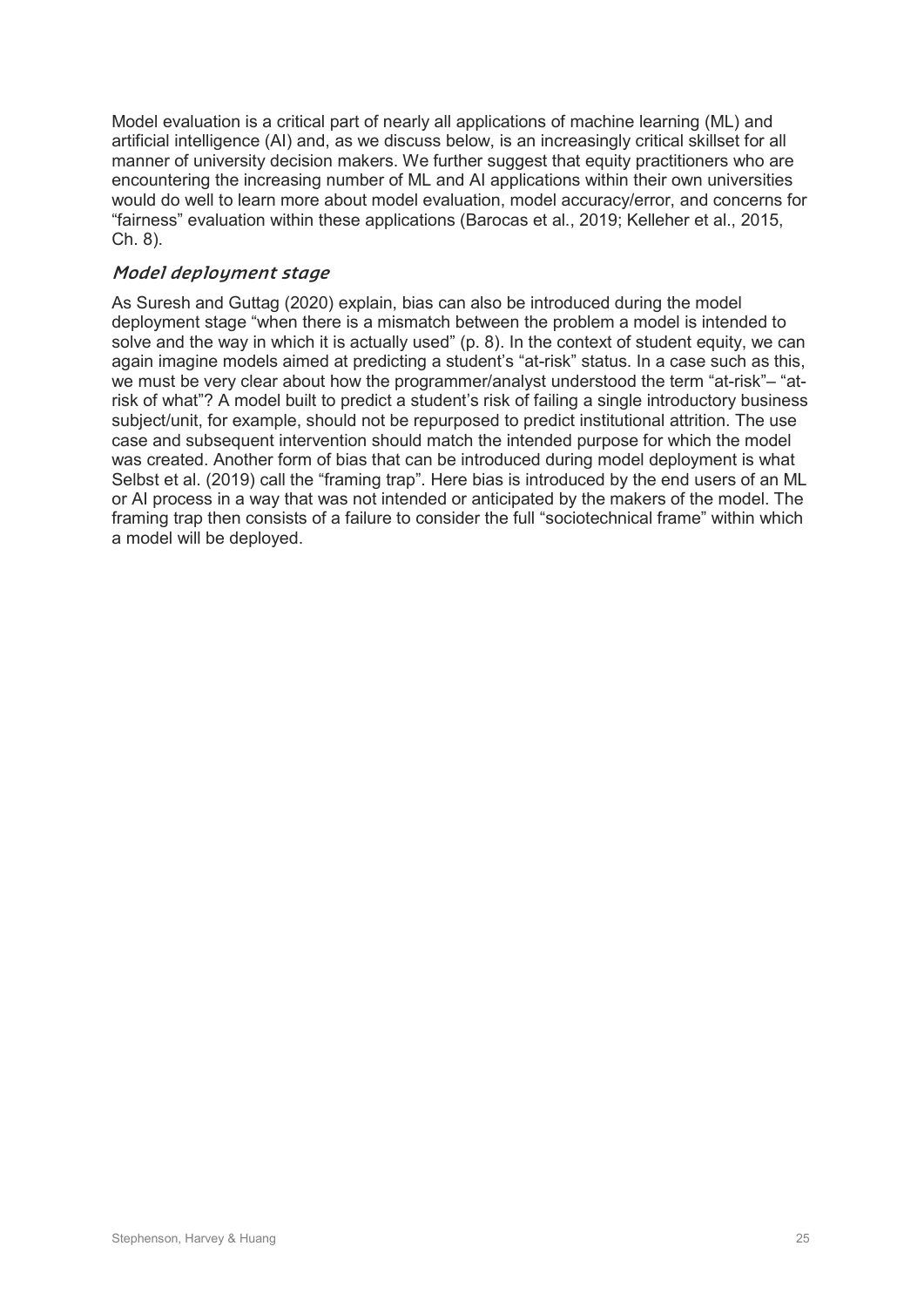# **Part 3: Towards an** *Inclusive Analytics***: protecting equity interests in the age of advanced analytics**

In Part 1 of this report, we focused on the Australian higher education equity policy setting within which the theorisation, quantification, and categorisation of equity, underrepresentation, and disadvantage takes place. In Part 2 we then described how advanced analytics may be leveraged to support and strengthen equity policy, and how they may also work to undermine equity interests, often via stealth. In this section we ask how a culture of inclusive analytics can be created and sustained in Australian universities. We outline and evaluate the recent explosion of interest in the field of Fairness, Accountability and Transparency in Machine Learning (FATML), which represents a broad effort on the part of researchers in the fields of advanced analytics to address "fairness" concerns. The report then concludes with a discussion of recommendations for several ways in which universities and equity advocates can work to protect equity interests in the age of advanced analytics.

In Part 3 our guiding research question is:

• *RQ3 What can universities and equity practitioners do to protect and promote equity interests in the age of advanced analytics?*

## **3.1. The Fairness, Accountability, and Transparency in Machine Learning (FATML) movement**

As we have described throughout this report, it is now widely recognised that the ML/AI production "pipeline" involves a series of critical choices by which discriminatory outcomes may be introduced at any stage, and often without the awareness of the data analysts/programmers: data collection and preparation stage, algorithmic training stage, model evaluation stage, and final deployment (Suresh & Guttag, 2019). Moreover, data scientists and researchers within the many broad fields of advanced data analytics are themselves undergoing a significant reckoning with their field's own complicity in perpetuating social discrimination and disadvantage through ML/AI processes (Barocas et al., 2019; Hajian et al., 2016; Ntoutsi et al., 2020; Selbst et al., 2019). This has led to an explosion of research in the emerging, and related fields, of Fairness, Accountability and Transparency in Machine Learning (FATML) and "responsible" or "explainable" artificial intelligence (XAI) (Arrieta et al., 2020).

It is important to note that "fairness" has emerged as a catch-all term within this broad body of FATML research and appears to incorporate notions of equality, discrimination and social justice, but according to some observers, has not yet fully grappled with issues of "equity" as distinct from "equality" (Mehrabi et al., 2021, p. 25). Work in FATML/XAI has been highly technical in nature and focuses largely on the production of mathematical and statistical definitions and diagnostics, for detecting what – as we have already seen – is frequently described as "data bias" or "algorithmic discrimination" within a given ML/AI process. These proposed methodologies are frequently being developed in the hope that tests for ML/AI "fairness" could be automated within the analytics systems and processes themselves.

The field of FATML has now produced well over 20 technical definitions of "fairness" and a host of additional methodologies for detecting latent discrimination (Bellamy et al., 2018; Donovan et al., 2018; Makhlouf et al., 2021; Narayanan, 2018; Verma & Rubin, 2018). Some FATML "fairness" taxonomies distinguish between more familiar notions of fairness including distributive and procedural fairness (Marcinkowski et al., 2020), as well as group and individual fairness (Binns, 2020). What these "fairness" definitions within the FATML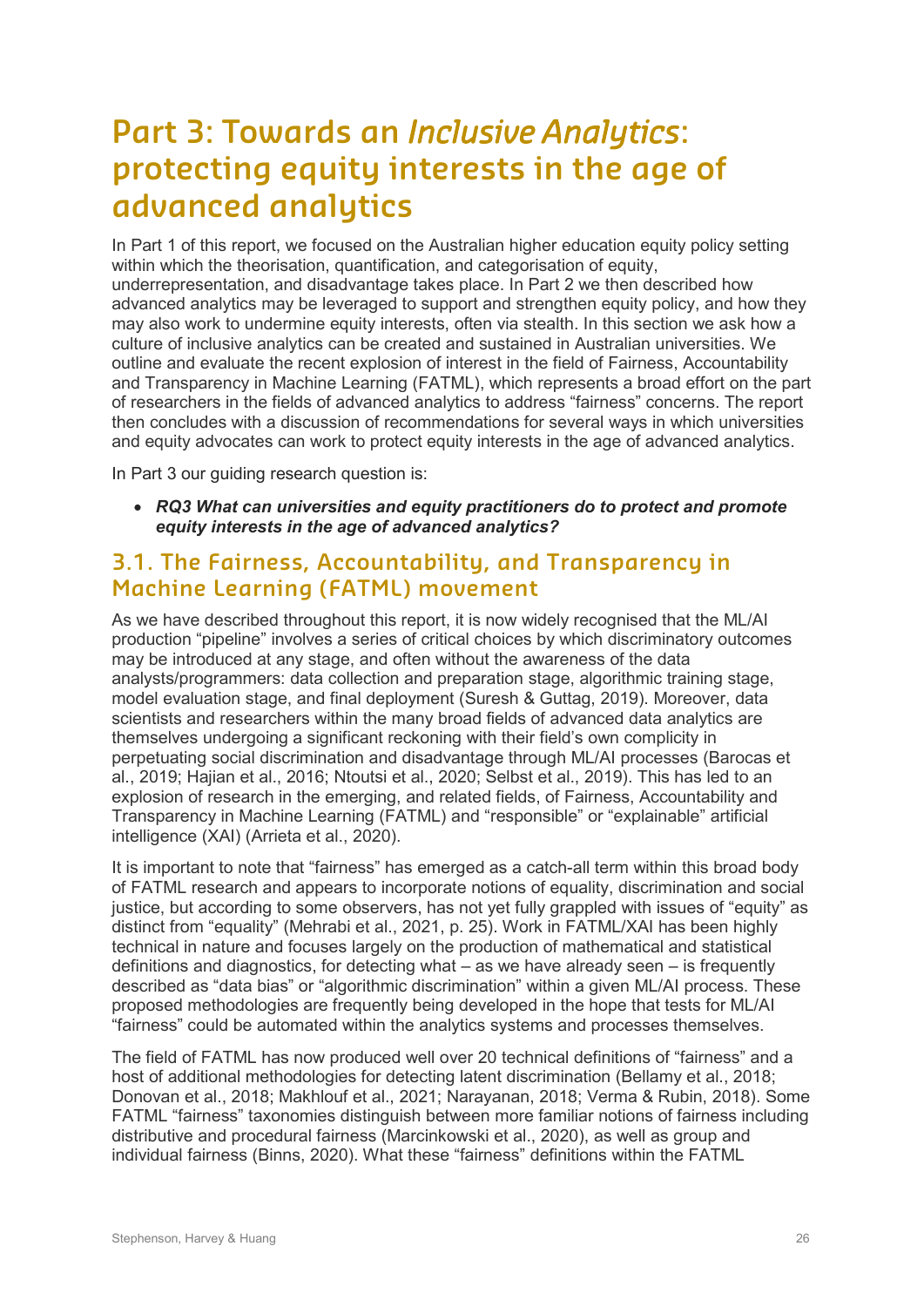literature hold in common is a tendency to be highly technical and mathematical in nature. While a full exposition of these many technical definitions of "fairness" is beyond the scope of this report, we believe equity researchers and practitioners interested in refining their conceptions of equity/fairness are likely to find important, although insufficient, insights from the field of FATML. Moreover, we argue that it is important for equity advocates and practitioners to understand the basics of how "fairness" methods in ML work and what their shortcomings might be. Following Verma and Rubin (2018), we can briefly summarise the emerging definitions of "fairness" in the FATML research literature as consisting of three main types: statistical measures; similarity based measures; and causal reasoning. Taken as a whole, these definitions have been developed to be deployed within what are now called "fairness-aware" algorithmic processes.

The family of "statistical measures" of fairness, which Verma and Rubin (2018) describe, rely largely on measuring different classification accuracy/error tradeoffs within a typical statistical confusion matrix – including rates of true positives, true negatives, false positives, and false negatives. Additional model performance metrics can then be derived or calculated from confusion matrices, such as precision, recall, and  $F_1$  scores (Murphy, 2012). Within this class of fairness measures we will find, for example, definitions of fairness that require a model's predictions and/or probabilities to be equally reliable – by any of several possible metrics – for both sensitive (protected) and non-sensitive classes/groups/attributes. Green and Hu (2018) helpfully refer to this class of "fairness" measures as "fairness as satisfaction of balanced statistical metrics" (p.2).

Take for instance a predictive model which makes university admissions decisions or recommendations based on the applicant's likelihood of "success", measured as, for example, on-time course completion. If the model's predictions are equally accurate – by some agreed statistical measure, such as  $F_1$  scores – for both male and female applicants, the model might be declared "fair" regarding this particular statistical measure in relation to gender. As Verma and Rubin (2018, p. 5) explain, statistical measures of fairness "largely ignore all attributes of the classified subject except for the sensitive attribute". In our example the protected attribute is gender, but it could just as well be low SES, disability, or Indigenous status. There now exists an abundance of methods, code, and tools available for detecting and measuring the growing number of statistical measures for ML/AI fairness (Bellamy et al., 2018; Edizel et al., 2020; Hajian et al., 2016; Veale & Binns, 2017)

"Similarity-based measures", on the other hand, also employ non-sensitive attributes within the fairness formula. In this family of fairness measures, the model is made explicitly aware of all similarities and differences between individuals – sometimes called "fairness through awareness" – and judges a model to be fair when similar individuals are treated similarly (Ntoutsi et al., 2020, p. 5). Finally, the "causal reasoning" family of fairness measures (Kilbertus et al., 2017) are based largely on the causal graph research and theories of Judea Pearl (2019). This approach, sometimes called "counterfactual fairness", utilises causal graphs to build "fair" ML algorithms by measuring the effects of sensitive attributes and further ensures that only tolerable levels of discrimination are caused by those attributes (Verma & Rubin, 2018, p. 6).

"Accountability", the "A" in the FATML field of research and practice, has received less attention but embodies a broad recognition of ethical responsibility within the allied fields of advanced analytics (Shah, 2018). FATML researchers are interested in increasing and affirming accountability – among data analysts, institutions, and all those who utilise analytic outputs – concerning the real-world sociotechnical (including ethical) outcomes of advanced analytics workstreams. Accountability can be taken as a broad statement against the "technological neutrality thesis" which maintains that the products of data science and analytics are not, in themselves, "good" or "bad", thereby relieving the field of moral responsibility. "Accountability" is then a principle of assumed responsibility on the part of technologists, data scientists and the institutions and individuals that make use of these tools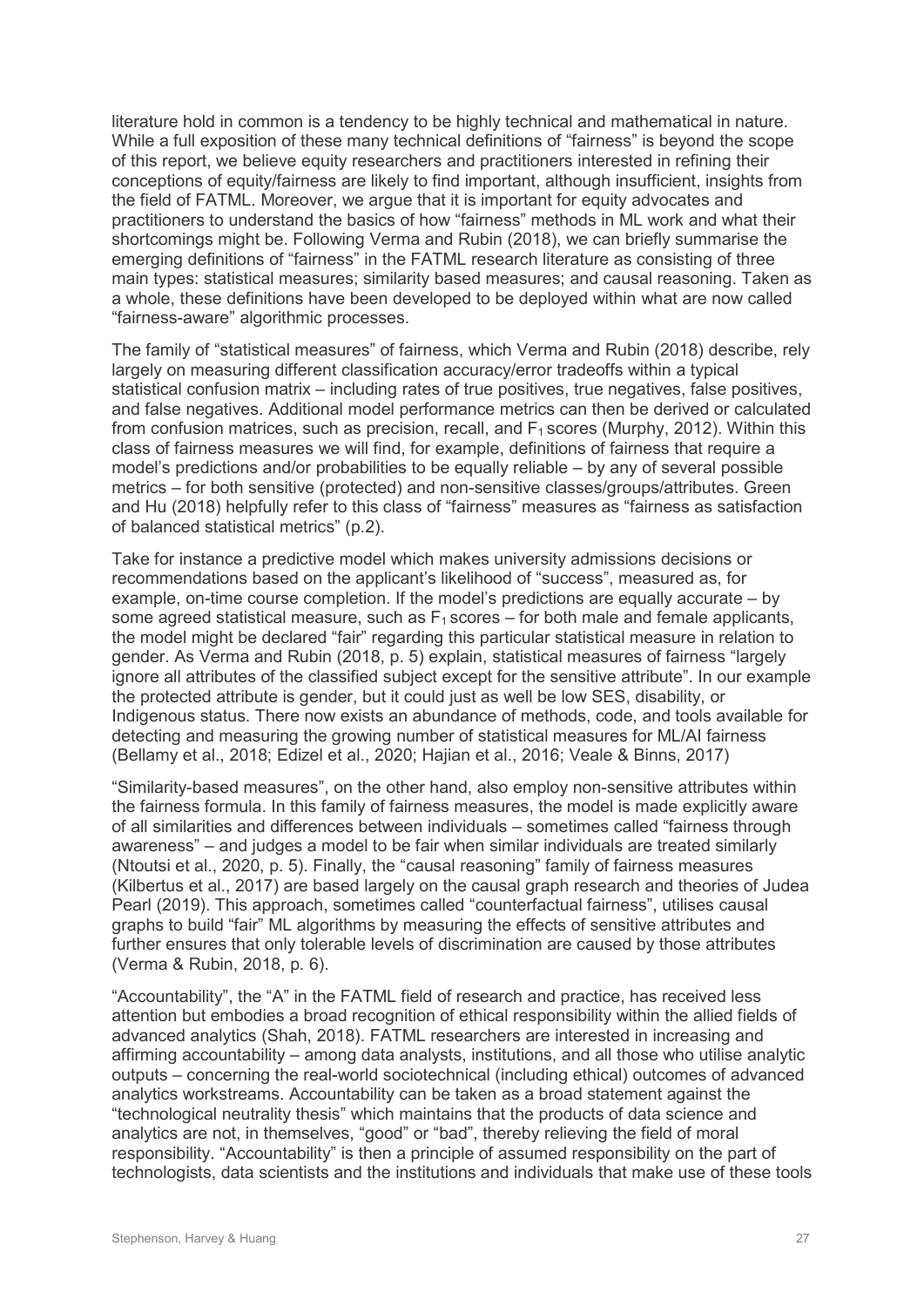(Piano, 2020). In sum, the broad fields of advanced data analytics are moving away from simplistic notions which consider analytic outputs to be value neutral, while claiming that it is their use alone that introduces moral responsibility and the need for accountability. Accountability, however, requires a sufficient level of transparency (Veale et al., 2018).

"Transparency", the "T" in FATML, refers largely to the understanding that certification of "fairness" requires transparency, and its corollary of "explainability" (Barredo Arrieta et al., 2020), in the advanced analytics processes of automated decision making. It is now widely understood that ML/AI algorithmic processes can be so deeply complex that they are, in fact, uninterpretable, and therefore unexplainable, by their human developers. This is the wellknown "black-box" problem in ML/AI process (Aggarwal et al., 2019). This opacity of process and decision-making is particularly acute in "deep learning" neural network algorithms that incorporate "hidden layers" within the algorithmic process (Castelvecchi, 2016). The transparency in ML/AI movement has taken up this concern through the many efforts amongst analytics researchers to provide human-interpretable explanations for complex automated decisions, rankings, and predictions (Saha et al., 2020; Zarsky, 2013). The hope is to not only build public trust in the fairness of automated decision-making systems, but to also meet legal requirements for transparency in data use and decision making (Citron & Pasquale, 2014). Requirements for transparency, like fairness, can run up against concerns for data privacy. For instance, can we guarantee an automated system is fair for all protected classes/attributes if those attributes are not represented for all individuals within a given dataset, or does their inclusion risk breaches of privacy? (Askinadze & Conrad, 2018; Veale & Binns, 2017). Still others have proposed methods for including sensitive attributes but "hiding" them via encryption to potentially sidestep the issue (Kilbertus et al., 2018).

### **3.2. The growing critique of FATML: necessary but insufficient**

Since rapidly gaining ground in the various fields of advanced analytics over the past decade, the theories, tools, and assumptions of FATML researchers have been subjected to a growing wave of critique. While some have argued over the technical definitions and statistical tests for "fairness" that FATML researchers have proposed, the more cutting critique has been socio-political in flavour, and seeks to question – if not fundamentally undermine – the theoretical and philosophical assumptions within the fair-ML movement (Corbett-Davies & Goel, 2018; Green, 2020; Green & Hu, 2018; Greene et al., 2019; Hoffmann, 2019; Selbst et al., 2019).

For example, Selbst et al. (2019) have described five "traps" that technical efforts towards producing fair-ML systems, like those described in the FATML and XAI literatures, can fall into. They are worth repeating here for their utility, insight, and brevity:

- *1. The Framing Trap Failure to model the entire system over which a social criterion, such as fairness, will be enforced*
- *2. The Portability Trap Failure to understand how repurposing algorithmic solutions designed for one social context may be misleading, inaccurate, or otherwise do harm when applied to a different context*
- *3. The Formalism Trap Failure to account for the full meaning of social concepts such as fairness, which can be procedural, contextual, and contestable, and cannot be resolved through mathematical formalisms*
- *4. The Ripple Effect Trap Failure to understand how the insertion of technology into an existing social system changes the behaviors and embedded values of the pre-existing system*
- *5. The Solutionism Trap Failure to recognize the possibility that the best solution to a problem may not involve technology* (Selbst et al., 2019)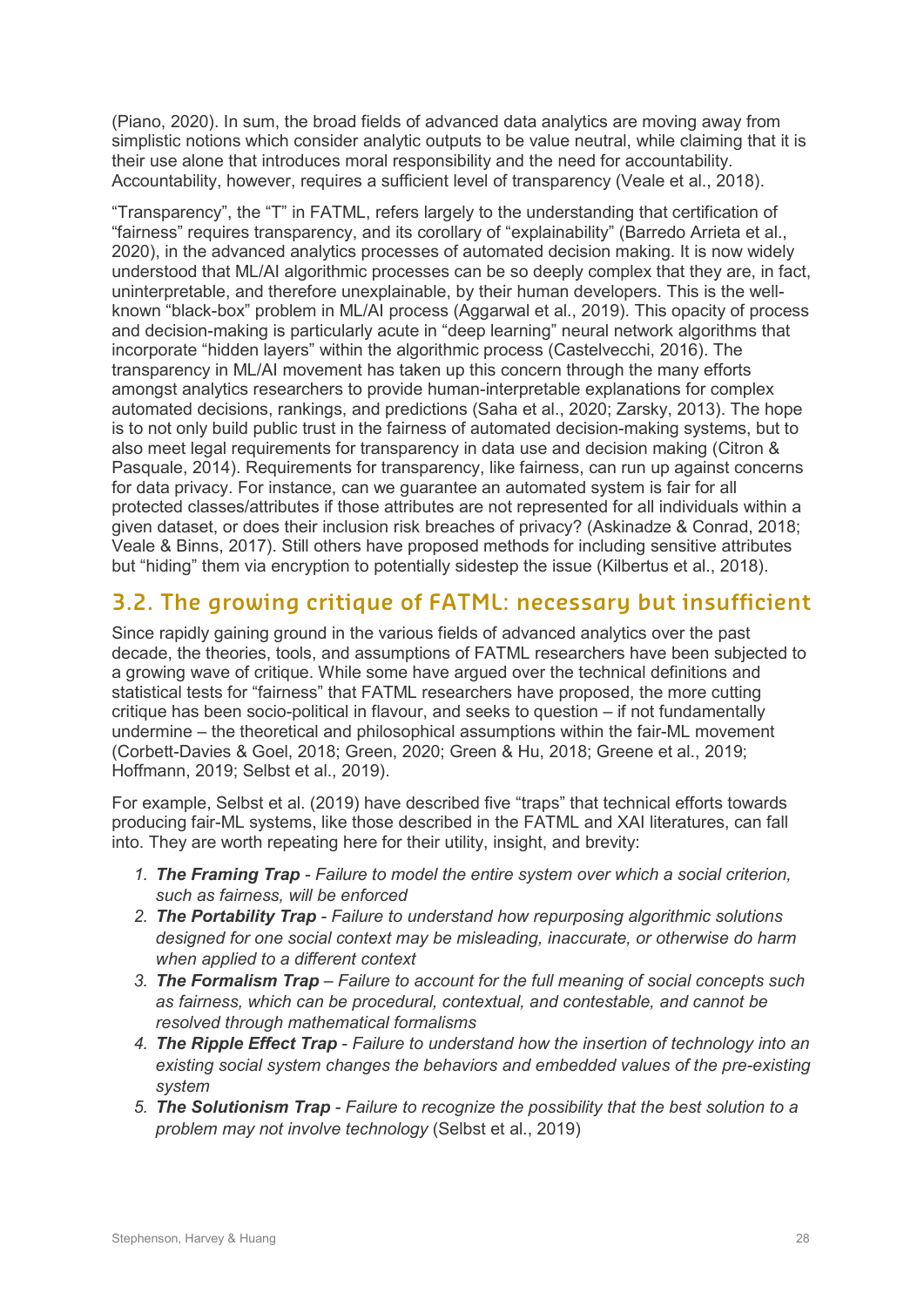Selbst et al. (2019) propose that a consideration of the five "traps" could become a critical part of the ML/AI lifecycle, where stakeholders question the project's fundamentals via each potential trap.

The "framing trap" would encourage stakeholders to consider the full sociotechnical environment (the full frame) in which the "solution" may be deployed. We might ask: will "fairness" be preserved throughout the human-technical (heterogeneous) system, from design through to deployment? The "portability" trap is particularly well known in learning analytics (LA) research circles, where the hope for "one size fits all" solutions have been well and truly laid to rest (Gasevic, Dawson, et al., 2016). While this trap is well understood among the LA community, it is, perhaps, less well understood among other business areas throughout the university where third-party services are frequently adopted based on the belief that "it worked over at university X". The "formalism" trap – which assumes fairness can be reduced to a mathematical formalism – is among the most critical, in our estimation, and is one that is particularly salient to equity interests in Australian higher education. As we are increasingly confronted with questions concerning the inclusive use of advanced analytics in Australian universities, we will most certainly need to further refine and, in some cases, renegotiate our concepts of fairness, equity, and disadvantage. The "formalism" trap reminds us that pure maths will not deliver us from the need for difficult ethical and political negotiation.

The "ripple effect" trap is also critically important as the introduction of "a new technology may appear to alter an organization's dynamics but may in fact aid in reifying a pre-existing group's claim to power, while downplaying or downgrading other groups' authority" (Selbst et al., 2019, p. 65). Finally, the "solutionism" trap reminds us that "pre-packaged algorithms stamped with 'fairness'" (p. 66), and other automated low or no-labour "solutions", may not provide the optimal solution. We should recognise that the "Silicon Valley narrative" is very strong in higher education (Weller, 2015), along with its attendant "technological solutionism" (Williamson & Hogan, 2020). Moreover, as Greene et al. (2019) have found in their critical survey of business "values statements" and manifestos, relating to the ethical use of ML/AI applications, there is a strong sense that ethics are best addressed and solved "through technical and design expertise" (p. 2122) – to be certain, the spirit of technological solutionism runs strong. But again, critics maintain that appeals to mathematical "solutions" to the fairness question, "without broader analysis of social and moral context" are all but destined to fail (Green & Hu, 2018, p. 3).

The sum of these critiques and traps are, for Selbst et al. (2019), all misguided abstractions of the very concept of fairness:

We contend that by abstracting away the social context in which these systems will *be deployed, fair-ML researchers miss the broader context, including information necessary to create fairer outcomes, or even to understand fairness as a concept… Fairness and justice are properties of social and legal systems like employment and criminal justice, not properties of the technical tools within. To treat fairness and justice as terms that have meaningful application to technology separate from a social context is therefore to make a category error, or as we posit here, an abstraction error*.

(Selbst et al., 2019, p. 59)

For other critics of the fair-ML movement, it is not just a problem of abstraction, but of reductionism and reification:

*While the field's practice of labelling these particular metrics [for measuring ML fairness] is benign, reifying fairness as constituted by satisfaction of the statistical constraints is mistaken. Reductive commitments to statistical parities of various types limit the realm of justice and fairness to one of merely adjudicating comparative*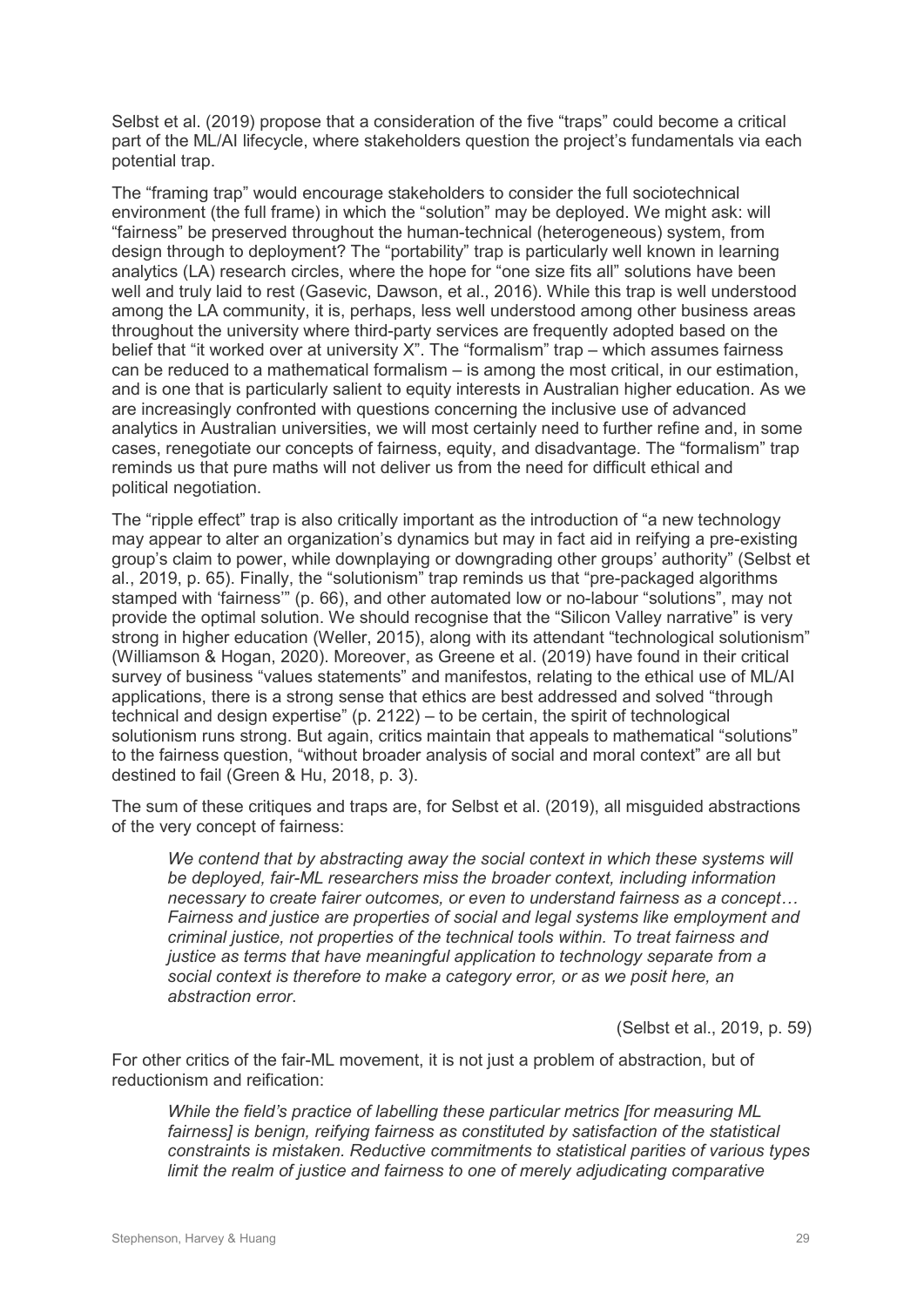*claims of treatment and outcomes across groups, which represent only one relevant criterion for assuring fairness*.

(Green & Hu, 2018, p. 2)

Even if we were to accept the limited utility of reductive mathematical measures of fairness, we would be confronted with the problem of incommensurability between the many formal definitions of fairness. As Kleinberg et al. (2016) have observed, many "fairness" problems – where, for example, base rates differ for different groups – will necessitate "inherent tradeoffs" between otherwise incommensurable fairness conditions or definitions. In other words, many formal statistical definitions of fairness are contradictory and fundamentally fail to be instructive in the absence of applied domain expertise, or where ethical and political negotiations of "the good" are sidestepped (Green & Hu, 2018; Greene et al., 2019). Moreover, notions of "fairness" may not be fully reconcilable with notions of "equity" or "equality", which, in the Australian context, sometimes allow for "asymmetrical protection" – not just equality of treatment – for some groups, such as people with disabilities (Gaze & Smith, 2016, p. 99).

Thus far we have provided only an introduction to the criticisms of the FATML movement. There are, of course, other criticisms which deserve mention, but we will offer just two more from Green and Hu (2018). First, they argue that ML's "reliance on data and metrics can distort deliberative processes" (p. 3). While some have argued that ML, and algorithmic decision-making more generally, are well suited to the problem of removing "noise" and "bias" from human decision-making (Kahneman et al., 2021), Green and Hu (2018) counter that "algorithms have the potential to distort the values underlying laws and policies that, in principle, society has collectively determined to be fair, and to do so without proper democratic input" (p. 3). Secondly, fair-ML "narrows judgments about fairness and entrenches historical discrimination" (p.3) by assuming that unfair decisions are made by individuals rather than by unjust "laws and institutions that systematically benefit one group over another" (p. 4).

Some of the more thoughtful work in the FATML research literature has acknowledged these and other limitations. In one of the most important works within the field, Barocas et al. (2019) recognise that there are critical limitations to the practice of "fairness" testing – or fairness aware algorithms – and insist that "[d]espite these limitations and difficulties, empirically testing fairness is vital" (p. 122). Importantly, however, they add that

*This does not mean that we can select and apply a fairness test based on convenience. Far from it: we need moral reasoning and domain-specific considerations to determine which test(s) are appropriate, how to apply them, determine whether the findings indicate wrongful discrimination, and whether an intervention is called for…Conversely, if a system passes a fairness test, we should not interpret it as a certificate the system is fair*.

(Barocas et al., 2019, p. 121)

We believe it is critically important that equity advocates, institutional data analysts, and senior decision-makers in Australian universities work to familiarise themselves with the fairness, accountability, and transparency in ML movement and come to understand its critical limitations.

Moreover, we stress that senior university decision-makers, particularly those charged with technology and software service procurement, should be aware of the growing commercialisation of analytics "fairness" solutions. It is increasingly the case that commercial ML/AI platforms and consultancies are selling products and services that claim to address "bias" or "fairness" within a variety of advanced analytics processes. These products and services present an appealing means of outsourcing the ethical obligations associated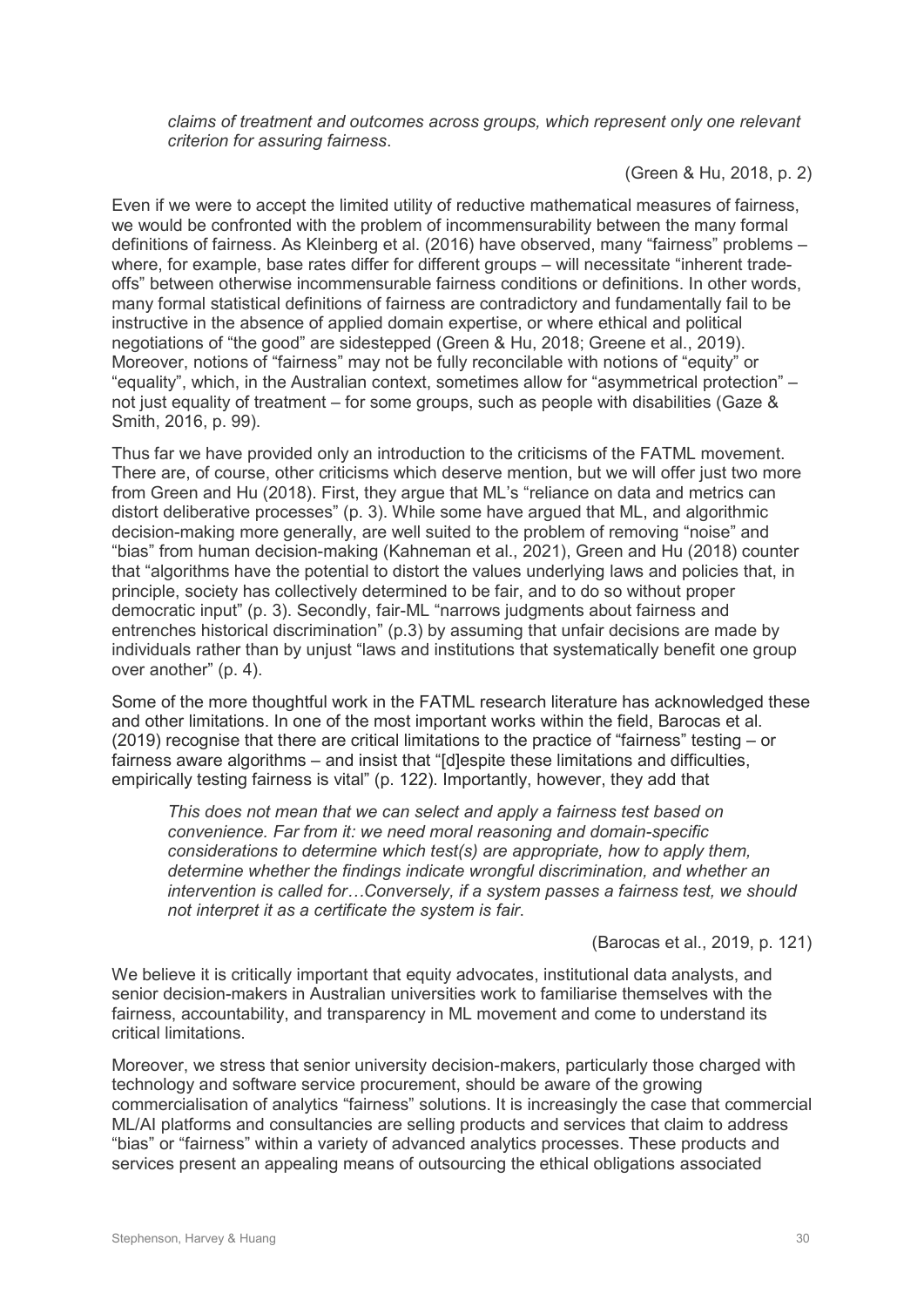with a university's technology adoption to third parties, who may claim to offer mathematical proofs and guarantees of "fairness". We argue that senior administrators and procurement officers in Australia's universities should approach third-party "solutionism" with great skepticism. Local domain expertise – that is, professional human expertise – is fundamental to preserving fair outcomes throughout the highly complex sociotechnical and political environments of the modern university.

The more transparent of these products and services will, like the makers of Microsoft's "Fairlearn" toolkit, remain forthright concerning the tremendous sociotechnical challenge of achieving "fairness" in machine learning applications. They admit, rightly, that purely technical solutions, like those produced by FATML researchers, are not sufficient to guarantee that an ML/AI system is fully debiased (Bird et al., 2020, p. 1). Fairlearn's designers are very clear that their tool is not a "cure-all" for the issues of "fairness" in ML/AI. For instance, they openly state that

*There are many aspects of fairness that are beyond the scope of Fairlearn. For example, Fairlearn cannot mitigate stereotyping harms, denigration harms, or overor underrepresentation harms (except indirectly, when these harms arise as a result of allocation harms or quality-of-service harms). Also, Fairlearn does not focus on broader societal aspects of fairness, such as justice or due process*.

(Bird et al., 2020, p. 3)

In sum, we argue that Australian universities, and equity advocates within these institutions, should advocate for a fully democratic, and decidedly human and "in-house", process of ML/AI adoption. A process that, like Barocas et al. (2019) strongly advise, incorporates fair-ML's "fairness testing" as only one necessary, but ultimately insufficient, part of the equity oversight process. To conclude this report, we now turn to a description of recommendations for the Australian university sector that we believe will better secure a culture of inclusive analytics into the future. That is, a culture of analytics practice that represents and benefits all students according to explicit and agreed notions of equity and fairness.

### **3.3. Recommendations: building a culture of inclusive analytics in Australian universities**

In this report we have described both the promise and the peril of advanced data analytics for equity interests in Australia's universities. We have also included something of the scope of deployment of these advanced analytic tools, services, and methodologies throughout the student lifecycle. Our recommendations here are focused on universities themselves, though we acknowledge the need for broader reform at government level as well. We believe that at the governmental level, the most impactful change will come about via data protection laws that span well beyond the university sector alone. For example, the Australian Competition and Consumer Commission ACCC (2021) has recently made a number of important recommendations to government concerning Google's dominance of data aggregation and advertising services in Australia. We therefore conclude this report with a list of recommendations for universities and the university sector.

#### **1. That universities develop data analytics policies and procedures that protect equity interests throughout the full student lifecycle and across all business areas.**

While many universities have adopted policy or ethics statements on "learning analytics" in a narrow sense, institutions should also develop data analytics policies and procedures that protect equity interests and goals throughout the full student lifecycle, and include all business areas of the university: e.g., marketing, admissions, student services, etc. This would necessarily require that explicit equity protections be built into institutional data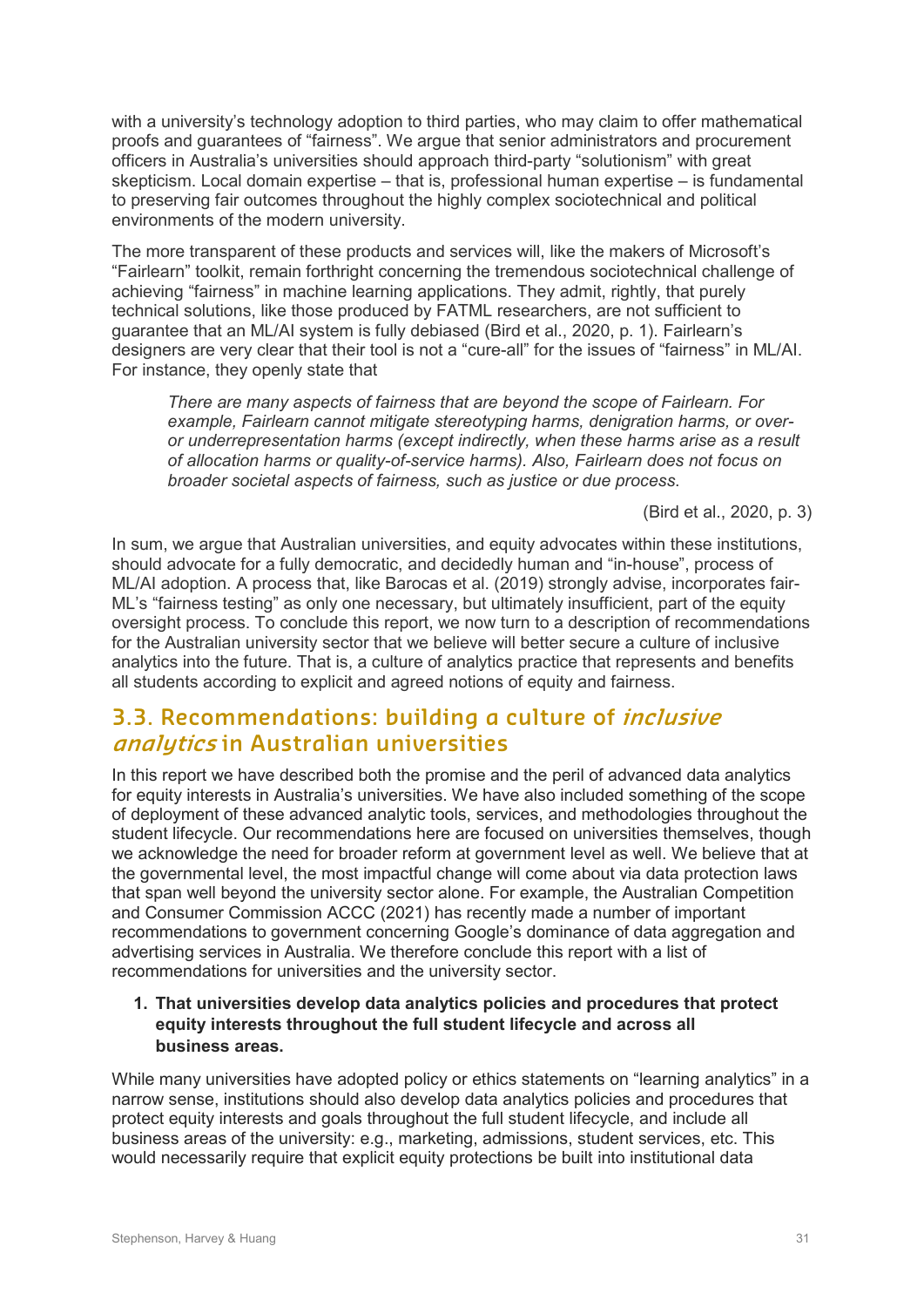governance policy and procedure. Fundamentally the "peril" posed to equity interests in universities is not limited to teaching and learning activities but extends out beyond the university through pre-enrolment marketing and post-graduation employability projects and digital tracking of alumni. A university's declared commitments to equity and diversity should extend to these business functions as well.

#### **2. That universities broaden distribution of** *analytic expertise***, particularly within the DVC (Academic) divisions.**

It is increasingly the case that student-facing (or focused) divisions within the university are at a distinct disadvantage when they lack personnel who possess a deep understanding of advanced analytics techniques, processes, and their potential pitfalls. As we have argued throughout this report, domain experts in non-ICT related fields – librarians, student advisers, recruitment officers, teachers/lecturers, etc. – are indispensable towards informing the ethical and equitable deployment of advanced data analytics throughout universities. Moreover, there is a particularly urgent need for domain experts in non-technical fields, to advance their understanding and engagement with advanced analytic techniques that are being deployed within their traditional domains of professional expertise.

#### **3. That universities broaden distribution of** *equity and ethics expertise***, particularly including within data analytics (institutional research and performance), Information Services, and ICT divisions of the university.**

There is a clear need for universities to broaden engagement among institutional data experts, IS/ICT professionals, and information services specialist with these concerns regarding the equitable, ethical, and even legal, use of advanced data analytics. Just as areas outside of IS/ICT departments must deepen their expertise in advanced analytics, so too must ICT and information services divisions work to deepen their expertise regarding the possible unintended consequences of analytic projects on equity groups and equity interests more broadly. As domain experts in data analytics, ICT and information services, equity practitioners should work to partner with colleagues in these fields.

#### **4. That universities increase professional education of staff, including academics, engaged with analytics projects at each stage of the procurement, development and deployment process.**

In a systematic review of research relating to data literacies and the training of university teaching staff (faculty), Raffaghelli and Stewart (2020) found that where training was taking place it was largely concerned with mastery of accepted, and unproblematised, technical practices. This indicates that many university teachers are likely to be unprepared for work environments that increasingly include advanced analytic tools, services, and methodologies. We recommend that Graduate Certificates in Teaching and Learning begin to focus on advanced analytic literacies as part of the curriculum. Similarly, all university staff should have professional development offered to them as part of analytic project development and deployment.

**5. That universities establish in-house regulatory structures and professional expertise to ensure equity and fairness are protected through the deployment of advanced data analytics, e.g., standing committees to oversee analytics, similar to ethics committees.**

We argue for the creation of specialised institutional review boards that are of a similar composition to human research ethics committees, but that are of a decidedly interdisciplinary character. The boards could resemble, and be informed by, the Responsible Innovation Organisations (RIO) that have been called for in industry (The University of Melbourne, 2019). In a university context, a RIO would require broad representation from in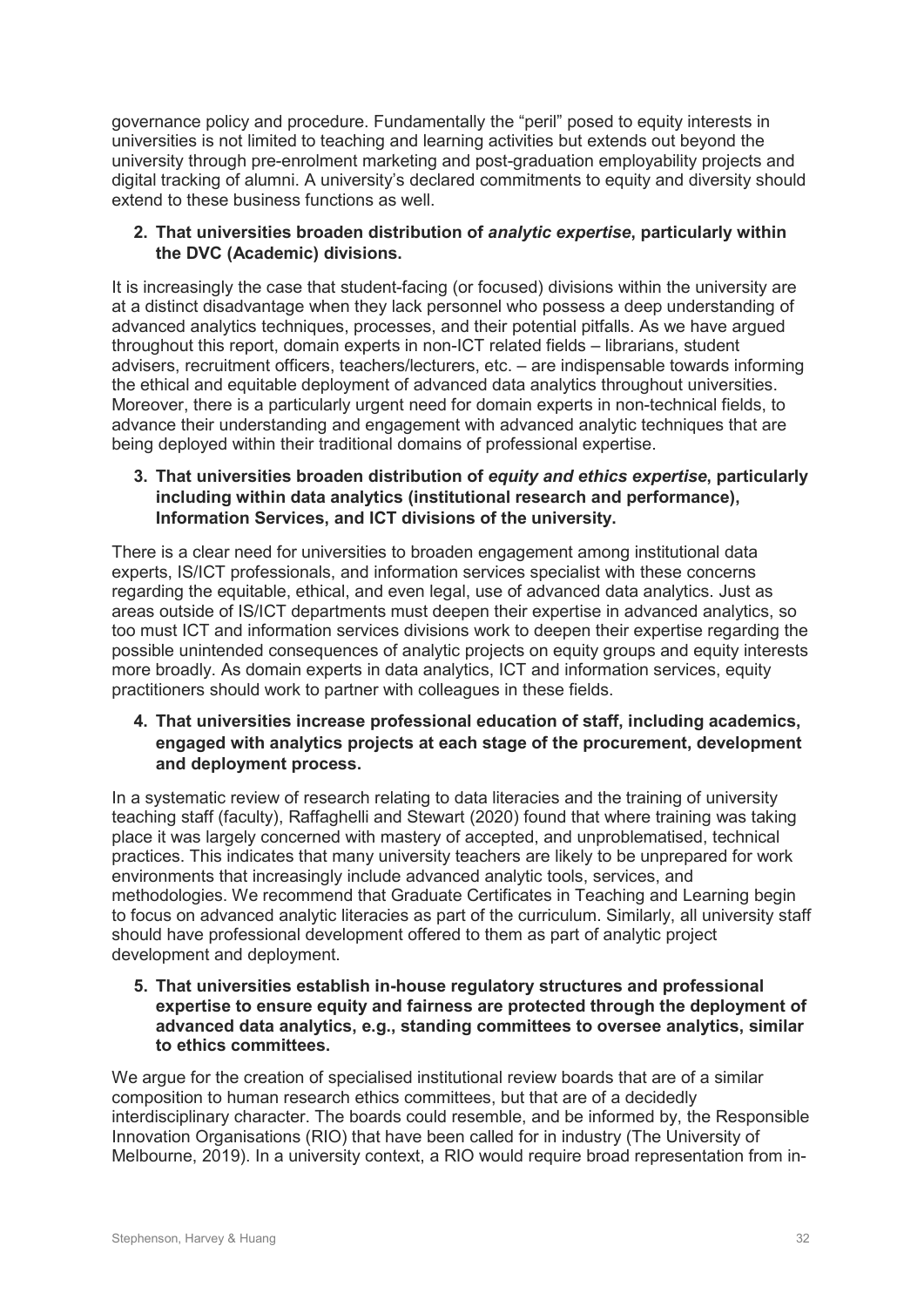house experts, members from equity cohorts, computer science/analytics experts, social scientists, teaching and learning experts, ethicists, legal professionals, and student representatives. In this way, universities may be able to better guarantee that the adoption of advance data analytics processes will undergo a full engagement with the politics of technology and inclusion. Greater oversight and regulation should not be an excuse for stifling institutional innovation. A program of inclusive analytics should instead provide the appropriate safeguards within which innovation can be leveraged to benefit all students in a spirit of inclusivity.

#### **6. That universities ensure that analytics-informed interventions are tailored, based on behavioural factors, and designed to reduce self-fulfilling prophecies based on immutable characteristics.**

As described throughout the report, there is a clear danger that advanced analytics, but particularly predictive analytics, may work to repeat historical discrimination or instigate selffulfilling prophecies in "targeted" or "at-risk" cohorts. We argue that institutions must take care to implement appropriate safeguards in both the development of predictive modelling and in their deployment. The principle of "first do no harm" to the student is apt, but we should also ensure that our interventions anticipate inevitable error in the modelling process and ensure that any risks associated with the intervention are taken at the institution's expense and not that of students.

#### **7. That universities regularly monitor and evaluate the analytics project lifecycle for impact on equity and "fairness" interests.**

The lifecycle of advanced analytics projects should include equity monitoring, testing and reasonable audits of the process throughout the lifecycle. Ideally, these would be conducted by in-house teams with ongoing responsibility for ensuring ethical and equitable deployment of advanced analytics systems.

#### **8. That universities work towards benchmarking/collective agendas, potentially involving Universities Australia (UA) leadership.**

Given the speed of change and the ubiquity of analytics, sectoral and multi-institutional approaches would be helpful to ensuring ethical and equitable practices. Peak bodies such as Universities Australia could encourage communities of practice and prioritise discussion of analytics within conferences, symposia, and regular scheduled meetings, e.g. among DVCs (Academic). Institutional benchmarking of analytics practices, both within and beyond the academic portfolios, could be facilitated, and exemplars highlighted from within and beyond Australia.

#### **9. That universities conduct and facilitate further interdisciplinary research into the intersection of equity in higher education and advanced data analytics as an urgent priority.**

Research on the intersection between advanced data analytics and higher education equity efforts has been limited. Given that we believe advanced analytics is one of the more pressing issues for equity researchers and practitioners to engage with, we urge researchers to focus more of their efforts on this interdisciplinary field. Particularly, we see a need for:

- More refined theoretical/philosophical notions of equity and their integration with formal definitions of "fairness" now current in the field of fair-ML.
- More refined understanding of the intended and unintended consequences of various forms of "opting-out" of data collection for individuals and groups.
- Broader research into a program of equitable data collection and curation practices.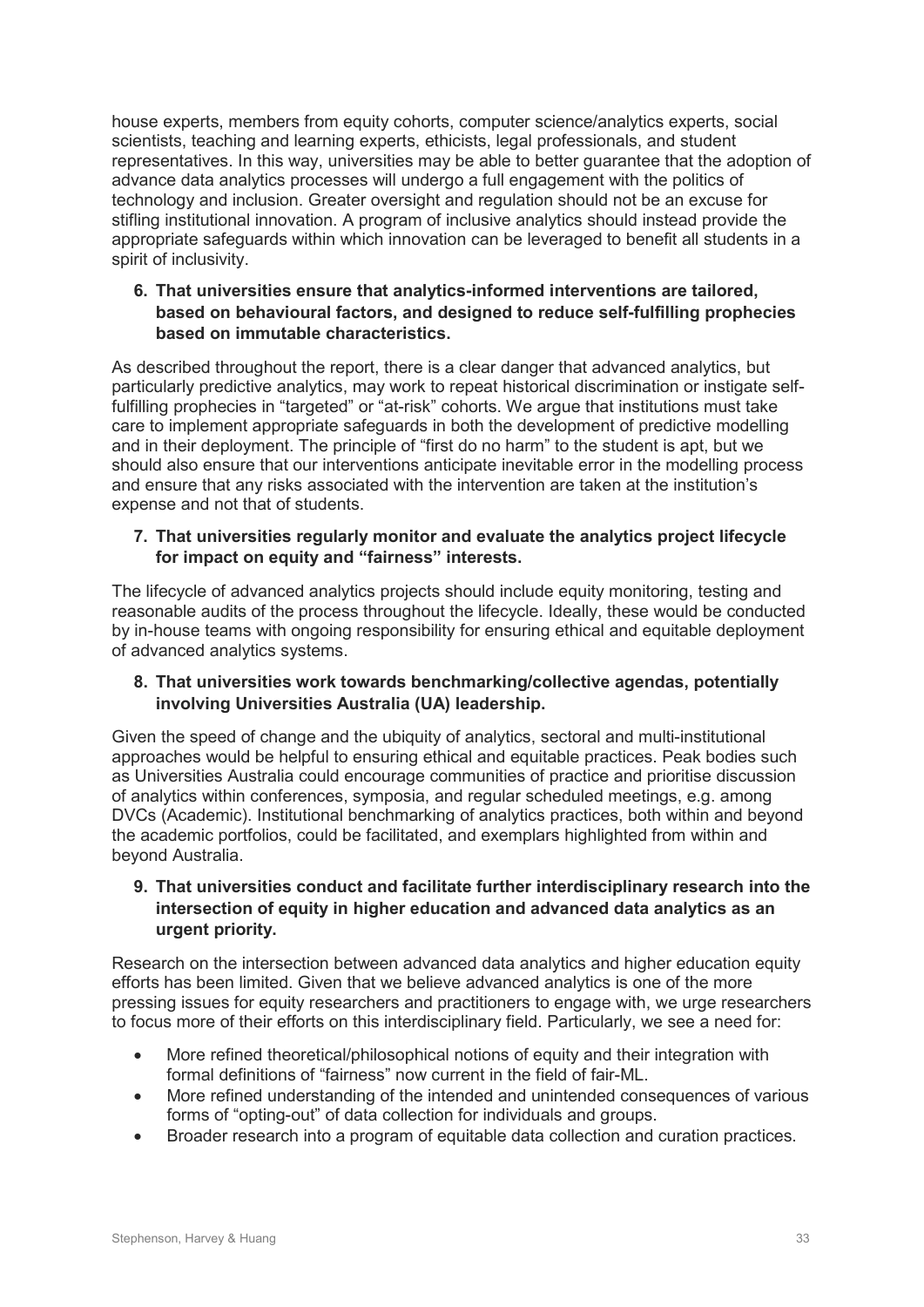• Stronger evaluation and monitoring of analytics-driven interventions and publication of evaluation findings in peer-refereed journals and public fora.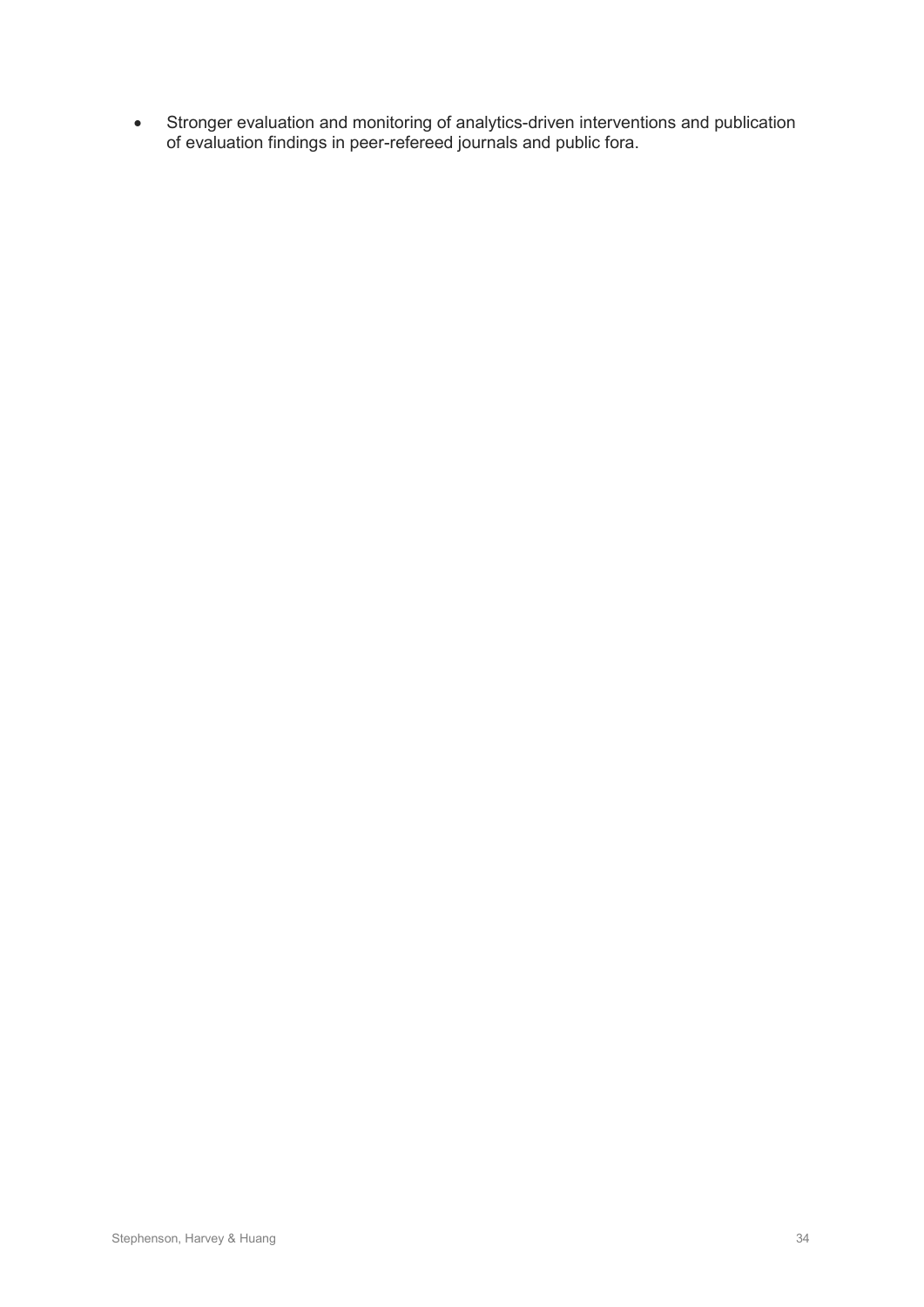# **References**

- Afuro, D., & Mutanga, B. (2021). Combating digital academic dishonesty: A scoping review of approaches. *International Journal of Engineering and Advanced Technology*, *9*, 82- 88.<https://doi.org/10.35940/ijeat.F1268.089620>
- Aggarwal, A., Lohia, P., Nagar, S., Dey, K., & Saha, D. (2019). *Black box fairness testing of machine learning models,* Proceedings of the 2019 27th ACM Joint Meeting on European Software Engineering Conference and Symposium on the Foundations of Software Engineering, Tallinn, Estonia.<https://doi.org/10.1145/3338906.3338937>
- Allen, L. (2021). Promoting representation through data: The case for more comprehensive ethnicity data in Australia. *Law in Context*, *37*(2), 1-8.
- Anagnostopoulos, T., Kytagias, C., Xanthopoulos, T., Georgakopoulos, I., Salmon, I., & Psaromiligkos, Y. (2020). Intelligent predictive analytics for identifying students at risk of failure in Moodle courses. In V. Kumar & C. Troussas, *Intelligent Tutoring Systems* Cham.
- Anderson, D. (1983). Access to privilege: Patterns of participation in Australian postsecondary education. Australian National University Press.
- Andrews, J. (2018). Blaks and stats in Aboriginal Victoria: census resistance and participation. *Australian Aboriginal Studies*(1), 43-56.
- Arrieta, A. B., Díaz-Rodríguez, N., Ser, J. D., Bennetot, A., Tabik, S., Barbado, A., Garcia, S., Gil-Lopez, S., Molina, D., Benjamins, R., Chatila, R., & Herrera, F. (2020). Explainable artificial intelligence (XAI): Concepts, taxonomies, opportunities and challenges toward responsible AI. *Information Fusion*, *58*, 82-115. <https://doi.org/10.1016/j.inffus.2019.12.012>
- Askinadze, A., & Conrad, S. (2018, 27-29 June 2018). Respecting data privacy in educational data mining: An approach to the transparent handling of student data and dealing with the resulting missing value problem. 2018 IEEE 27th International Conference on Enabling Technologies: Infrastructure for Collaborative Enterprises (WETICE),
- Australian Competition and Consumer Commission ACCC. (2021). *Digital advertising services inquiry: Final report*. Canberra Retrieved from [https://www.accc.gov.au/system/files/Digital%20advertising%20services%20inquiry%20](https://www.accc.gov.au/system/files/Digital%20advertising%20services%20inquiry%20-%20final%20report.pdf) [-%20final%20report.pdf](https://www.accc.gov.au/system/files/Digital%20advertising%20services%20inquiry%20-%20final%20report.pdf)
- Baepler, P., & Murdoch, C. J. (2010). Academic analytics and data mining in higher education. *International Journal for the Scholarship of Teaching & Learning*, *4*(2), 152- 162.
- Baker, R., & Siemens, G. (2014). Educational data mining and learning analytics. In R. K. Sawyer (Ed.), *The Cambridge Handbook of the Learning Sciences* (2nd ed., pp. 253- 272). Cambridge University Press.
- Baker, R. S. (2021). Artificial intelligence in education: Bringing it all together. In *OECD Digital Education Outlook 2021: Pushing the Frontiers with Artificial Intelligence, Blockchain and Robots* (pp. 43-51). OECD Publishing. [https://doi.org/doi:https://doi.org/10.1787/589b283f-en](https://doi.org/doi:https:/doi.org/10.1787/589b283f-en)
- Barabas, C., Virza, M., Dinakar, K., Ito, J., & Zittrain, J. (2018). Interventions over predictions: Reframing the ethical debate for actuarial risk assessment. Conference on Fairness, Accountability and Transparency,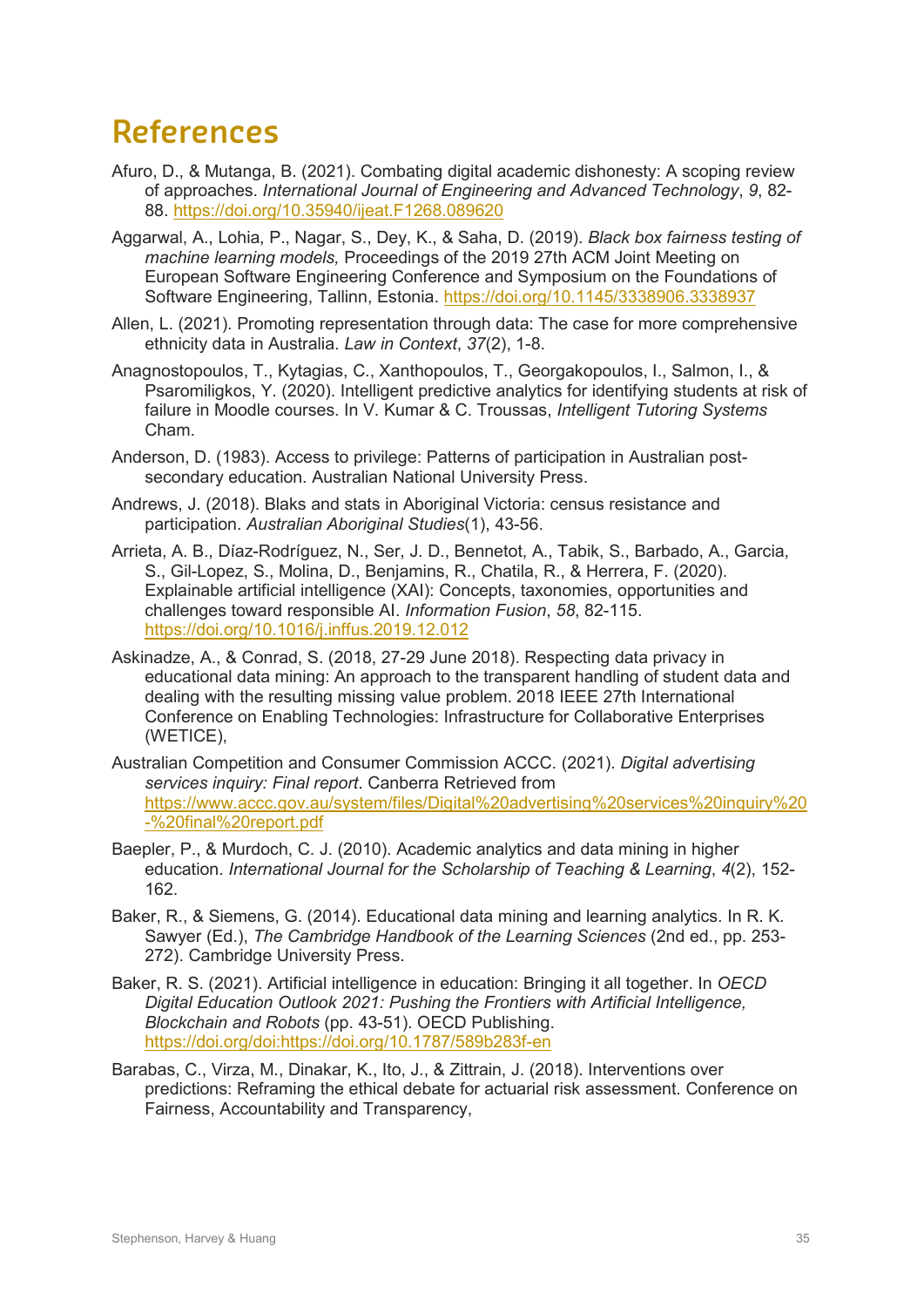- Barnard, B. (Mar 22, 2020). Redesigning college admission: COVID-19, access and equity. *Forbes*. [https://www.forbes.com/sites/brennanbarnard/2020/03/22/redesigning-college](https://www.forbes.com/sites/brennanbarnard/2020/03/22/redesigning-college-admission-covid-19-access-and-equity/#108c671d2ee6)[admission-covid-19-access-and-equity/#108c671d2ee6](https://www.forbes.com/sites/brennanbarnard/2020/03/22/redesigning-college-admission-covid-19-access-and-equity/#108c671d2ee6)
- Barocas, S., Hardt, M., & Narayanan, A. (2019). *Fairness and Machine Learning*. fairmlbook.org. [http://www.fairmlbook.org](http://www.fairmlbook.org/)
- Barocas, S., & Selbst, A. D. (2016). Big data's disparate impact. *California Legal Review*, *104*, 671-732.
- Barredo Arrieta, A., Díaz-Rodríguez, N., Del Ser, J., Bennetot, A., Tabik, S., Barbado, A., Garcia, S., Gil-Lopez, S., Molina, D., Benjamins, R., Chatila, R., & Herrera, F. (2020). Explainable artificial intelligence (XAI): Concepts, taxonomies, opportunities and challenges toward responsible AI. *Information Fusion*, *58*, 82-115. [https://doi.org/https://doi.org/10.1016/j.inffus.2019.12.012](https://doi.org/https:/doi.org/10.1016/j.inffus.2019.12.012)
- Beer, A. (2018). The closure of the Australian car manufacturing industry: Redundancy, policy and community impacts. *Australian Geographer*, *49*(3), 419-438.
- Bellamy, R. K. E., Dey, K., Hind, M., Hoffman, S. C., Houde, S., Kannan, K., Lohia, P., Martino, J., Mehta, S., Mojsilovic, A., Nagar, S., Ramamurthy, K. N., Richards, J. T., Saha, D., Sattigeri, P., Singh, M., Varshney, K. R., & Zhang, Y. (2018). AI fairness 360: An extensible toolkit for detecting, understanding, and mitigating unwanted algorithmic bias. *arXiv:1810.01943v1* <http://arxiv.org/abs/1810.01943>
- Berry, H. L., Hogan, A., Owen, J., Rickwood, D., & Fragar, L. (2011). Climate change and farmers' mental health: risks and responses. *Asia Pacific Journal of Public Health*, *23*(2\_suppl), 119S-132S.
- Bichsel, J. (2012). *Analytics in higher education: Benefits, barriers, progress, and recommendations (Research Report),* EDUCAUSE Center for Applied Research. Louisville, CO.<http://net.educause.edu/ir/library/pdf/ers1207/ers1207.pdf>
- Binns, R. (2020). *On the apparent conflict between individual and group fairness,* Proceedings of the 2020 Conference on Fairness, Accountability, and Transparency, Barcelona, Spain.<https://doi.org/10.1145/3351095.3372864>
- Bird, S., Dudík, M., Edgar, R., Horn, B., Lutz, R., Milan, V., Sameki, M., Wallach, H., & Walker, K. (2020). Fairlearn: A toolkit for assessing and improving fairness in AI. *Microsoft, Tech. Rep. MSR-TR-2020-32*.
- Bonchi, F., Hajian, S., Mishra, B., & Ramazzotti, D. (2017). Exposing the probabilistic causal structure of discrimination. *International Journal of Data Science and Analytics*, *3*(1), 1- 21.
- Boser, U., Wilhelm, M., & Hanna, R. (2014). The power of the Pygmalion Effect: Teachers' expectations strongly predict college completion. *Center for American Progress*.
- Brennan, B. (2019). *Opting Out of Digital Media*. Routledge.
- Brett, M. (2018). *Equity performance and accountability*. Perth, WA: National Centre for Student Equity in Higher Education (NCSEHE), Curtin University, and La Trobe **University**
- Campbell, S., Macmillan, L., & Wyness, G. (2019). *Mismatch in higher education: prevalence, drivers and outcomes,* UCL Institute of Education and Nuffield Foundation. London. [https://www.nuffieldfoundation.org/project/undermatch-in-higher-education](https://www.nuffieldfoundation.org/project/undermatch-in-higher-education-prevalence-drivers-and-outcomes)[prevalence-drivers-and-outcomes](https://www.nuffieldfoundation.org/project/undermatch-in-higher-education-prevalence-drivers-and-outcomes)

Castelvecchi, D. (2016). Can we open the black box of AI? *Nature News*, *538*(7623), 20-23.

Casuat, C. D., Isira, A. S. M., Festijo, E. D., Alon, A. S., Mindoro, J. N., & Susa, J. A. B. (2020). A development of fuzzy logic expert-based recommender system for improving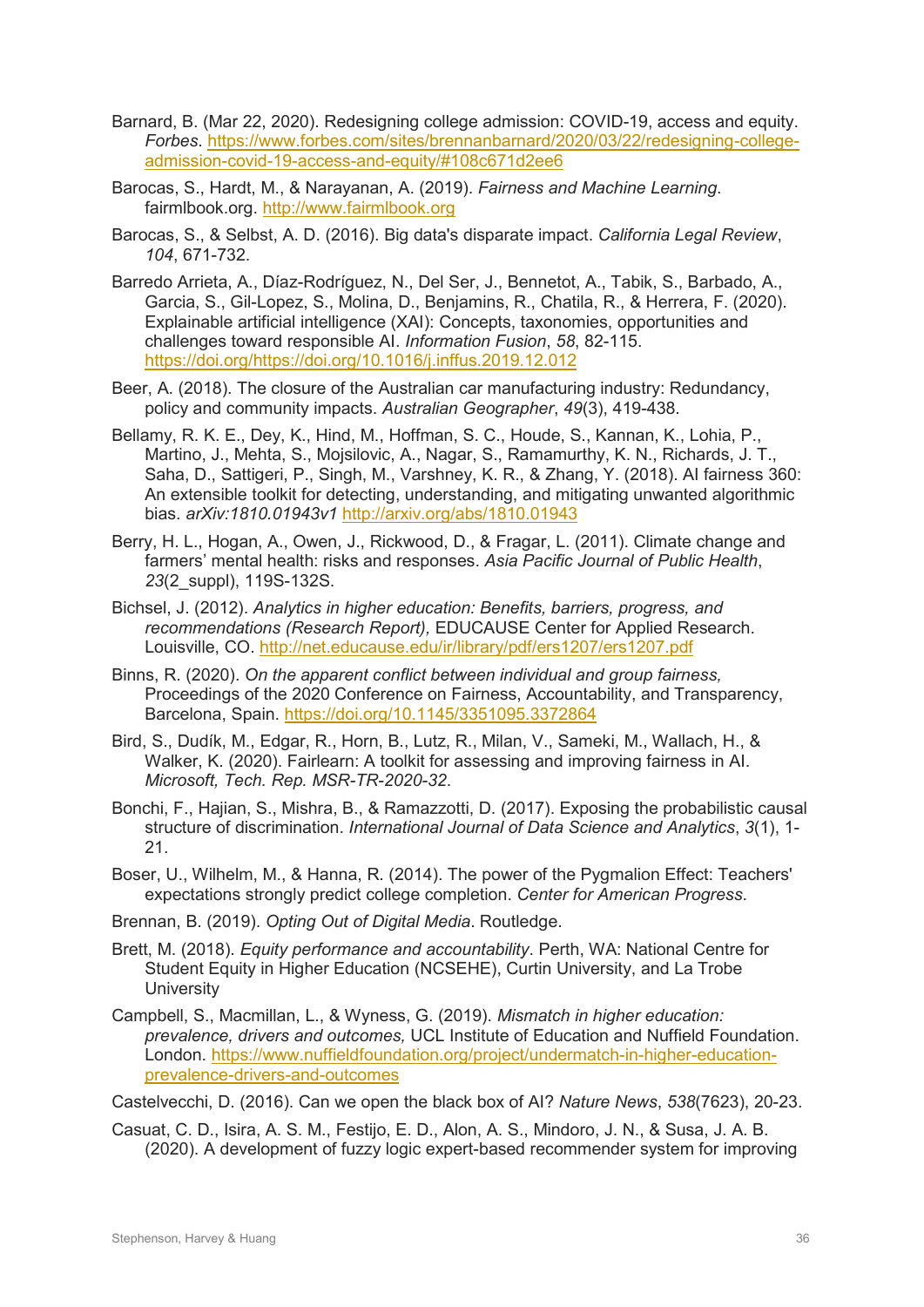students' employability. 2020 11th IEEE Control and System Graduate Research Colloquium (ICSGRC),

- Chaudhry, M. A., & Kazim, E. (2021). Artificial intelligence in education (AIEd): A high-level academic and industry note 2021. *AI and Ethics*, 1-9. [https://doi.org/10.1007/s43681-](https://doi.org/10.1007/s43681-021-00074-z) [021-00074-z](https://doi.org/10.1007/s43681-021-00074-z)
- Chen, J., Dong, H., Wang, X., Feng, F., Wang, M., & He, X. (2020). Bias and debias in recommender system: A survey and future directions. *arXiv preprint arXiv:2010.03240*.
- Christensen, C. M., & Eyring, H. J. (2011). *The Innovative University*. Jossey-Bass.
- Citron, D. K., & Pasquale, F. (2014). The scored society: Due process for automated predictions. *Wash. L. Rev.*, *89*, 1.
- Clarke, R. (1988). Information technology and dataveillance. *Communications of the ACM*, *31*(5), 498-512.
- Clow, D., Ferguson, R., Macfadyen, L., Prinsloo, P., & Slade, S. (2016). *LAK failathon,* Proceedings of the Sixth International Conference on Learning Analytics & Knowledge, Edinburgh, United Kingdom.<https://doi.org/10.1145/2883851.2883918>
- Coates, H., Kelly, P., Naylor, R., & Borden, V. (2017). *Innovative Approaches for Enhancing the 21st Century Student Experience,* Australain Government, Department of Education and Training. Canberra. [https://ltr.edu.au/resources/SP14\\_4618\\_Coates\\_Report\\_2017\\_0.pdf](https://ltr.edu.au/resources/SP14_4618_Coates_Report_2017_0.pdf)
- Collins, P. H., & Bilge, S. (2020). *Intersectionality* (2nd ed.). Wiley. <https://books.google.com.au/books?id=fyrfDwAAQBAJ>
- Commonwealth of Australia. (1990). A Fair Chance for All: National and Institutional Planning for Equity in Higher Education. Canberra: Australian Government Publishing **Service**
- Corbett-Davies, S., & Goel, S. (2018). The measure and mismeasure of fairness: A critical review of fair machine learning. *arXiv preprint arXiv:1808.00023*, 1-25.
- Corrin, L., Kennedy, G., French, S., Shum, S. B., Kitto, K., Pardo, A., West, D., Mirriahi, N., & Colvin, C. (2019). *The Ethics of Learning Analytics in Australian Higher Education. A Discussion Paper*. [https://melbournecshe.unimelb.edu.au/research/research](https://melbournecshe.unimelb.edu.au/research/research-projects/edutech/the-ethical-use-of-learning-analytics)[projects/edutech/the-ethical-use-of-learning-analytics](https://melbournecshe.unimelb.edu.au/research/research-projects/edutech/the-ethical-use-of-learning-analytics)
- Crozier, R. (2020, May 6 2020). La Trobe Uni builds AI 'explorer' to help arts students visualise a career. *iTnews*. [https://www.itnews.com.au/news/la-trobe-uni-builds-ai](https://www.itnews.com.au/news/la-trobe-uni-builds-ai-explorer-to-help-arts-students-visualise-a-career-547781)[explorer-to-help-arts-students-visualise-a-career-547781](https://www.itnews.com.au/news/la-trobe-uni-builds-ai-explorer-to-help-arts-students-visualise-a-career-547781)
- Dawson, D., Schleiger, E., Horton, J., McGlaughlin, J., Robinson, C., Quezada, G., Scowcroft, J., & Hajkowicz, S. (2019). *Artificial Intelligence: Australia's Ethics Framework,* Australia. Data61 CSIRO.
- Dawson, S., Jovanovic, J., Gašević, D., & Pardo, A. (2017). From prediction to impact: Evaluation of a learning analytics retention program. Proceedings of the seventh international learning analytics & knowledge conference,
- Degli Esposti, S. (2014). When big data meets dataveillance: The hidden side of analytics. *Surveillance & society*, *12*(2), 209-225.
- DESE. (2020). *Factors affecting higher education completions,* Department of Education, Skills and Employment (DESE). Canberra. [https://docs.education.gov.au/system/files/doc/other/transitions\\_predicting\\_completion\\_r](https://docs.education.gov.au/system/files/doc/other/transitions_predicting_completion_rates.pdf) [ates.pdf](https://docs.education.gov.au/system/files/doc/other/transitions_predicting_completion_rates.pdf)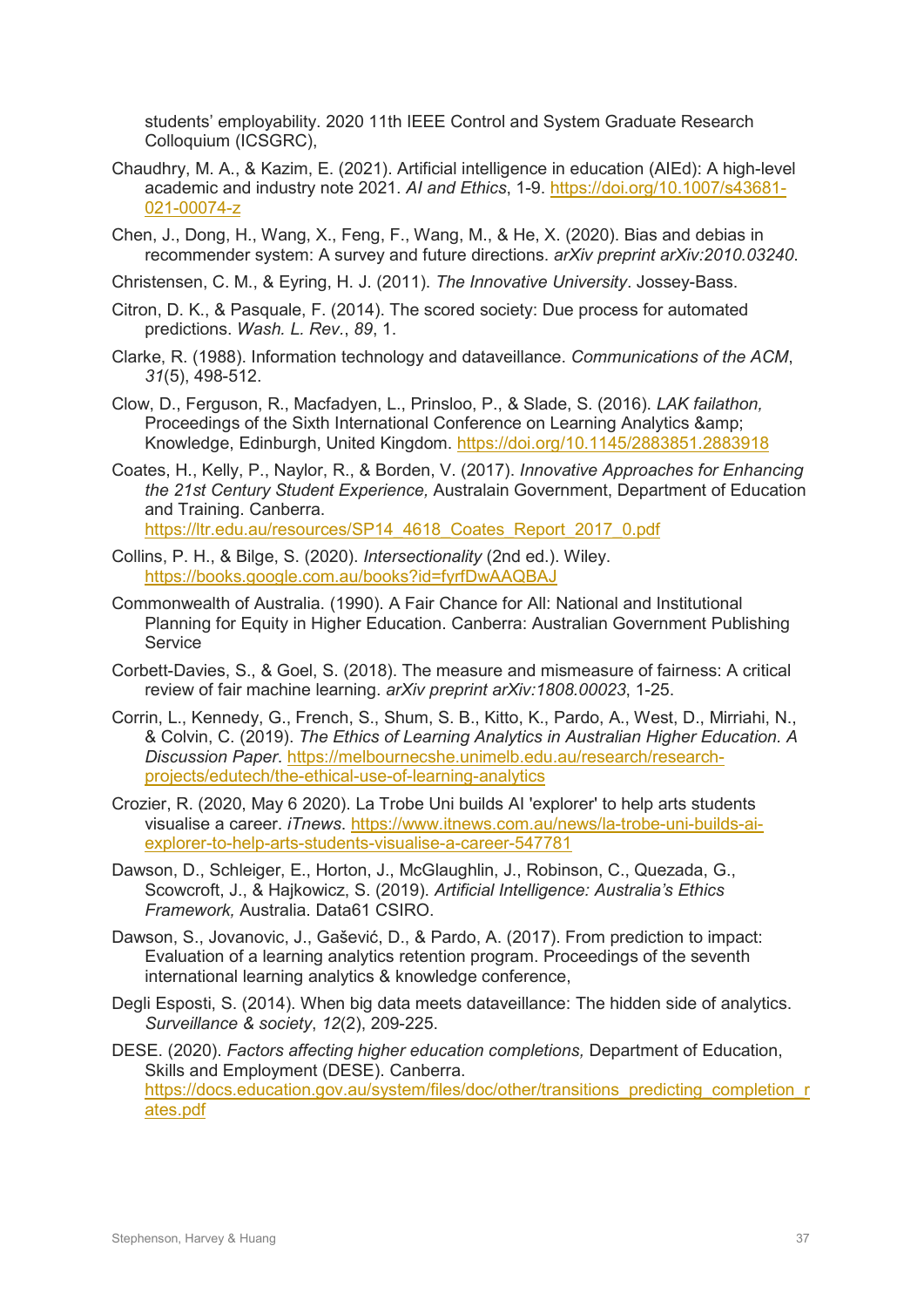- Donovan, J. M., Caplan, R., Matthews, J. N., & Hanson, L. (2018). *Algorithmic accountability: a primer,* Data & Society. [https://datasociety.net/library/algorithmic](https://datasociety.net/library/algorithmic-accountability-a-primer/)[accountability-a-primer/](https://datasociety.net/library/algorithmic-accountability-a-primer/)
- Drew, N., Wilks, J., Wilson, K., & Kennedy, G. (2016). Standing up to be counted: Data quality challenges in Aboriginal and Torres Strait Islander higher education statistics. *Australian Aboriginal Studies*(2), 104-120.
- Edizel, B., Bonchi, F., Hajian, S., Panisson, A., & Tassa, T. (2020). FaiRecSys: Mitigating algorithmic bias in recommender systems. *International Journal of Data Science and Analytics*, *9*(2), 197-213.<https://doi.org/10.1007/s41060-019-00181-5>
- Emmert-Streib, F., Yli-Harja, O., & Dehmer, M. (2020). Artificial intelligence: A clarification of misconceptions, myths and desired status. *Front Artif Intell*, *3*, 524339-524339. <https://doi.org/10.3389/frai.2020.524339>
- Engina, G., Aksoyerb, B., Avdagicb, M., Bozanlıb, D., Hanayb, U., Madenb, D., & Ertek, G. (2014). Rule-based expert systems for supporting university students. *Procedia Computer Science*, *31*, 22-31.<https://doi.org/doi:10.1016/j.procs.2014.05.241>
- Esteban, A., Zafra, A., & Romero, C. (2020). Helping university students to choose elective courses by using a hybrid multi-criteria recommendation system with genetic optimization. *Knowledge-Based Systems*, *194*, 1-14. [https://doi.org/https://doi.org/10.1016/j.knosys.2019.105385](https://doi.org/https:/doi.org/10.1016/j.knosys.2019.105385)
- Eubanks, V. (2018). Automating Inequality: How high-tech tools profile, police, and punish the poor. St. Martin's Press.
- Fischer, C., Pardos, Z. A., Baker, R. S., Williams, J. J., Smyth, P., Yu, R., Slater, S., Baker, R., & Warschauer, M. (2020). Mining big data in education: Affordances and challenges. *Review of Research in Education*, *44*(1), 130-160. <https://doi.org/10.3102/0091732x20903304>
- Foster, E., & Siddle, R. (2020). The effectiveness of learning analytics for identifying at-risk students in higher education. *Assessment & Evaluation in Higher Education*, *45*(6), 842- 854.<https://doi.org/10.1080/02602938.2019.1682118>
- Fritze, J. G., Blashki, G. A., Burke, S., & Wiseman, J. (2008). Hope, despair and transformation: climate change and the promotion of mental health and wellbeing. *International journal of mental health systems*, *2*(1), 1-10.
- Gagliardi, J. S., Parnell, A., & Carpenter-Hubin, J. (Eds.). (2018). The Analytics Revolution in Higher Education: Big Data, Organizational Learning, and Student Success. Stylus Publishing.
- Gale, T., & Tranter, D. (2011). Social justice in Australian higher education policy: An historical and conceptual account of student participation. *Critical Studies in Education*, *52*(1), 29-46.
- Gasevic, D., Dawson, S., Rogers, T., & Gasevic, D. (2016). Learning analytics should not promote one size fits all: The effects of instructional conditions in predicting academic success. *The Internet and Higher Education*, *28*, 68–84. <https://doi.org/10.1016/j.iheduc.2015.10.002>
- Gasevic, D., Shum, S. B., Nelson, K., Alexander, S., Lockyer, L., Kennedy, G., Rogers, T., Corrin, L., Fisher, J., Colvin, C., & Wade, A. (2016). *Student retention and learning analytics: A snapshot of Australian practices and a framework for advancement,* Canberra, ACT. Australian Government Office for Learning and Teaching. [http://www.olt.gov.au/project-student-retention-and-learning-analytics-snapshot](http://www.olt.gov.au/project-student-retention-and-learning-analytics-snapshot-currentaustralian-practices-and-framework)[currentaustralian-practices-and-framework](http://www.olt.gov.au/project-student-retention-and-learning-analytics-snapshot-currentaustralian-practices-and-framework)
- Gaze, B., & Smith, B. (2016). Equality and Discrimination Law in Australia: An Introduction. Cambridge University Press.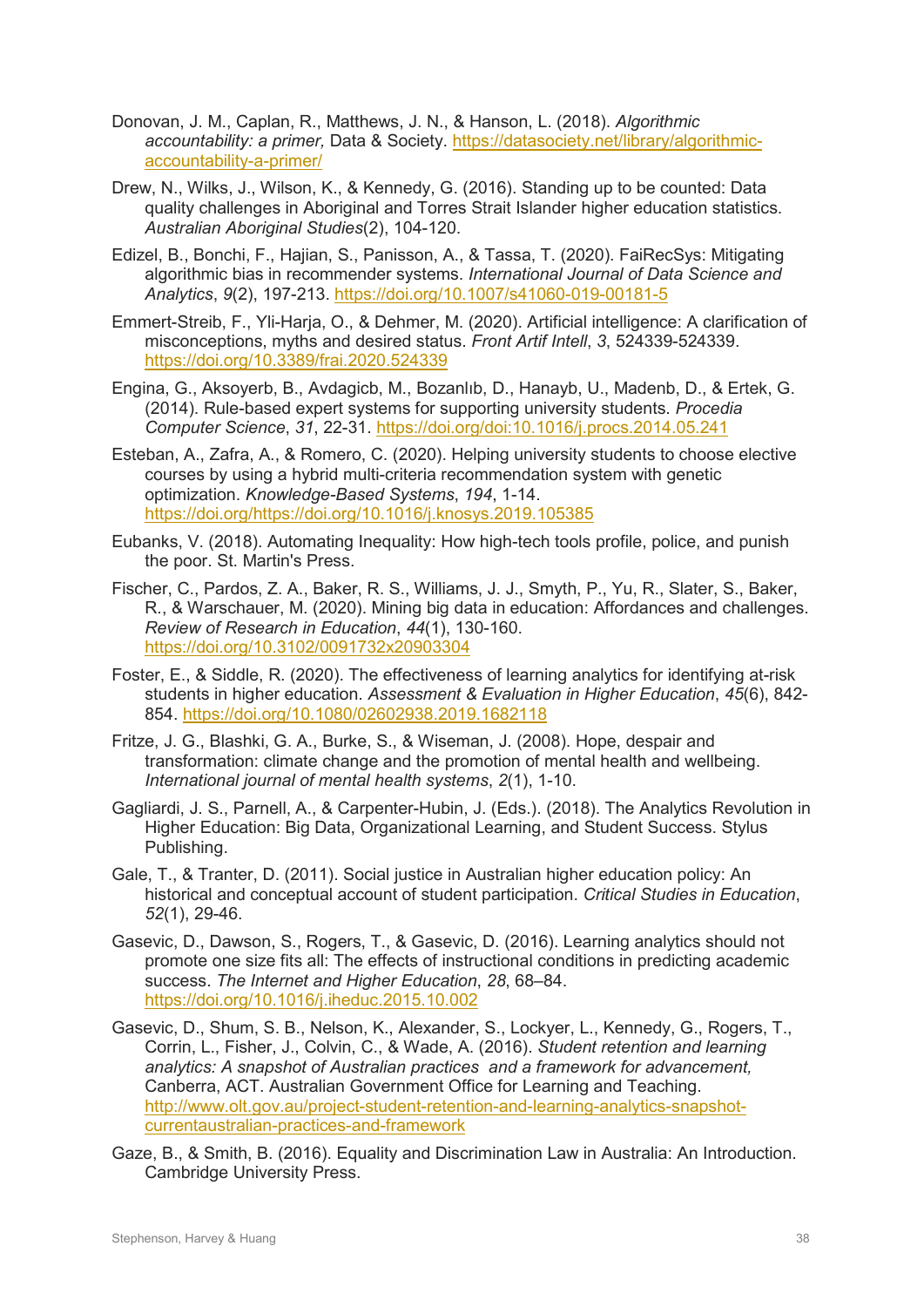- Ge, S., & Chen, X. (2020). The application of deep learning in automated essay evaluation. In E. Popescu, T. Hao, T.-C. Hsu, H. Xie, M. Temperini, & W. Chen (Eds.), *Emerging Technologies for Education. SETE 2019. Lecture Notes in Computer Science* (Vol. 11984, pp. 310–318). Springer. [https://doi.org/https://doi.org/10.1007/978-3-030-38778-](https://doi.org/https:/doi.org/10.1007/978-3-030-38778-5_34) [5\\_34](https://doi.org/https:/doi.org/10.1007/978-3-030-38778-5_34)
- Gilpin, L. H., Bau, D., Yuan, B. Z., Bajwa, A., Specter, M., & Kagal, L. (2018). Explaining explanations: An overview of interpretability of machine learning. 2018 IEEE 5th International Conference on data science and advanced analytics (DSAA),
- Graesser, A. C., Conley, M. W., & Olney, A. (2018). Intelligent Tutoring Systems. In F. Fischer, C. E. Hmelo-Silver, S. R. Goldman, & P. Reimann (Eds.), *International Handbook of the Learning Sciences*. Routledge.
- Green, B. (2020). Data science as political action: grounding data science in a politics of justice. *Available at SSRN 3658431*.
- Green, B., & Hu, L. (2018). The myth in the methodology: Towards a recontextualization of fairness in machine learning. The Debates workshop at the 35 th International Conference on Machine Learning, Stockholm, Sweden.
- Green, D., King, U., & Morrison, J. (2009). Disproportionate burdens: the multidimensional impacts of climate change on the health of Indigenous Australians. *Medical Journal of Australia*, *190*(1), 4.
- Greene, D., Hoffman, A. L., & Stark, L. (2019). Better, nicer, clearer, fairer: A critical assessment of the movement for ethical artificial intelligence and machine learning. Proceedings of the 52nd Hawaii International Conference on System Sciences,
- Hajian, S., Bonchi, F., & Castillo, C. (2016). Algorithmic bias: From discrimination discovery to fairness-aware data mining. Proceedings of the 22nd ACM SIGKDD international conference on knowledge discovery and data mining,
- Harvey, A., Andrewartha, L., & MaNamara, P. (2015). A forgotten cohort? Including people from out-of-home care in Australian higher education policy. *Australian Journal of Education*, *59*(2), 182-195.
- Harvey, A., Andrewartha, L., Sharp, M., Wyatt-Smith, M., Jones, S., Shore, S., & Simons, M. (2020). *From the military to the academy: Supporting younger military veterans in Australian higher education,* Department of Veterans' Affairs Supporting Younger Veterans Grants Program. [https://www.semanticscholar.org/paper/From-the-military-to](https://www.semanticscholar.org/paper/From-the-military-to-the-academy%3A-supporting-in-Harvey-Andrewartha/792318f085ce8ca54d3c77dcbec9eabcf1c46e77)[the-academy%3A-supporting-in-Harvey-](https://www.semanticscholar.org/paper/From-the-military-to-the-academy%3A-supporting-in-Harvey-Andrewartha/792318f085ce8ca54d3c77dcbec9eabcf1c46e77)[Andrewartha/792318f085ce8ca54d3c77dcbec9eabcf1c46e77](https://www.semanticscholar.org/paper/From-the-military-to-the-academy%3A-supporting-in-Harvey-Andrewartha/792318f085ce8ca54d3c77dcbec9eabcf1c46e77)
- Harvey, A., Burnheim, C., & Brett, M. (2016). Towards a fairer chance for all: Revising the Australian student equity framework. In A. Harvey, C. Burnheim, & M. Brett (Eds.), *Student Equity in Australian Higher Education: Twenty-five years of a Fair Chance for All* (pp. 3-20). Springer.
- Harvey, A., Cakitaki, B., & Brett, M. (2018). *Principles for equity in higher education performance funding,* Centre for Higher Education Equity and Diversity Research, La Trobe University. Melbourne. (Report for the National Centre for Student Equity in Higher Education Research., Issue. [https://www.ncsehe.edu.au/publications/principles](https://www.ncsehe.edu.au/publications/principles-for-equity-in-higher-education-performance-funding/)[for-equity-in-higher-education-performance-funding/](https://www.ncsehe.edu.au/publications/principles-for-equity-in-higher-education-performance-funding/)
- Harvey, A., & Leask, B. (2020). At the policy margins: People from refugee backgrounds in Australian higher education. In *Refugees and Higher Education* (pp. 193-205). Brill. [https://doi.org/https://doi.org/10.1163/9789004435841\\_014](https://doi.org/https:/doi.org/10.1163/9789004435841_014)
- Harvey, A., & Luckman, M. (2014). Beyond demographics: Predicting student attrition within the Bachelor of Arts degree. *The International Journal of the First Year in Higher Education*, *5*(1).<https://doi.org/10.5204/intjfyhe.v5i1.187>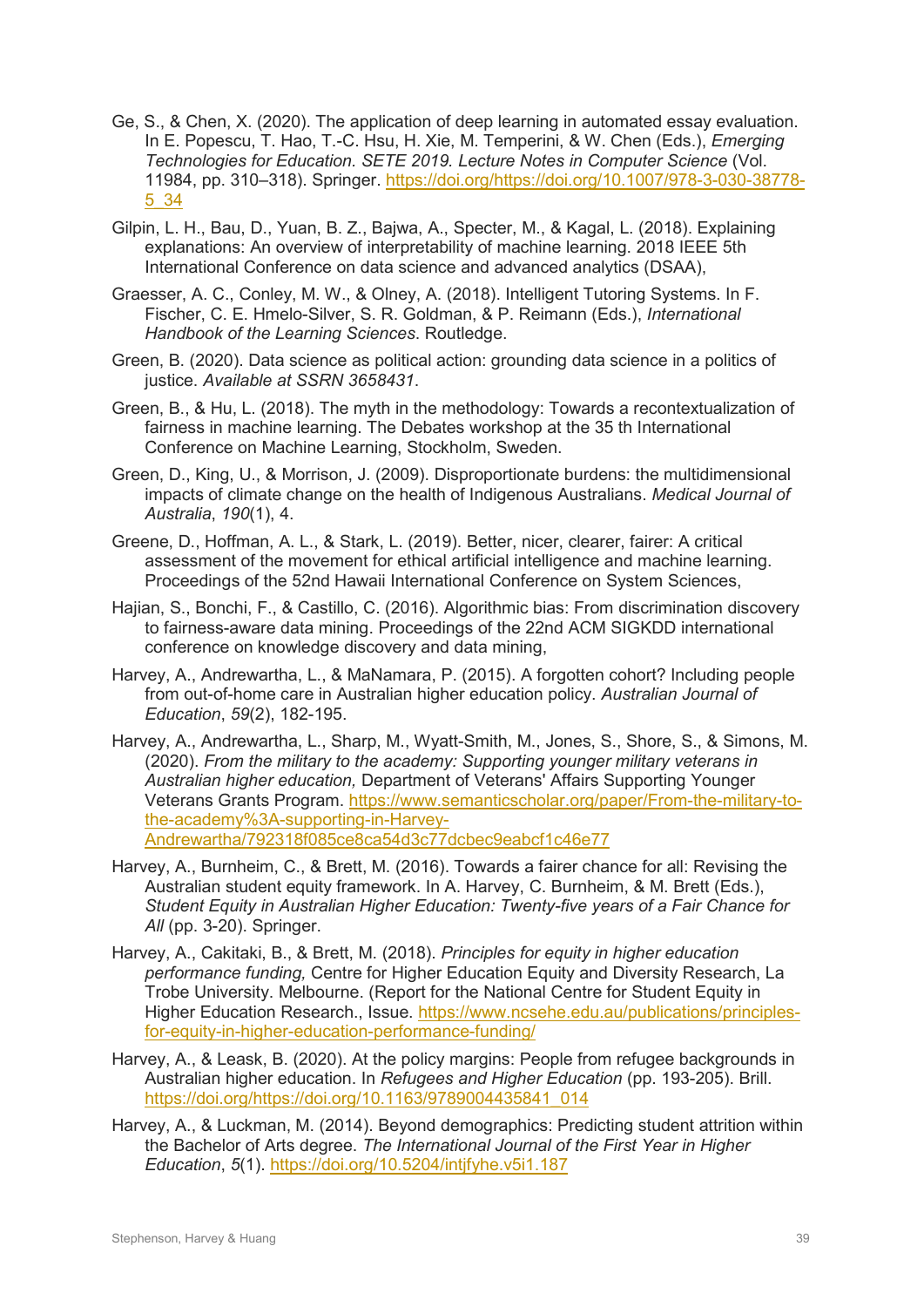- Herodotou, C., Naydenova, G., Boroowa, A., Gilmour, A., & Rienties, B. (2020). How can predictive learning analytics and motivational interventions increase student retention and enhance administrative support in distance education? *Journal of Learning Analytics*, *7*(2), 72-83.<https://doi.org/10.18608/jla.2020.72.4>
- HESP. (2018). *Final Report - Improving retention, completion and success in higher education,* Deaprtment of Education and Training, Australian Government. Canberra. [https://docs.education.gov.au/documents/higher-education-standards-panel-final-report](https://docs.education.gov.au/documents/higher-education-standards-panel-final-report-improving-retention-completion-and-success)[improving-retention-completion-and-success](https://docs.education.gov.au/documents/higher-education-standards-panel-final-report-improving-retention-completion-and-success)
- Hoffmann, A. L. (2019). Where fairness fails: Data, algorithms, and the limits of antidiscrimination discourse. *Information, Communication & Society*, *22*(7), 900-915. <https://doi.org/10.1080/1369118X.2019.1573912>
- IBM. *The four v's of big data*.<http://www.ibmbigdatahub.com/infographic/four-vs-big-data>
- Institute for Social Science Research. (2018). *Review of the Identified Equity Groups,* The University of Queensland. Unpublished report prepared for the Australian Department of Education and Training.
- Jaramillo-Morillo, D., Ruipérez-Valiente, J., Sarasty, M. F., & Ramírez-Gonzalez, G. (2020). Identifying and characterizing students suspected of academic dishonesty in SPOCs for credit through learning analytics. *International Journal of Educational Technology in Higher Education*, *17*(1), 45.<https://doi.org/10.1186/s41239-020-00221-2>
- Jaschik, S. (2016). Are at-risk students bunnies to be drowned? *Inside Higher Ed*. [https://www.insidehighered.com/news/2016/01/20/furor-mount-st-marys-over](https://www.insidehighered.com/news/2016/01/20/furor-mount-st-marys-over-presidents-alleged-plan-cull-students)[presidents-alleged-plan-cull-students](https://www.insidehighered.com/news/2016/01/20/furor-mount-st-marys-over-presidents-alleged-plan-cull-students)
- Johnson, J. A. (2018). Toward Information Justice: Technology, Politics, and Policy for Data in Higher Education Administration. Springer.
- Jones, K. M. (2019). Advising the whole student: eAdvising analytics and the contextual suppression of advisor values. *Education and Information Technologies*, *24*(1), 437-458.
- Kahneman, D., Sibony, O., & Sunstein, C. R. (2021). *Noise: A Flaw in Human Judgement*. William Collins.
- Kelleher, J. D., Namee, B. M., & D'Arcy, A. (2015). Fundamentals of Machine Learning for Predictive Data Analytics: Algorithms, Worked Examples, and Case Studies. The MIT Press.
- Kilbertus, N., Gascón, A., Kusner, M., Veale, M., Gummadi, K., & Weller, A. (2018). Blind justice: Fairness with encrypted sensitive attributes. *Proceedings of the 35th International Conference on Machine Learning*, 2630-2639.
- Kilbertus, N., Rojas-Carulla, M., Parascandolo, G., Hardt, M., Janzing, D., & Schölkopf, B. (2017). Avoiding discrimination through causal reasoning. *arXiv:1706.02744*.
- Kleinberg, J., Mullainathan, S., & Raghavan, M. (2016). Inherent trade-offs in the fair determination of risk scores. *arXiv:1609.05807*.
- Kukutai, T., & Taylor, J. (Eds.). (2016). *Indigenous Data Sovereignty: Toward an Agenda*. ANU press.
- Kukutai, T., & Walter, M. (2021). Indigenous data sovereignty: Implications for data journalism. In L. Bounegru & J. Gray (Eds.), *Towards a Critical Data Practice* (pp. 65). Amsterdam University Press.
- Kurniadi, D., Abdurachman, E., Warnars, H. L. H. S., & Suparta, W. (2018). The prediction of scholarship recipients in higher education using k-Nearest neighbor algorithm. *IOP Conference Series: Materials Science and Engineering*, *434*, 012039. <https://doi.org/10.1088/1757-899x/434/1/012039>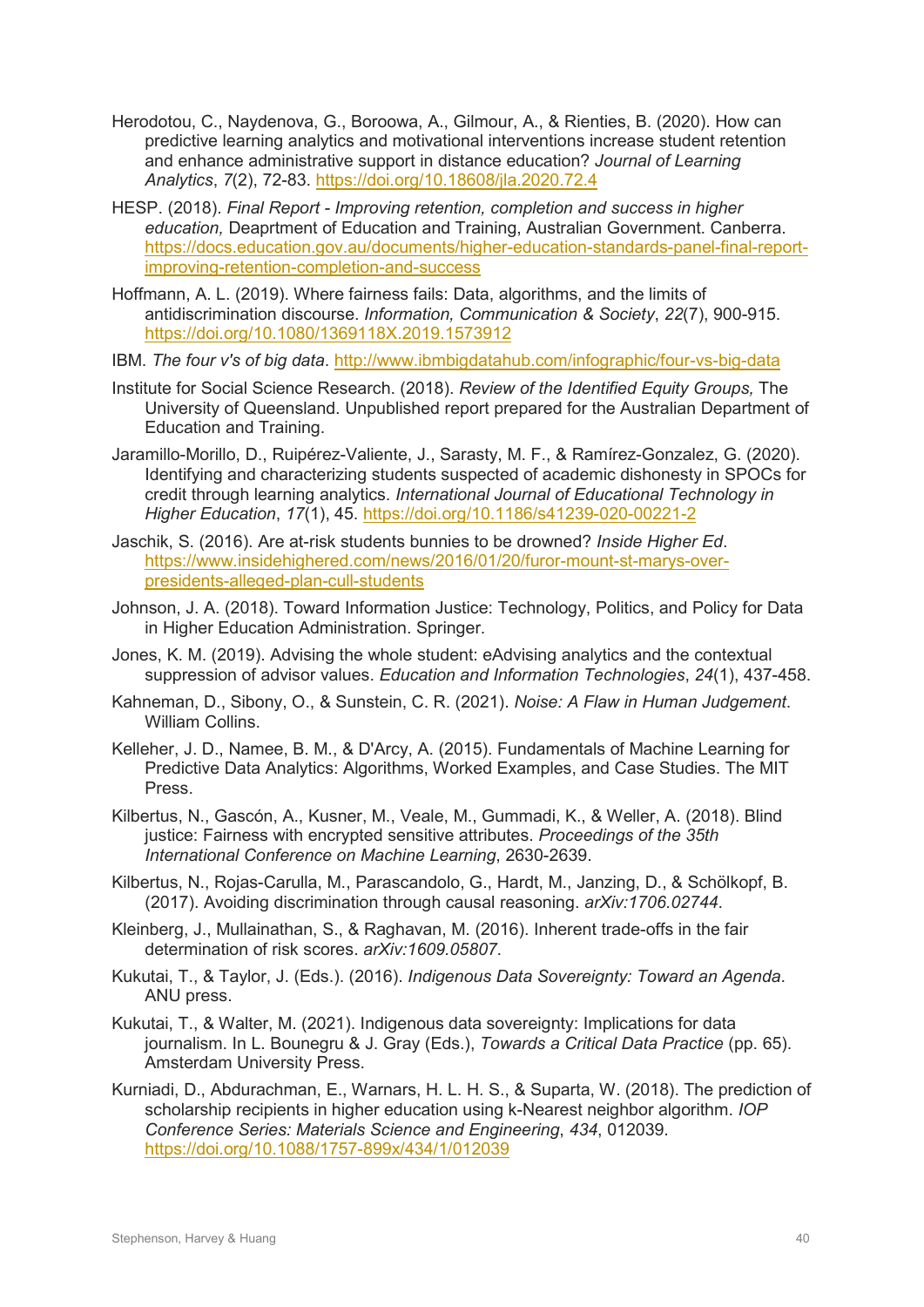- La Nauze, J. (1940). Some aspects of educational opportunity in South Australia. *Australian Educational Studies*, 101-124.
- Lacity, M., Scheepers, R., Willcocks, L., & Craig, A. (2017). *Reimagining the University at Deakin: An IBM Watson Automation Journey,* London School of Economics and Political Science. (The Outsourcing Unit Working Research Paper Series, Issue 17/04). [http://www.umsl.edu/~lacitym/LSEOUWP1704.pdf](http://www.umsl.edu/%7Elacitym/LSEOUWP1704.pdf)
- Laney, D. (2001). *3D Data management: Controlling data volume, velocity, and variety,* META Group Inc. Application Delivery Strategies. Stamford CT. [http://blogs.gartner.com/doug-laney/files/2012/01/ad949-3D-Data-Management-](http://blogs.gartner.com/doug-laney/files/2012/01/ad949-3D-Data-Management-Controlling-Data-Volume-Velocity-and-Variety.pdf)[Controlling-Data-Volume-Velocity-and-Variety.pdf](http://blogs.gartner.com/doug-laney/files/2012/01/ad949-3D-Data-Management-Controlling-Data-Volume-Velocity-and-Variety.pdf)
- Li, I. W., & Carroll, D. R. (2017). Factors Influencing University Student Satisfaction, Dropout and Academic Performance: An Australian Higher Education Equity Perspective, National Centre for Student Equity in Higher Education (NSEHE), Curtin University. Perth. [https://www.ncsehe.edu.au/publications/success-failure-higher-education](https://www.ncsehe.edu.au/publications/success-failure-higher-education-uneven-playing-fields/)[uneven-playing-fields/](https://www.ncsehe.edu.au/publications/success-failure-higher-education-uneven-playing-fields/)
- Lin, J., Pu, H., Li, Y., & Lian, J. (2018). Intelligent recommendation system for course selection in smart education. *Procedia Computer Science*, *129*, 449-453.
- Liz Thomas Associates Ltd. (2019). *Commuter students in London: Pilot project, Qualitative perceptions of students about commuting and studying in London*. [https://www.londonhigher.ac.uk/wp](https://www.londonhigher.ac.uk/wp-content/uploads/2019/08/CSIL_Perceptions_Aug2019.pdf)[content/uploads/2019/08/CSIL\\_Perceptions\\_Aug2019.pdf](https://www.londonhigher.ac.uk/wp-content/uploads/2019/08/CSIL_Perceptions_Aug2019.pdf)
- London Higher. (2019). *Commuter students in London: Results of a pilot project on factors affecting continuation,* London Higher. London, UK. [https://www.londonhigher.ac.uk/wp](https://www.londonhigher.ac.uk/wp-content/uploads/2019/08/CSIL_Continuation_Aug2019.pdf)[content/uploads/2019/08/CSIL\\_Continuation\\_Aug2019.pdf](https://www.londonhigher.ac.uk/wp-content/uploads/2019/08/CSIL_Continuation_Aug2019.pdf)
- MacMillan, D., & Anderson, N. (October 14, 2019). Student tracking, secret scores: How college admissions offices rank prospects before they apply. *The Washington Post*. [https://www.washingtonpost.com/business/2019/10/14/colleges-quietly-rank](https://www.washingtonpost.com/business/2019/10/14/colleges-quietly-rank-prospective-students-based-their-personal-data/)[prospective-students-based-their-personal-data/](https://www.washingtonpost.com/business/2019/10/14/colleges-quietly-rank-prospective-students-based-their-personal-data/)
- Makhlouf, K., Zhioua, S., & Palamidessi, C. (2021). On the applicability of machine learning fairness notions. *SIGKDD Explor. Newsl.*, *23*(1), 14–23. <https://doi.org/10.1145/3468507.3468511>
- Marcinkowski, F., Kieslich, K., Starke, C., & Lünich, M. (2020). Implications of AI (un-) fairness in higher education admissions: the effects of perceived AI (un-) fairness on exit, voice and organizational reputation. Proceedings of the 2020 Conference on Fairness, Accountability, and Transparency,
- Martin, L. (1994). *Equity and general performance indicators in higher education*. Australian Government Publishing Service.
- Mehrabi, N., Morstatter, F., Saxena, N., Lerman, K., & Galstyan, A. (2021). A survey on bias and fairness in machine learning. *ACM Computing Surveys (CSUR)*, *54*(6), 1-35.
- Microsoft Australia Education. (2018). The University of Sydney: Exploring AI and implementing Chatbots to achieve operational efficiencies. [https://educationblog.microsoft.com/en-us/2018/03/the-university-of-sydney-exploring](https://educationblog.microsoft.com/en-us/2018/03/the-university-of-sydney-exploring-ai-and-implementing-chatbots-to-achieve-operational-efficiencies/)[ai-and-implementing-chatbots-to-achieve-operational-efficiencies/](https://educationblog.microsoft.com/en-us/2018/03/the-university-of-sydney-exploring-ai-and-implementing-chatbots-to-achieve-operational-efficiencies/)
- Miller, B. (2021). Is technology value-neutral? *Science, Technology, & Human Values*, *46*(1), 53-80.<https://doi.org/10.1177/0162243919900965>
- Murphy, K. P. (2012). Machine Learning: A Probabilistic Perspective. The MIT Press.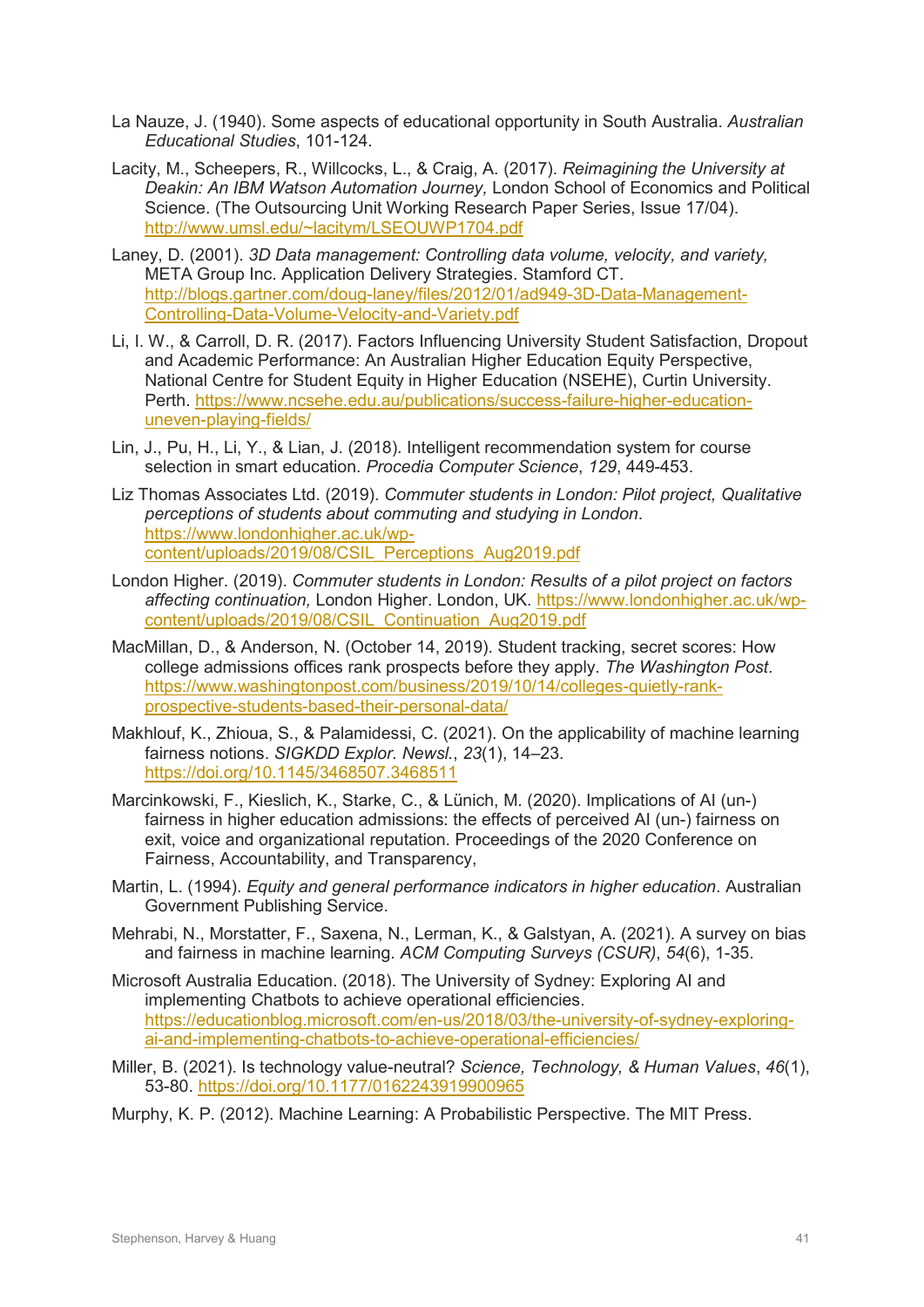- Narayanan, A. (2018). Translation tutorial: 21 fairness definitions and their politics. Procceedongs of the Conference on Fairness. Accountability and Transparency, New York.
- Naylor, R., Coates, H., & Kelly, P. (2016). From equity to excellence: Reforming Australia's National Framework to create new forms of success. In A. Harvey, C. Burnheim, & M. Brett (Eds.), *Student Equity in Australian Higher Education: Twenty-five years of A Fair Chance for All* (pp. 257-274). Springer.
- Naylor, R., & James, R. (2016). Systemic equity challenges: An overview of the role of Australian universities in student equity and social inclusion. In M. Shah, A. Bennett, & E. Southgate (Eds.), *Widening Higher Education Participation* (pp. 1-13). Chandos Publishing.<https://doi.org/10.1016/B978-0-08-100213-1.00001-9>
- Neef, D. (2015). Digital Exhaust: what everyone should know about big data, digitization and digitally driven innovation. Pearson Education.
- Norton, A., Cherastidtham, I., & Mackey, W. (2018). *Dropping out: The benefits and costs of trying university,* Grattan Institute.<https://grattan.edu.au/report/dropping-out/>
- Ntoutsi, E., Fafalios, P., Gadiraju, U., Iosifidis, V., Nejdl, W., Vidal, M. E., Ruggieri, S., Turini, F., Papadopoulos, S., & Krasanakis, E. (2020). Bias in data‐driven artificial intelligence systems—An introductory survey. *Wiley Interdisciplinary Reviews: Data Mining and Knowledge Discovery*, *10*(3), e1356.
- O'Niel, C. (2016). Weapons of Math Destruction: How big data increases inequality and threatens democracy. Penguin.
- O'Shea, S. (2015). "I generally say I am a mum first... But I'm studying at uni": The narratives of first-in-family, female caregivers transitioning into an Australian university. *Journal of Diversity in Higher Education*, *8*(4), 243.
- O'Sullivan, D., Rahamathulla, M., & Pawar, M. (2020). The impact and implications of COVID-19: An Australian perspective. *The International Journal of Community and Social Development*, *2*(2), 134-151.
- Obermeyer, Z., Nissan, R., Stern, M., Eaneff, S., Bembeneck, E. J., & Mullainathan, S. (2021). *Algorithmic Bias Playbook,* The University of Chicago Booth School of Business, The Centre for Applied Artificial Intelligence. [https://www.chicagobooth.edu/research/center-for-applied-artificial](https://www.chicagobooth.edu/research/center-for-applied-artificial-intelligence/research/algorithmic-bias/playbook)[intelligence/research/algorithmic-bias/playbook](https://www.chicagobooth.edu/research/center-for-applied-artificial-intelligence/research/algorithmic-bias/playbook)
- Olteanu, A., Castillo, C., Diaz, F., & Kıcıman, E. (2019). Social data: Biases, methodological pitfalls, and ethical boundaries [Review]. *Frontiers in Big Data*, *2*(13). <https://doi.org/10.3389/fdata.2019.00013>
- Pangburn, D. (2019). Schools are using software to help pick who gets in. What could go wrong? *Fast Company*. [https://www.fastcompany.com/90342596/schools-are-quietly](https://www.fastcompany.com/90342596/schools-are-quietly-turning-to-ai-to-help-pick-who-gets-in-what-could-go-wrong)[turning-to-ai-to-help-pick-who-gets-in-what-could-go-wrong](https://www.fastcompany.com/90342596/schools-are-quietly-turning-to-ai-to-help-pick-who-gets-in-what-could-go-wrong)
- Pardo, A., Mirriahi, N., Martinez-Maldonado, R., Jovanovic, J., Dawson, S., & Gašević, D. (2016). *Generating actionable predictive models of academic performance,* Proceedings of the Sixth International Conference on Learning Analytics & amp; Knowledge, Edinburgh, United Kingdom.<https://doi.org/10.1145/2883851.2883870>
- Pearl, J. (2019). The Book of Why: The New Science of Cause and Effect. Penguin Press.
- Phan, T., Goldenfein, J., Mann, M., & Kuch, D. (2021). Economies of virtue: The circulation of 'ethics' in big tech. *Science as Culture*, 1-15. <https://doi.org/10.1080/09505431.2021.1990875>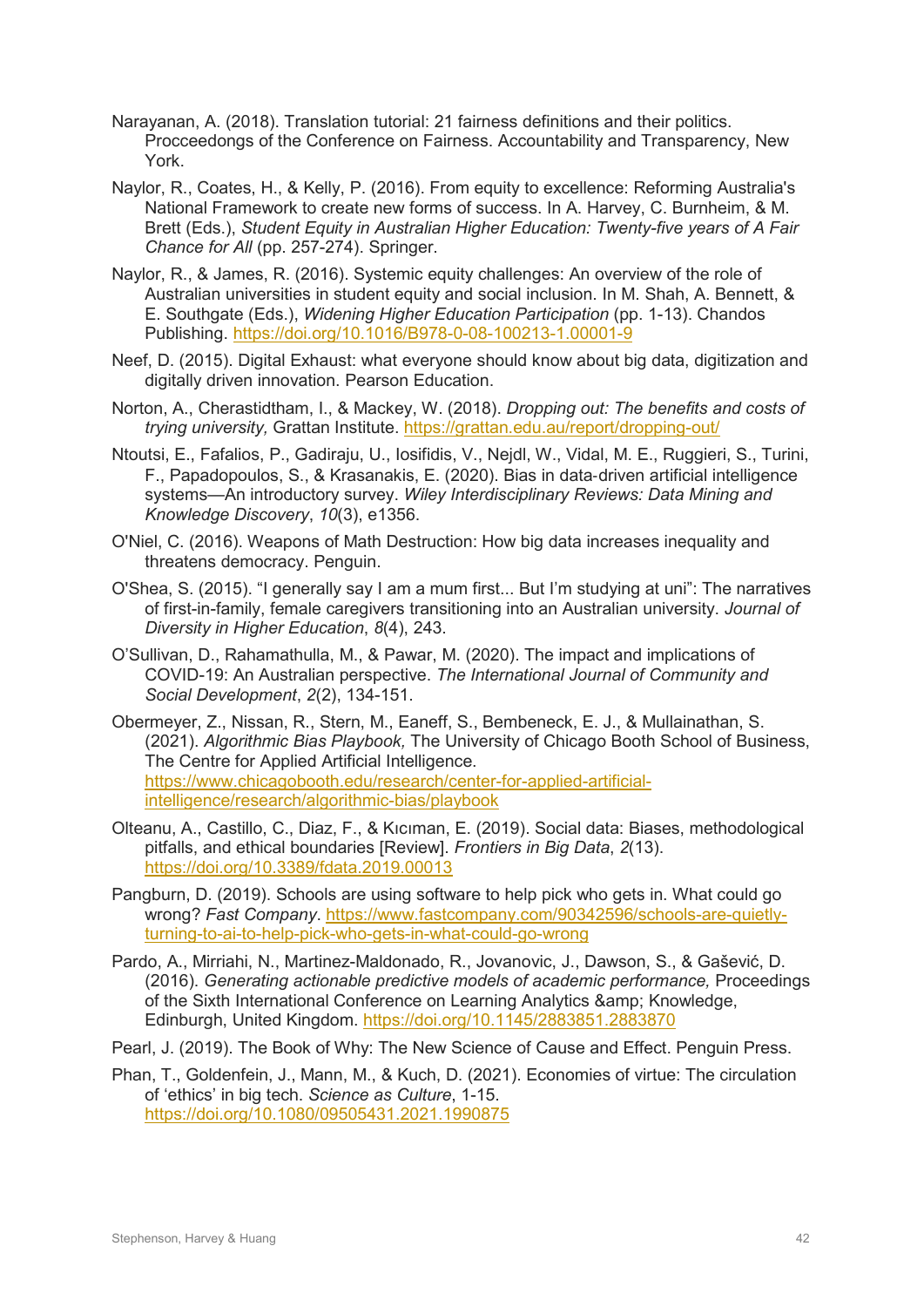- Piano, S. L. (2020). Ethical principles in machine learning and artificial intelligence: cases from the field and possible ways forward. *Humanities and Social Sciences Communications*, *7*(1), 1-7.
- Qureshi, B., Kamiran, F., Karim, A., Ruggieri, S., & Pedreschi, D. (2020). Causal inference for social discrimination reasoning. *Journal of Intelligent Information Systems*, *54*(2), 425-437.<https://doi.org/10.1007/s10844-019-00580-x>
- Raffaghelli, J. E., & Stewart, B. (2020). Centering complexity in 'educators' data literacy' to support future practices in faculty development: a systematic review of the literature. *Teaching in Higher Education*, *25*(4), 435-455. <https://doi.org/10.1080/13562517.2019.1696301>
- Rainie, S. C., Kukutai, T., Walter, M., Figueroa-Rodríguez, O. L., Walker, J., & Axelsson, P. (2019). Indigenous data sovereignty. In T. Davies, Stephen B. Walker, Mor Rubinstein, & F. Perini (Eds.), *The State of Open Data: Histories and Horizons* (pp. 300-319). African Minds and International Development Research Centre,.
- Ranjeeth, S., Latchoumi, T. P., & Paul, P. V. (2020). A survey on predictive models of learning analytics. *Procedia Computer Science*, *167*, 37-46. [https://doi.org/https://doi.org/10.1016/j.procs.2020.03.180](https://doi.org/https:/doi.org/10.1016/j.procs.2020.03.180)
- Razak, S. F. A., Mashhod, F., Zaidan, Z. N. B., & Yogarayan, S. (2021, 3-5 Aug. 2021). RPA-based bots for managing online learning materials. 2021 9th International Conference on Information and Communication Technology (ICoICT),
- Ruggieri, S., Pedreschi, D., & Turini, F. (2010). Data mining for discrimination discovery. *ACM Trans. Knowl. Discov. Data*, *4*(2), Article 9. <https://doi.org/10.1145/1754428.1754432>
- Saha, D., Schumann, C., McElfresh, D. C., Dickerson, J. P., Mazurek, M. L., & Tschantz, M. C. (2020). Human comprehension of fairness in machine learning. Proceedings of the AAAI/ACM Conference on AI, Ethics, and Society,
- Seidel, E., & Kutieleh, S. (2017). Using predictive analytics to target and improve first year student attrition. *Australian Journal of Education*, *61*(2), 200-218.
- Selbst, A. D., Boyd, D., Friedler, S. A., Venkatasubramanian, S., & Vertesi, J. (2019). Fairness and abstraction in sociotechnical systems. Proceedings of the conference on fairness, accountability, and transparency,
- Selwyn, N., & Gašević, D. (2020). The datafication of higher education: discussing the promises and problems. *Teaching in Higher Education*, *25*(4), 527-540. <https://doi.org/10.1080/13562517.2019.1689388>
- Shah, H. (2018). Algorithmic accountability. Philosophical Transactions of the Royal Society A: Mathematical, Physical and Engineering Sciences, 376(2128), 20170362.
- Siemens, G., Dawson, S., & Lynch, G. (2013). Improving the Quality and Productivity of the Higher Education Sector: Policy and strategy for systems-level deployment of learning analytics. Society for Learning Analytics Research. [https://ltr.edu.au/resources/SoLAR\\_Report\\_2014.pdf](https://ltr.edu.au/resources/SoLAR_Report_2014.pdf)
- Slade, S., & Prinsloo, P. (2013). Learning Analytics:Ethical Issues and Dilemmas. *American Behavioral Scientist*, *57*(10), 1510-1529.<https://doi.org/10.1177/0002764213479366>
- Speicher, T., Ali, M., Venkatadri, G., Ribeiro, F. N., Arvanitakis, G., Benevenuto, F., Gummadi, K. P., Loiseau, P., & Mislove, A. (2018). Potential for Discrimination in Online Targeted Advertising. *Proceedings of Machine Learning Research*, *81*, 1-15.
- Stephens, D. (2001). Use of computer assisted assessment: Benefits to students and staff. *Education for Information*, *19*, 265-275.<https://doi.org/10.3233/EFI-2001-19401>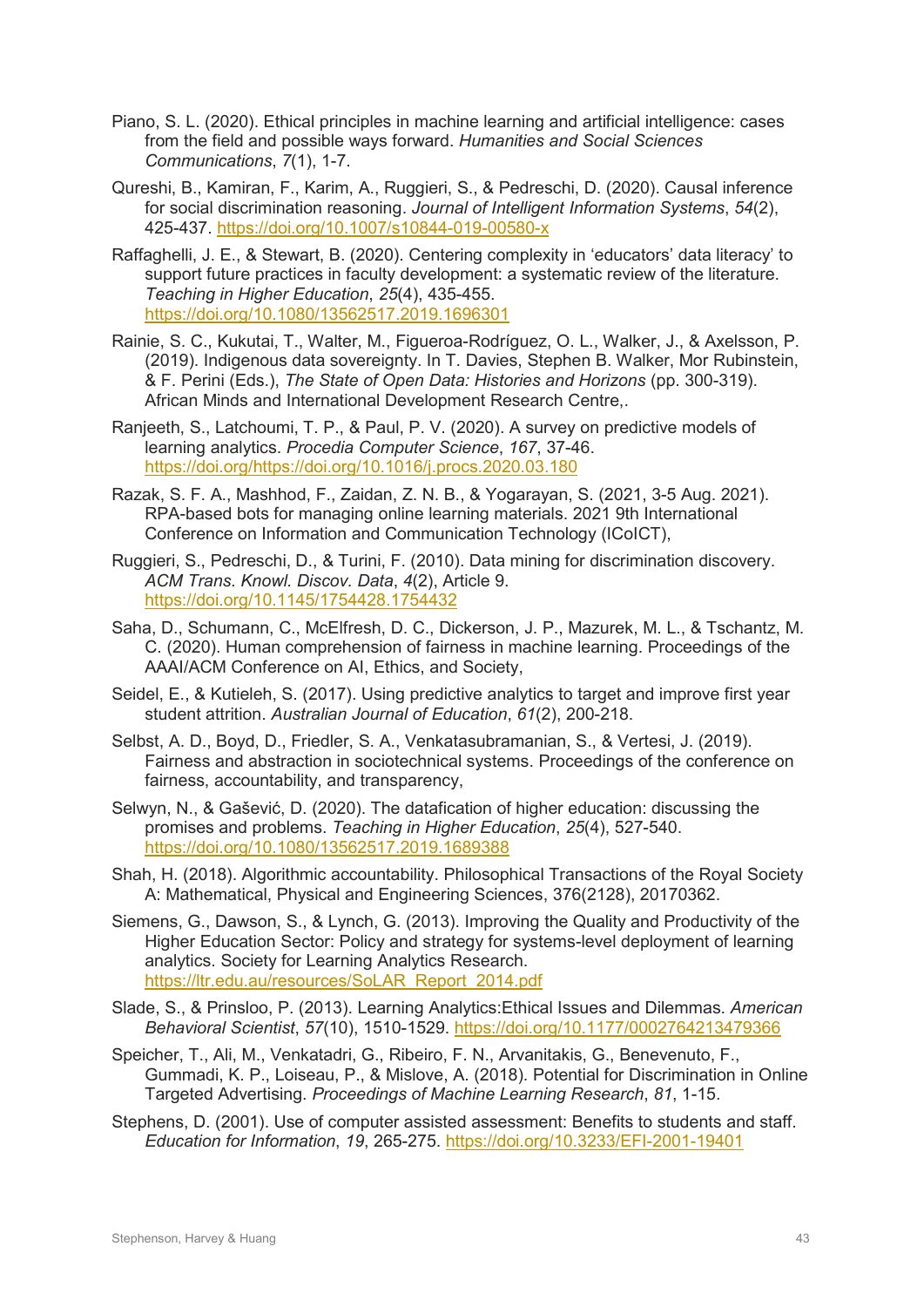- Stephenson, B., Cakitaki, B., & Luckman, M. (2018). Ghosts in the machine: Towards solving the mystery of non-participating enrolments (NPE) and understanding their importance for institutional analytics, Australasian Association for Institutional Research (AAIR) Forum, Melbourne.
- Stephenson, B., Cakitaki, B., & Luckman, M. (2021). *"Ghost student" failure among equity cohorts: Towards understanding Non-Participating Enrolments (NPE),* National Centre for Student Equity in Higher Education (NSEHE), Curtin University. Perth. [https://www.ncsehe.edu.au/publications/success-failure-higher-education-uneven](https://www.ncsehe.edu.au/publications/success-failure-higher-education-uneven-playing-fields/)[playing-fields/](https://www.ncsehe.edu.au/publications/success-failure-higher-education-uneven-playing-fields/)
- Suresh, H., & Guttag, J. V. (2020). A framework for understanding unintended consequences of machine learning. *ArXiv*.<https://arxiv.org/pdf/1901.10002.pdf>
- The University of Melbourne. (2019). *Artificial Intelligence: Governance and Leadership White Paper 2019, Response from the University of Melbourne*. [https://about.unimelb.edu.au/\\_\\_data/assets/pdf\\_file/0024/82662/UoM\\_submission\\_AI-](https://about.unimelb.edu.au/__data/assets/pdf_file/0024/82662/UoM_submission_AI-Governance-White-Paper_2019.pdf)[Governance-White-Paper\\_2019.pdf](https://about.unimelb.edu.au/__data/assets/pdf_file/0024/82662/UoM_submission_AI-Governance-White-Paper_2019.pdf)
- Turcu, C., & Turcu, C. (2019). *On robotic process automation and its integration in higher education,* International Conference of The Future of Higher Education (ICT4777), [https://conference.pixel-online.net/FOE/files/foe/ed0010/FP/6243-ICT4777-FP-](https://conference.pixel-online.net/FOE/files/foe/ed0010/FP/6243-ICT4777-FP-FOE10.pdf)[FOE10.pdf](https://conference.pixel-online.net/FOE/files/foe/ed0010/FP/6243-ICT4777-FP-FOE10.pdf)
- van der Aalst, W. M. P., Bichler, M., & Heinzl, A. (2018). Robotic process automation. *Business & Information Systems Engineering*, *60*(4), 269-272. <https://doi.org/10.1007/s12599-018-0542-4>
- Van Dijck, J. (2014). Datafication, dataism and dataveillance: Big Data between scientific paradigm and ideology. *Surveillance & society*, *12*(2), 197-208.
- Veale, M., & Binns, R. (2017). Fairer machine learning in the real world: Mitigating discrimination without collecting sensitive data. *Big Data & Society*, *4*(2), 1-17. <https://doi.org/10.1177/2053951717743530>
- Veale, M., Van Kleek, M., & Binns, R. (2018). *Fairness and accountability design needs for algorithmic support in high-stakes public sector decision-making,* Proceedings of the 2018 CHI Conference on Human Factors in Computing Systems, <https://arxiv.org/abs/1802.01029>
- Verma, S., & Rubin, J. (2018). Fairness definitions explained. 2018 IEEE/ACM International Workshop on Software Fairness (Fairware),
- Walker-Gibbs, B., Ajjawi, R., Rowe, E., Skourdoumbis, A., Krehl, M., Thomas, E., O'Shea, S., Bennett, S., Fox, B., & Alsen, P. (2019). *Success and failure in higher education on uneven playing fields,* National Centre for Student Equity in Higher Education (NSEHE), Curtin University. Perth. [https://www.ncsehe.edu.au/publications/success-failure-higher](https://www.ncsehe.edu.au/publications/success-failure-higher-education-uneven-playing-fields/)[education-uneven-playing-fields/](https://www.ncsehe.edu.au/publications/success-failure-higher-education-uneven-playing-fields/)
- Walter, M. (2016). Data politcs and Indigenous representation in Australian statistics. In T. Kukutai & J. Taylor (Eds.), *Indigenous data sovereignty: Toward an agenda* (pp. 79-97). ANU press.
- Walter, M., Lovett, R., Maher, B., Williamson, B., Prehn, J., Bodkin‐Andrews, G., & Lee, V. (2021). Indigenous Data Sovereignty in the era of big data and open data. *Australian Journal of Social Issues*, *56*(2), 143-156.
- Walter, M., & Suina, M. (2019). Indigenous data, indigenous methodologies and indigenous data sovereignty. *International Journal of Social Research Methodology*, *22*(3), 233-243.
- Wang, P. (2019). On defining artificial intelligence. *Journal of Artificial General Intelligence*, *10*(2), 1-37.